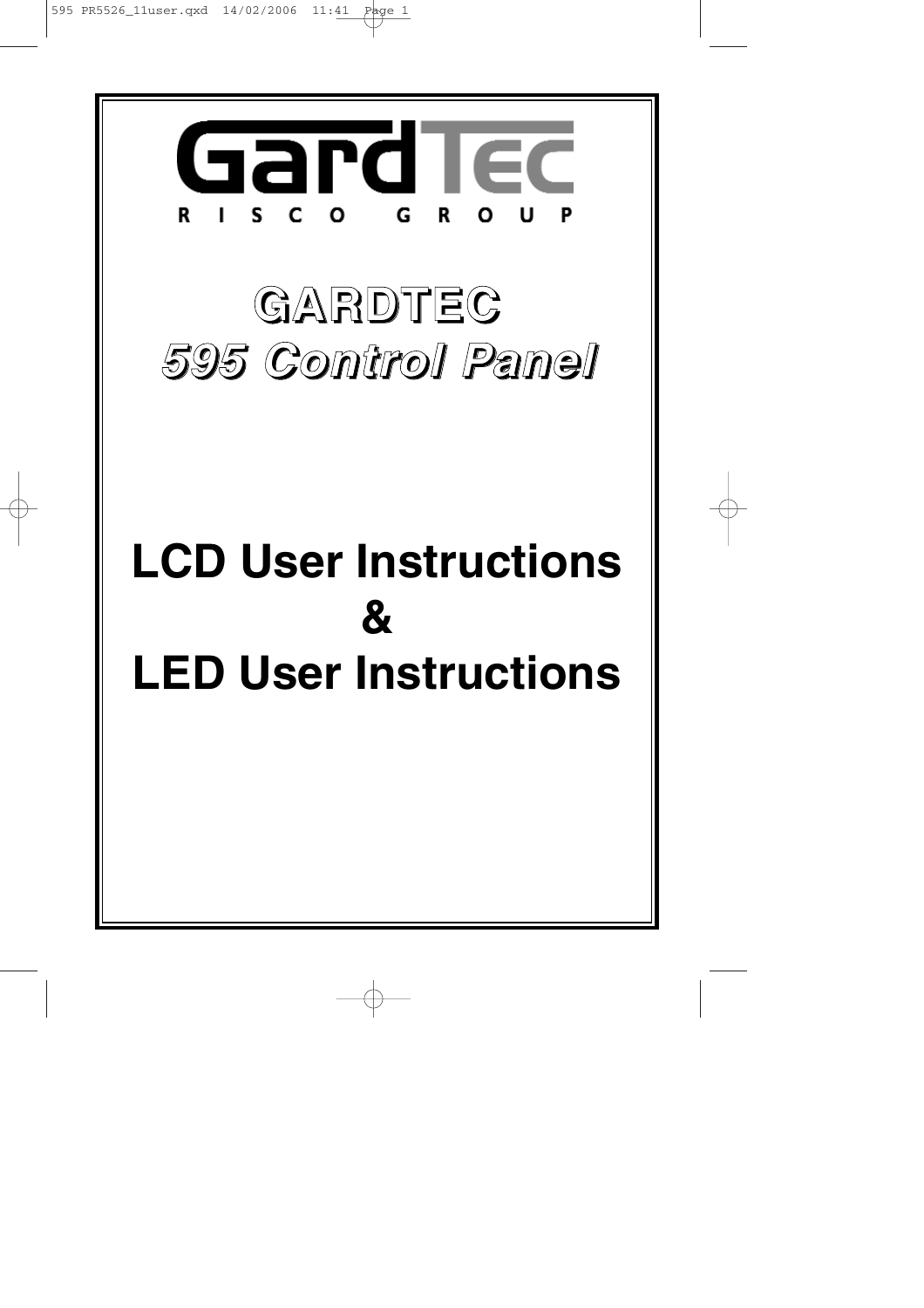# **Contents**

|                                                   | 2         |
|---------------------------------------------------|-----------|
| <b>Using LCD Keypads</b>                          |           |
|                                                   | 3         |
|                                                   | $3 - 4$   |
|                                                   | 5         |
|                                                   | 5         |
|                                                   | 6         |
|                                                   | $6 - 7$   |
|                                                   | 7         |
|                                                   | 8         |
|                                                   | 9         |
|                                                   | 10        |
|                                                   | $11 - 12$ |
|                                                   | $12 - 13$ |
|                                                   | $14 - 16$ |
|                                                   | 17        |
|                                                   | 18 - 20   |
|                                                   | 21        |
|                                                   | 21        |
| User Initiating Remote Access (Optional)          | 22        |
|                                                   | $23 - 25$ |
|                                                   | 26 - 27   |
| Setting The System With Mains Fail                | $28 - 29$ |
| Re-setting the Display After a Mains Fail         | 29        |
|                                                   | 30        |
|                                                   |           |
|                                                   | 31        |
|                                                   | 31        |
|                                                   | 31        |
|                                                   | 32        |
|                                                   | 33        |
|                                                   | 33        |
|                                                   | 34        |
| Setting the System With a Line Fault              | 34        |
|                                                   |           |
|                                                   | 37        |
|                                                   | 38        |
| Advanced Code Programming (Control Codes)         | $39 - 41$ |
| Advanced Setting Unsetting Using Group Area Codes | 42        |
|                                                   | 42        |
| Programming Group Area User Codes                 | $43 - 45$ |
| Setting Using Group Master & Main Codes           | 46        |
|                                                   | 47        |
| Unsetting Using Group Area Codes                  | 47        |
| Unsetting Using Group Master & Main Codes         |           |
| Adding Areas To a System with Area(s) Already Set | 48        |
|                                                   | 49        |
|                                                   | 49        |
|                                                   | 49        |
|                                                   | 50        |
|                                                   | 50        |
|                                                   | 50        |
|                                                   | 52        |
|                                                   | 52        |
|                                                   | 53        |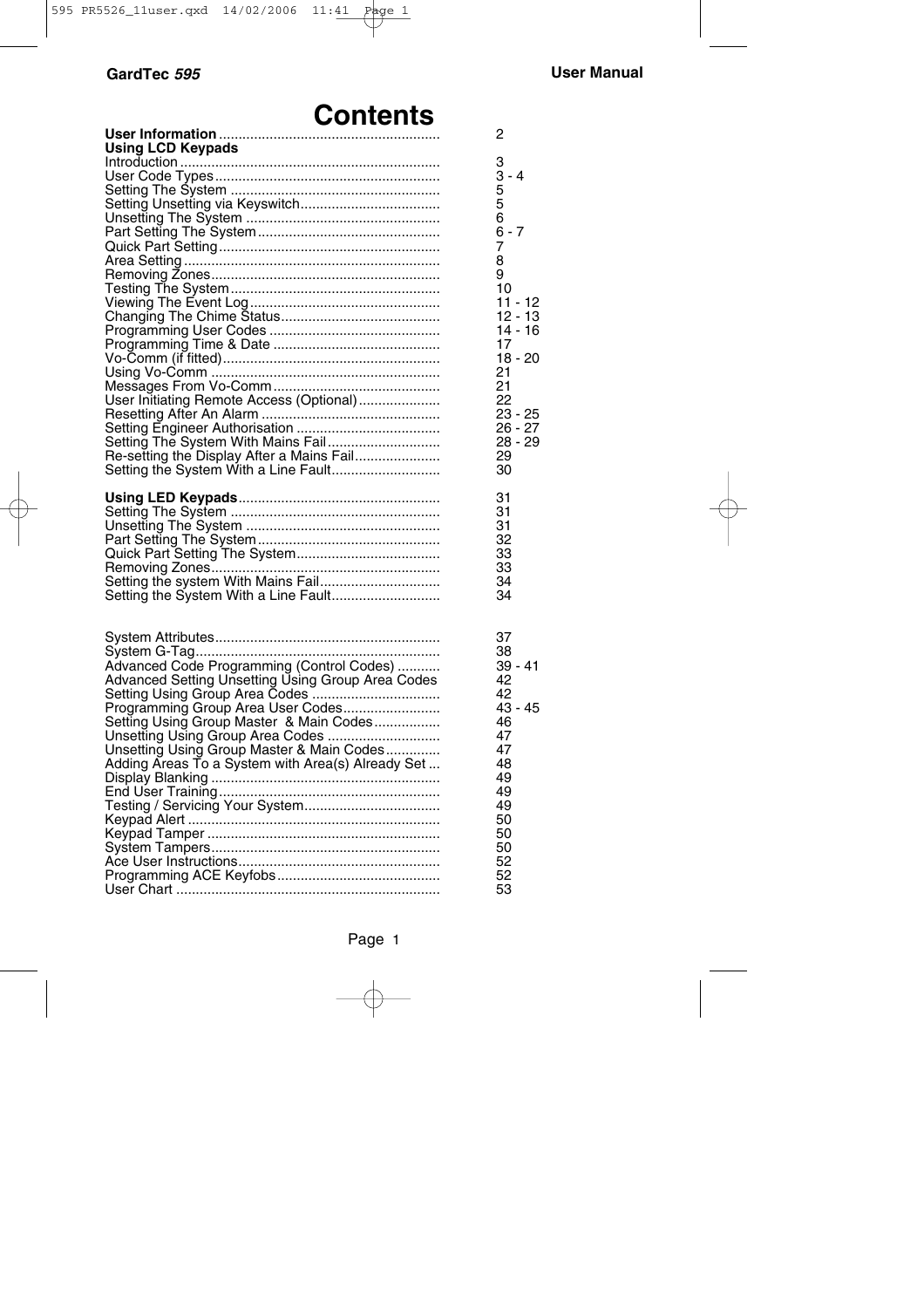## **User Information**

| <b>Customer Name:-</b>                                             |                             |             |
|--------------------------------------------------------------------|-----------------------------|-------------|
|                                                                    |                             |             |
| <b>Customer Address:-</b>                                          |                             |             |
|                                                                    |                             |             |
|                                                                    |                             |             |
|                                                                    |                             |             |
| <b>System Information</b>                                          |                             |             |
| No of Keypads                                                      |                             |             |
| <b>Keypad 1 Location</b>                                           |                             | Type        |
| <b>Keypad 2 Location</b>                                           |                             | Type        |
| <b>Keypad 4 Location</b>                                           |                             | Type        |
| Keypad 5 Location                                                  |                             | Type        |
| Keypad 6 Location                                                  |                             | <b>Type</b> |
| Keypad 7 Location                                                  |                             | <b>Type</b> |
| <b>Keypad 8 Location</b>                                           |                             | <b>Type</b> |
|                                                                    |                             |             |
| Keyswitch 1 Location                                               | Reserved User Code User No. |             |
| Keyswitch 2 Location                                               | Reserved User Code User No. |             |
| Keyswitch 3 Location                                               | Reserved User Code User No. |             |
| Keyswitch 4 Location                                               | Reserved User Code User No. |             |
| Keyswitch 5 Location                                               | Reserved User Code User No. |             |
| Keyswitch 6 Location                                               | Reserved User Code User No. |             |
| Keyswitch 7 Location                                               | Reserved User Code User No. |             |
| Keyswitch 8 Location                                               | Reserved User Code User No. |             |
|                                                                    |                             |             |
| <b>External Proximity Reader 1 Location</b>                        |                             |             |
| <b>External Proximity Reader 2 Location</b>                        |                             |             |
| <b>Internal Proximity Reader 1 Location</b>                        |                             |             |
| <b>Internal Proximity Reader 2 Location</b>                        |                             |             |
|                                                                    |                             |             |
| <b>Installation Company Name:-</b>                                 |                             |             |
|                                                                    |                             |             |
|                                                                    |                             |             |
| <b>Installation Company Address:-</b>                              |                             |             |
|                                                                    |                             |             |
|                                                                    |                             |             |
|                                                                    |                             |             |
| <b>Installation Company: Tel.</b>                                  | Fax.                        |             |
| E-mail                                                             |                             |             |
| <b>Web Address</b>                                                 |                             |             |
| Other Information:-                                                |                             |             |
|                                                                    |                             |             |
|                                                                    |                             |             |
| Note: THIS SECTION MUST BE COMPLETED BY THE INSTALLATION ENGINEER. |                             |             |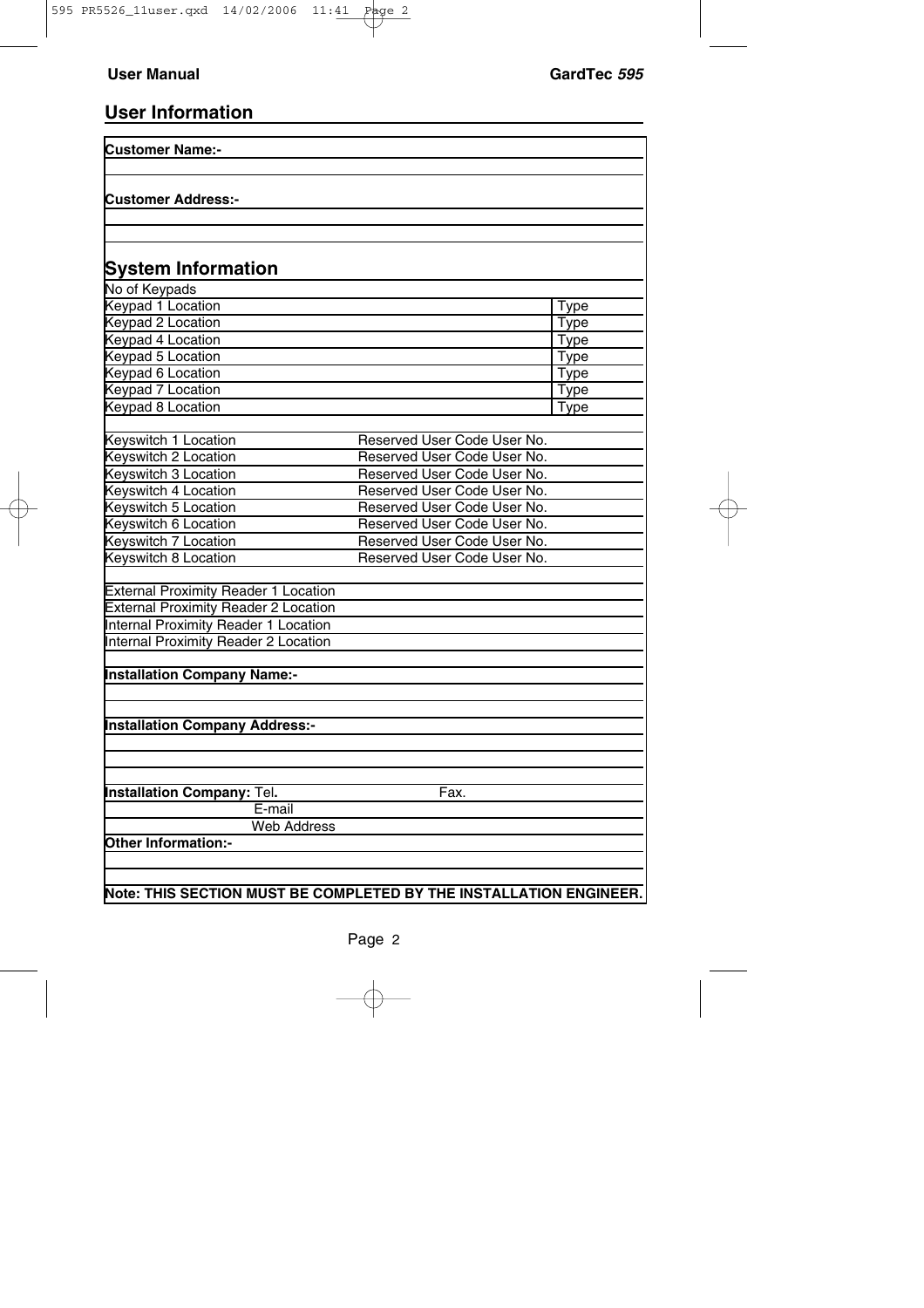### **Introduction**

The GardTec 595 Control Panel is capable of controlling up to 40 zones with 30 individual Users. Control of the system is via Remote Keypads (RKPs) and two types of display variation are available, LCD giving two rows of 16 character English text and LED giving two 7 segment LED digits. Control is also possible via Proximity Reader(s). Some of the more advanced option of the system are only available through the LCD RKP(s). Facility is provided (model dependant) for Central Station and/or Vo-Comm (message communication) to inform of system status and alarm events. Vo-Comm messages may be sent to standard land line telephones or mobile telephones.Please take time to familiarise yourself with the type of equipment fitted to your premises as it will prove invaluable whilst using this manual.

#### **IMPORTANT USER INFORMATION**

If the Control Panel is **non EN** then all displays will be shown and **"ENTER CODE CHECK"** will not be displayed. **All information displays will remain until cleared by the User.**

## **User Code Types**

Master Level User Code EN2 (default) - **5678** EN3 (default)- **005678**

Several types of User Codes are available on the Gardtec 595, and each type allows for different levels of access. In total 31 User codes may be programmed by a Master Level User Code User number 1 will always be a Master Level User but the remaining 30 User Codes may be programmed to the required level of access.

**You will be advised by your installation company on the code length required.**

The Code Levels should be viewed as four groups, Global codes that give system control, Area codes that give area control, Group codes giving control of more than 1 area and Control codes giving control off outputs.

The User Code levels available and the functions available for the levels are:-

#### **Global Code Levels (affecting full system)**

- Set Only Only Allows for the setting of the system.
- Main Allows Setting, Part Setting, Area Setting, Zone Remove, System Test, Unsetting.
- Master Allows Setting, Part Setting, Area Setting, Zone Remove, System Test, Viewing the Log, Chime On/Off, Program User Codes, Set Time/Date, Unsetting.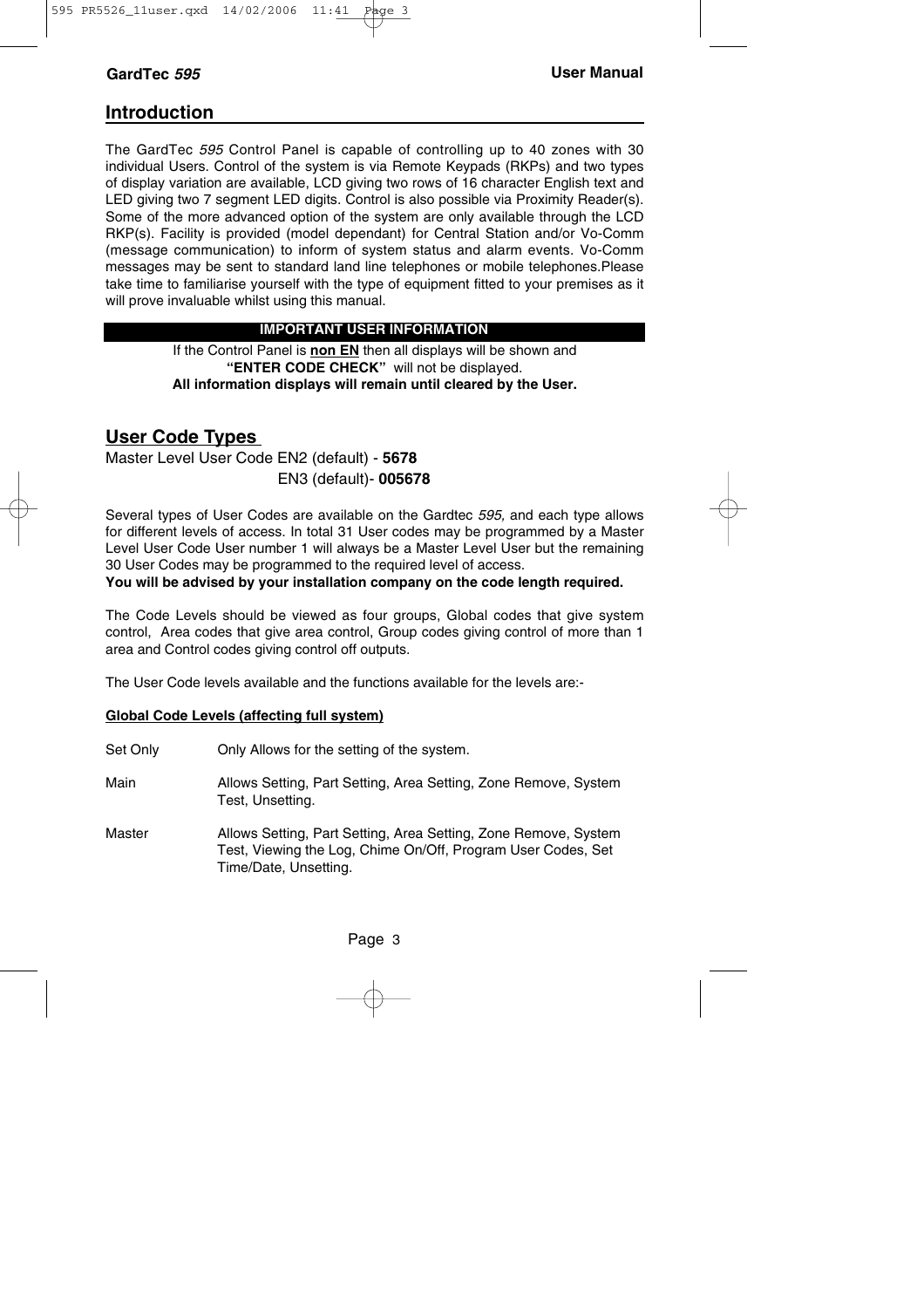#### **Area Code Levels (affecting areas only)**

| Area 1  | Allows Area 1 Setting, Area 1 Part Setting, Area 1 Unsetting.                                                                          |
|---------|----------------------------------------------------------------------------------------------------------------------------------------|
| Cleaner | Full System Setting (from unset system), Cleaner Area Unsetting<br>(from set system), Cleaner Part Set (from part cleaner set system). |
| Area 2  | Allows Area 2 Setting, Area 2 Part Setting, Area 2 Unsetting.                                                                          |
| Area 3  | Allows Area 3 Setting, Area 3 Part Setting, Area 3 Unsetting.                                                                          |
| Main 1  | Allows Area 1 Setting, Area 1 Part Setting, Area 1 Zone Remove,<br>Area 1 Test, Area 1 Unsetting.                                      |
| Main 2  | Allows Area 2 Setting, Area 2 Part Setting, Area 2 Zone Remove,<br>Area 2 Test, Area 2 Unsetting.                                      |
| Main 3  | Allows Area 3 Setting, Area 3 Part Setting, Area 3 Zone Remove,<br>Area 3 Test, Area 3 Unsetting.                                      |

#### **Group Code Levels (affecting group or groups of areas)**

- Group Master Allows Setting, Part Setting, Area Setting, Zone Remove, System Test, Viewing the Log, Chime On/Off, Program User Codes, Set Time/Date, Unsetting. Will also allow setting/unsetting of individual areas for greater system control
- Group Main Allows Setting, Part Setting, Area Setting, Zone Remove, System Test, Unsetting. Will also allow setting/unsetting of individual areas for greater system control
- Group Area Allows group setting/unsetting/part setting of a selected group of areas.

**Group Area Codes are classed as an Advanced User Function as they allow for greater flexibility on systems that are using multiple areas. For details on using Group Area Codes please refer to the section Advanced Setting and Unsetting Using Group Area Codes on page 42**.

#### **Control Code Levels (affecting an output)**

Control Allows an output that has been pre-programmed by the installation company to be operated. May also have an attribute of Can or Can't Unset. **Control level codes can never Set a system.**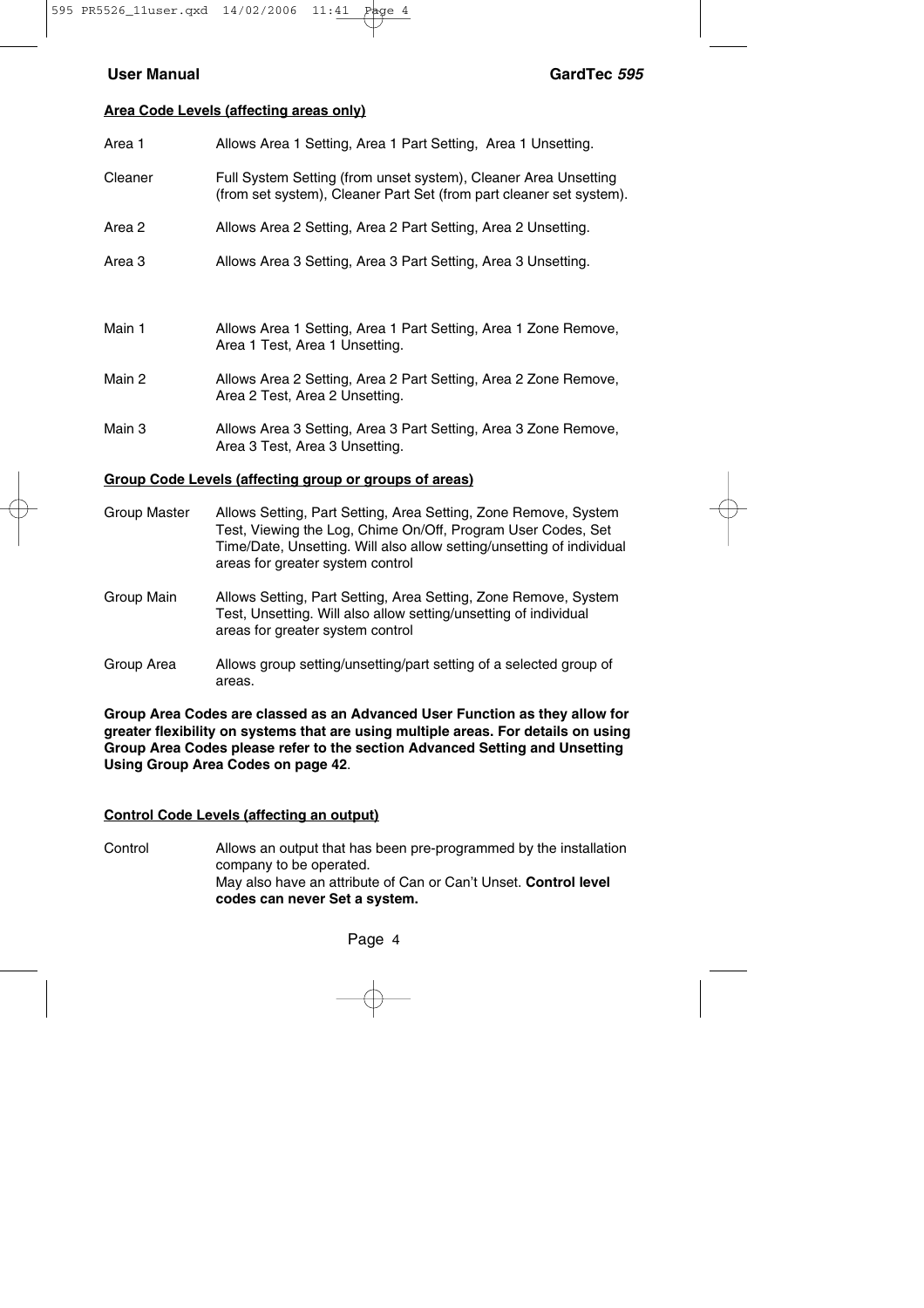### **GardTec <sup>595</sup> User Manual**

## **Setting The System**

- 1) With the display showing:-
- 2) Enter your **User** code.

(Followed by YES if a **Master** or **Main** type code has been used). The display will show: and a continuous exit tone will sound.

| EXIT!        |    |
|--------------|----|
| All Zones ON | 15 |
|              |    |

01 JAN 18: 58:01

Time will count down

**Note:** Count down in display is dependant on the setting mode programmed by the Engineer.

- 3) Exit the premises via the authorised exit route. (The exit tone will change if any detectors are violated during exit).
- 4) Once the premises are secure listen, (from outside the protected area) that the exit tone returns to the continuous tone.
- 5) Wait until the exit tone finishes before leaving.
- **Note: Setting the system with an area code will set only the area(s) associated with that code.**
- **Note: Setting an unset system with a cleaner code will set the full system.**

#### **Note: To Set the system with cleaner on site Press CODE YES YES 0**

#### **Pre Exit Check**

At the start of the setting procedure any non exit routes that are open will sound a fault tone. The display will show, for example:-

If the fault clears within 20 seconds then the exit will begin, otherwise the display will return to Day (Unset) Mode.



## **Setting & Unsetting the System via a Keyswitch**

One of two types of keyswitch(es) may have been fitted to your system.

#### **Normal**

To set the system with a normal keyswitch, insert the key and turn to the ON position then remove the key. Follow the instructions from step 3 (above).

To unset, insert the key and turn to the OFF position.

#### **Biased**

To set the system with a biased keyswitch, insert the key and turn it then return the key to the original position and remove. Follow the instructions from step 3 (above). To unset, repeat this operation.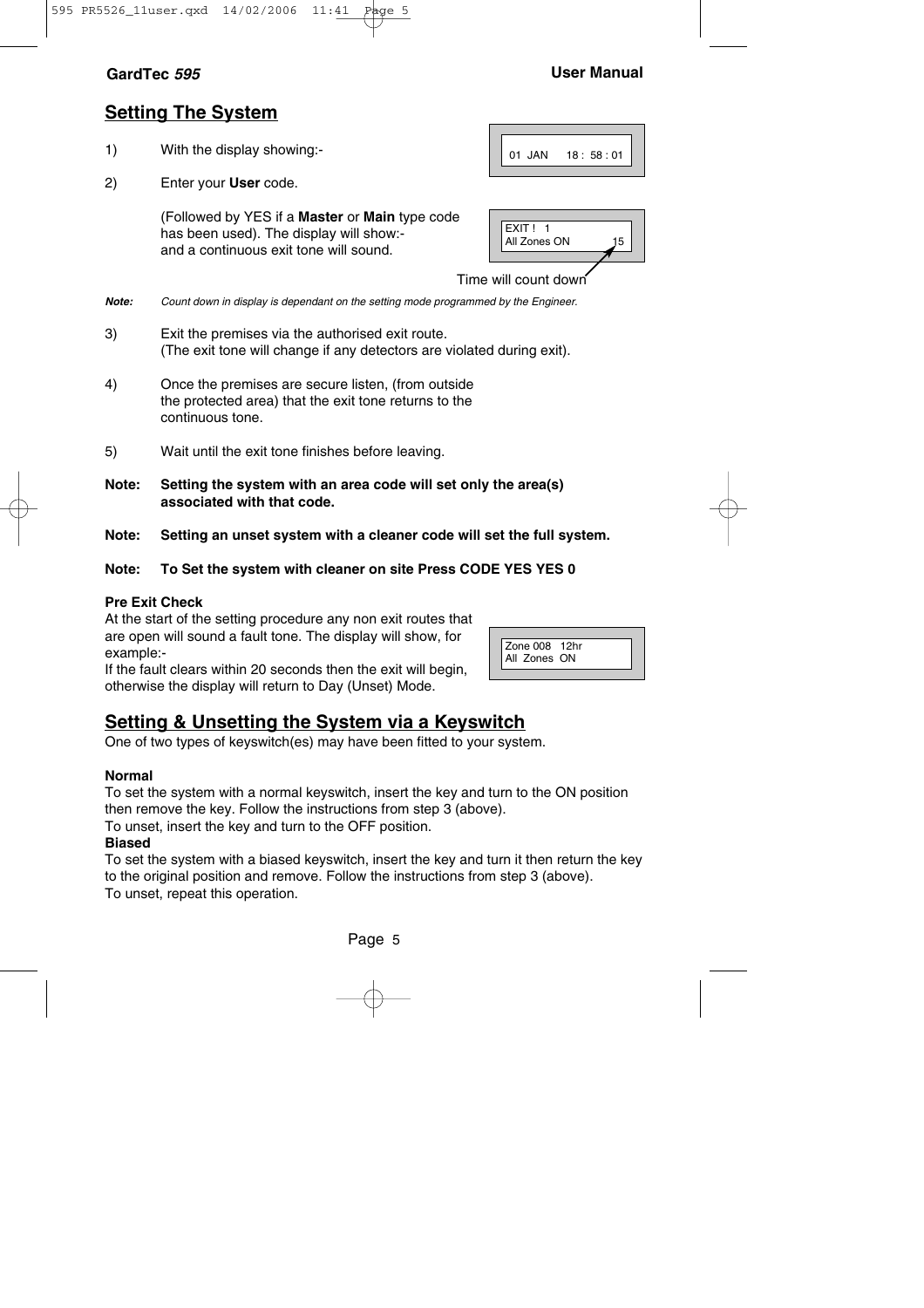## **Unsetting The System**

- 1) Enter the premises via the authorised entry route, (the broken entry tone will sound) proceed to the keypad.
- 2) At the keypad enter a valid code, the display will show:-

| $01$ JAN 18 : 58 : 01 |
|-----------------------|

- 3) The system is now unset.
- **Note: If an Area Code has been entered only the area associated with that code will be unset.**
- **Note: If a Cleaner Code has been entered only the cleaner area will be unset.**
- **Note: In the event of the system being set using ACE when the battery is low the display will show ACE Battery Low when the system is unset. Press NO to clear the display and then change the battery in the Keyfob.**

## **Part Setting The System (using Master & Main type codes)**

- 1) With the display showing:-
- 2) Enter a **Master** or **Main** type code, the display will show for example:-
- 3) Press 1, 2 or 3 (for Part 1, 2 or 3), the display will show for example:-

Part 1 15

EXIT! 1

- **Note: If a Global code (Master or Main) has been used, all areas that are being set will be Part 1 set.**
- **Note: If an Area Main code has been used only Part 1 set for that associated area will occur.**
- **Note: Your installation company will have informed you what zones are being removed (omitted) for the Part Set you are using. Refer to the System Attributes section for what zones have been programmed as Part Set zones.**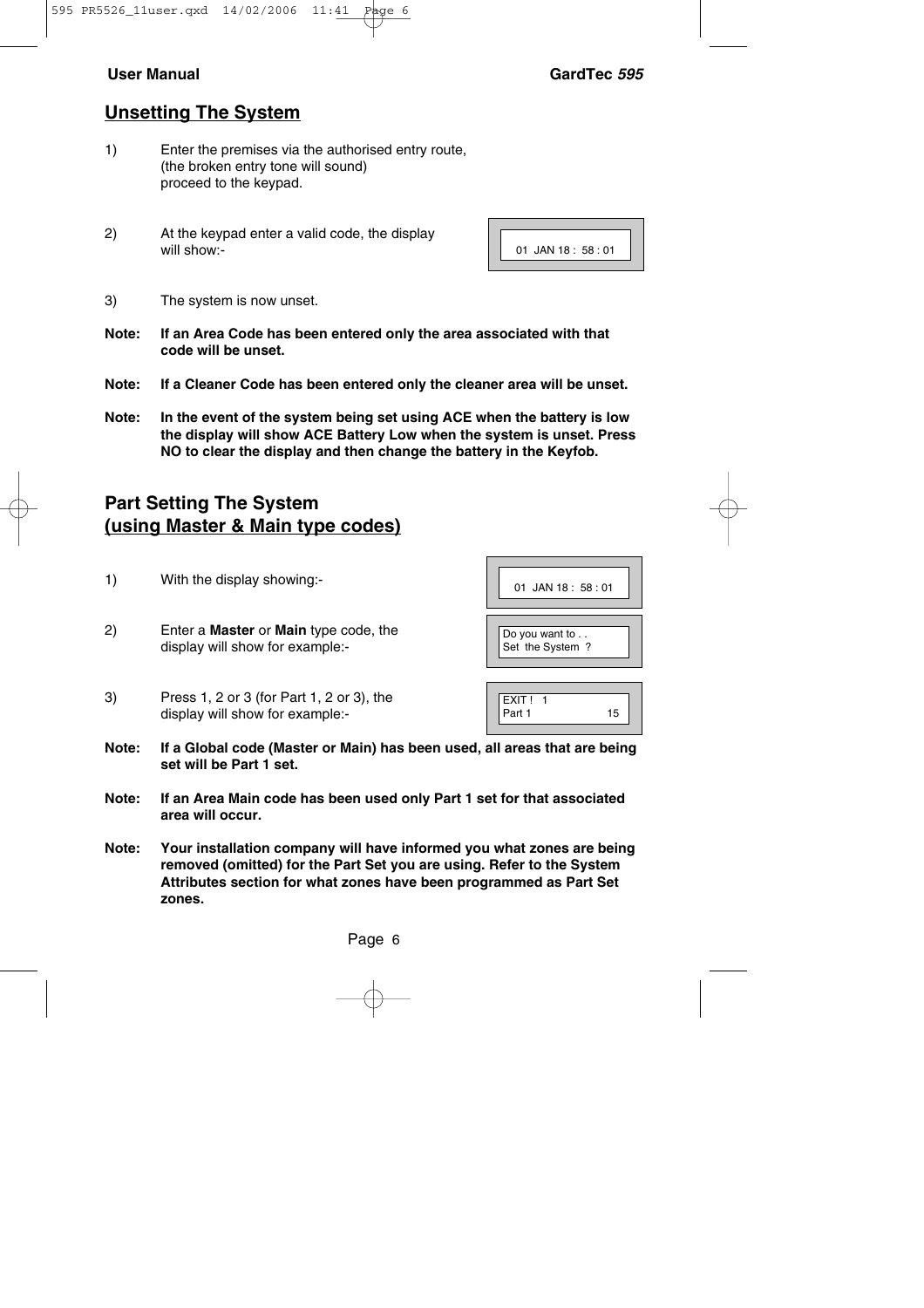- **GardTec <sup>595</sup> User Manual**
- 4) The exit tone may or may not be heard dependant on the system settings.
- 5) Exit the premises or retire to an unprotected part of the system. At the end of the exit time either the exit sounder will stop or a single beep will be emitted (dependant on system settings).

## **Part Setting System (using Area 1, 2 or 3 codes)**

- 1) With the display showing:-
- 2) Enter an Area Code (1, 2 or 3), the exit tone will sound and the display will show for example:-
- 3) Press NO then 1, 2 or 3 (for the Part Set you require), the display will show for example:-
- 4) The exit sounders may or may not go silent this will depend on the system settings.
- 5) Exit the premises or retire to an unprotected part of the system. At the end of the exit time either the exit sounder will stop or a single beep will be emitted (dependant on system settings).

## **Quick Part Setting System**

If required there is a quick method to Part Set the system regardless of the level of code being used (except Control Level). To Part 1 Set the system Enter YES, YES CODE. The system will now start to Part 1 Set.

| 01 JAN 18: 58:01 |
|------------------|
|------------------|

| ⊢xıı         |  |
|--------------|--|
| All Zones ON |  |

| EXIT!  |    |
|--------|----|
| Part 1 | 20 |
|        |    |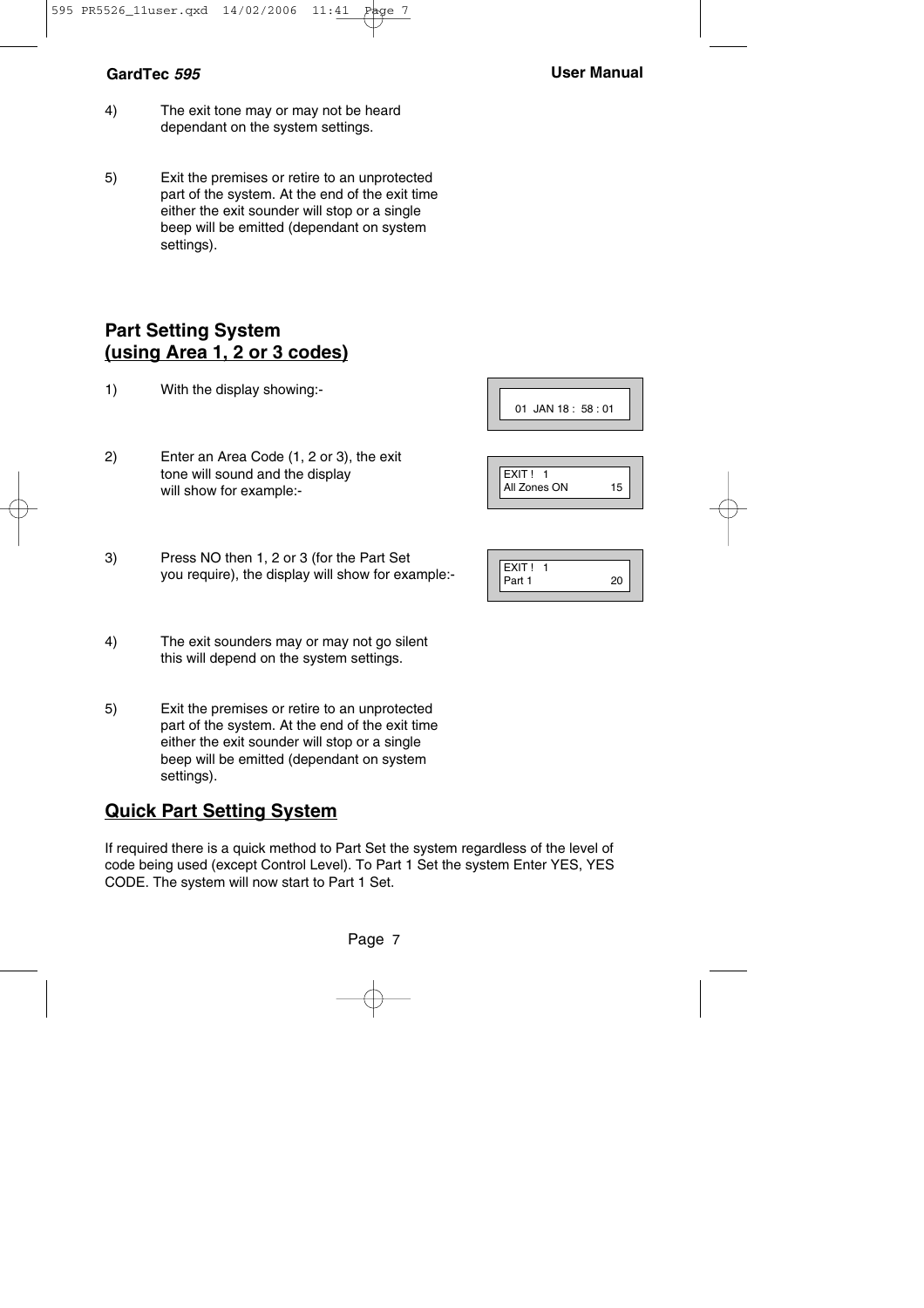## **Area Setting (using Master or global Main codes)**

Areas will need to have been set up by the installation company.

- 1) With the display showing:-
- 2) Enter a **Master** or **global Main** code, the display will show for example:-
- 3) Press YES to start setting the system, the exit tone will sound and the display will show:-
- 4) To turn Area 1 Off press YES, 1 **and / or** To turn Area 2 Off press YES, 2 **and / or** To turn Area 3 Off press YES, 3 **and / or** To turn the Cleaner Area Off press YES, 0

As areas are turned off they will be removed from the display.

- 5) Exit the premises or retire to an un-protected area (as detectors are violated the continuous exit tone will change).
- **Note: Areas must first be programmed by the installation company before they will appear on the display.**

## **Area Setting (using Area codes)**

Area codes are only effective to their own area with the exception of the cleaner area. This may be turned off by an area code (only if all areas are in the unset condition). Use is the same as Setting the system shown on page 5 but only the relevant area will be set

| 01 JAN 18: 58:01                  |  |
|-----------------------------------|--|
| Do you want to<br>SET the System? |  |

| <b>EXIT! 123C</b> |  |
|-------------------|--|
| All Zones ON      |  |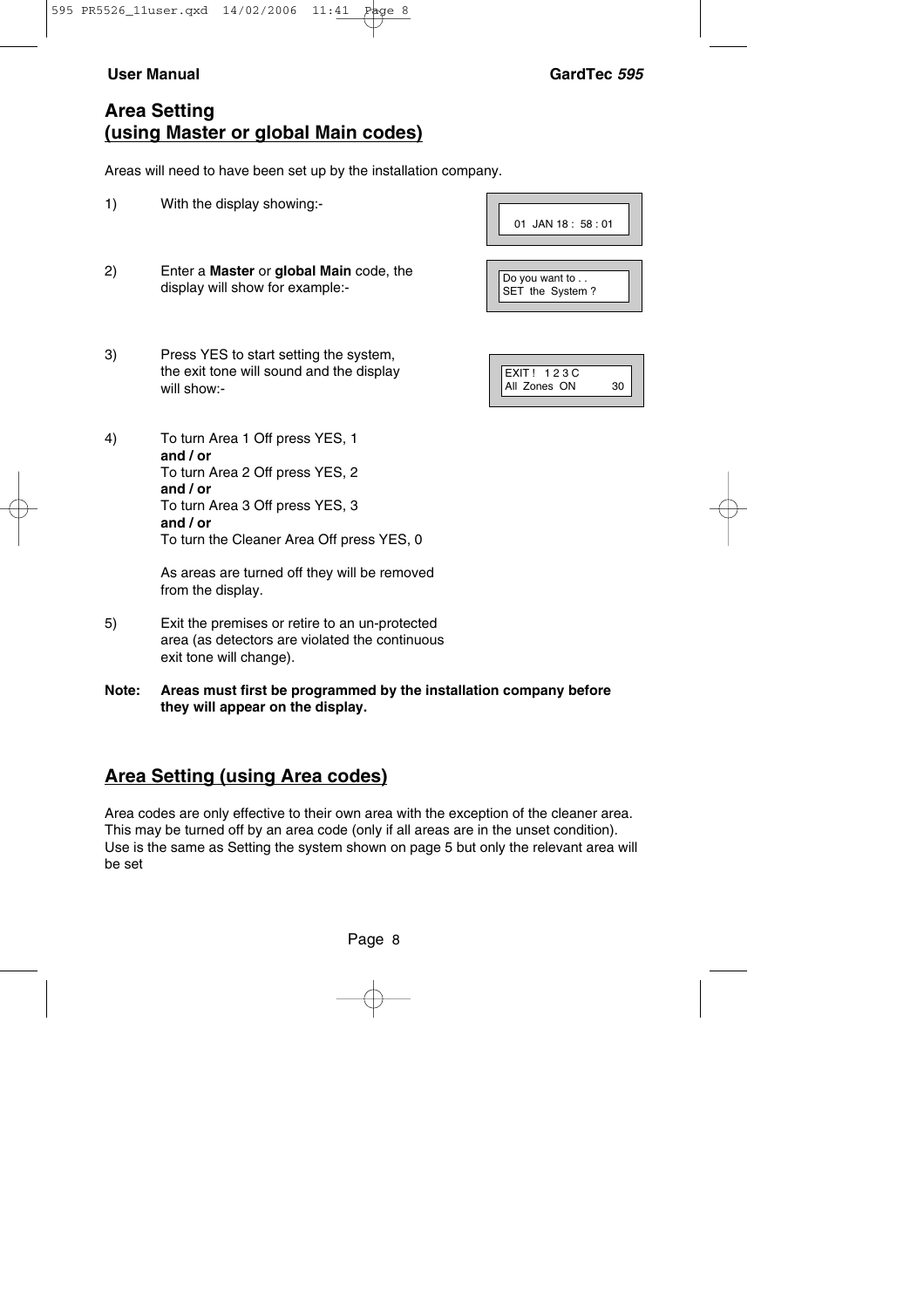## **Removing Zones (Master & Main codes only)**

If programmed by the installation company individual zones may be removed, this may only be done by a **Master** or **Main** level of code. **It should be noted that if an Area Main code is being used, only zones associated with that area may be removed.**

| 1) | With the display showing:-                                                                                                                                                                                                                                  | 01 JAN 18: 58:01                            |
|----|-------------------------------------------------------------------------------------------------------------------------------------------------------------------------------------------------------------------------------------------------------------|---------------------------------------------|
| 2) | Enter a Master or Main level code,<br>the display will show:-                                                                                                                                                                                               | Do you want to<br>SET the System?           |
| 3) | Press NO, the display will show:-                                                                                                                                                                                                                           | Do you want to<br>REMOVE Zones ?            |
| 4) | Press YES, the display will show:-                                                                                                                                                                                                                          | Enter Zone No. --<br>then $+$ YES or $-$ NO |
| 5) | Enter the zone number you wish to<br>remove followed by YES (pressing<br>NO will 'un-remove' a zone), the<br>display will show:-                                                                                                                            | Enter Zone No. - -<br>then + YES or - NO    |
| 6) | Repeat step 5 until you have removed all<br>the required zones.                                                                                                                                                                                             |                                             |
| 7) | Press 0 to escape, the display will show:-                                                                                                                                                                                                                  | Do you want to<br>SET the System?           |
| 8) | Press YES, the continuous exit tone will<br>sound.                                                                                                                                                                                                          |                                             |
| 9) | Exit the premises via the authorised<br>exit route (the exit tone will change as detectors<br>are violated). When the premises are secure<br>listen that the exit tone returns to the continuous<br>tone. Wait until the exit tone finishes before leaving. |                                             |

# **Note: Zone remove is only effective for the one set.**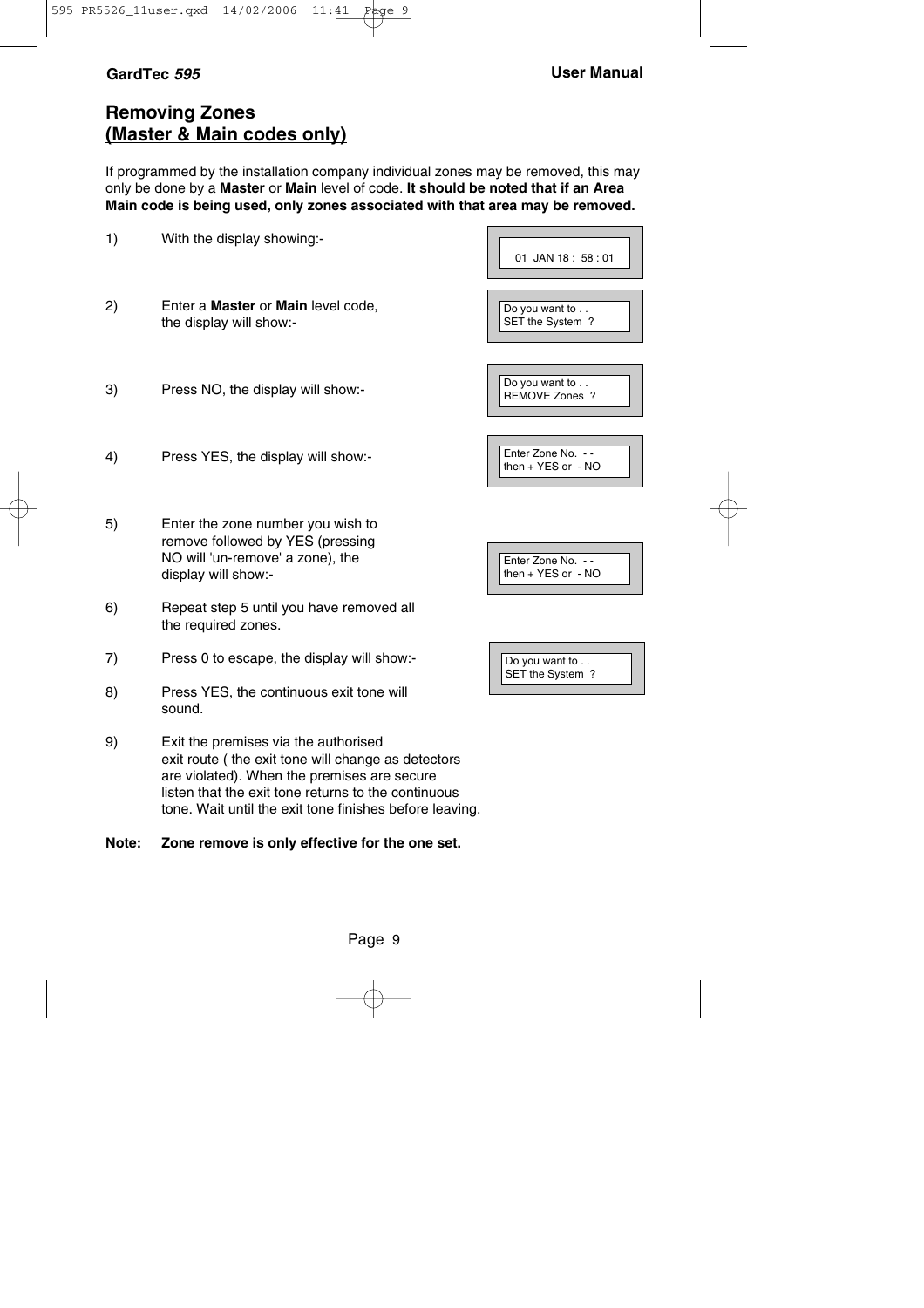and the control of the control of the control of

**Contract Contract** 

 $1=Status$  4 = Strobe  $6 =$  Sounder  $9 =$  Bell

< All Zones ok >

TESTING . . .

## **Testing The System (Master & Main codes only)**

| 1) | With the display showing:-                                                  | 01 JAN 18: 58:01                   |
|----|-----------------------------------------------------------------------------|------------------------------------|
| 2) | Enter a <b>Master</b> or <b>Main</b> level code,<br>the display will show:- | Do you want to<br>SET the System?  |
| 3) | Press NO, the display will show:-                                           | Do you want to<br>REMOVE Zones ?   |
| 4) | Press NO, the display will show:-                                           | Do you want to<br>TEST the System? |
| 5) | Press YES, the display will show:-                                          | Test ALL Areas ?                   |
| 6) | Press YES to test the full system.                                          |                                    |

#### **or**

NO.Then select the area you wish to test. Then press Yes.

The display will show: for 3 seconds.

7) The display will then show:-

| 8) | Pressing 1 will enter zone Status mode (All zones will show on the display |
|----|----------------------------------------------------------------------------|
|    | and will be deleted as each zone is triggered). Press 0 to escape.         |
|    | Pressing 6 will silence the internal sounder,                              |
|    | Pressing 4 will toggle the Strobe On/Off.                                  |
|    | Pressing 9 will toggle the Bell On/Off                                     |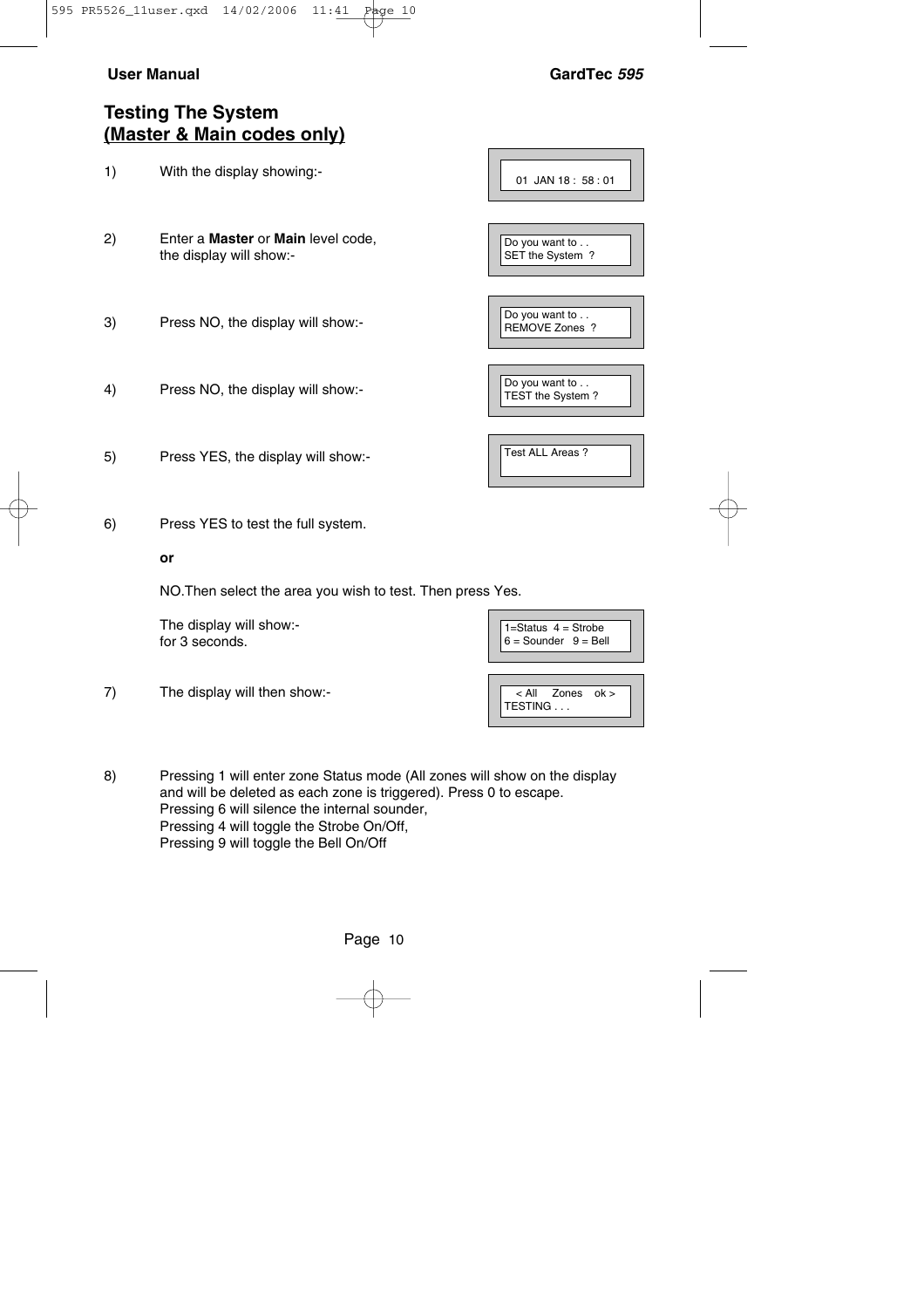- 9) Whilst in Test mode any zones violated will sound the internal sounder (if it has not been silenced) and show on the display.
- 10) When you have finished testing the system press 0 twice, the display will show:-

|  | $01$ JAN $18:58:01$ |
|--|---------------------|

## **Viewing The Event Log (Master code only)**

- 1) With the display showing:-
- 2) Enter a **Master Code**, the display will show, for example:-
- 3) Press NO three times, the display will show:-
- 4) Press YES, the display will show, for example:-

01 JAN 18 : 58 : 01

Do you want to .. SET the System ?

| Do you want to |  |
|----------------|--|
| View the LOG ? |  |
|                |  |

| Read Log         |  |
|------------------|--|
|                  |  |
| 01 JAN 18: 58:01 |  |
|                  |  |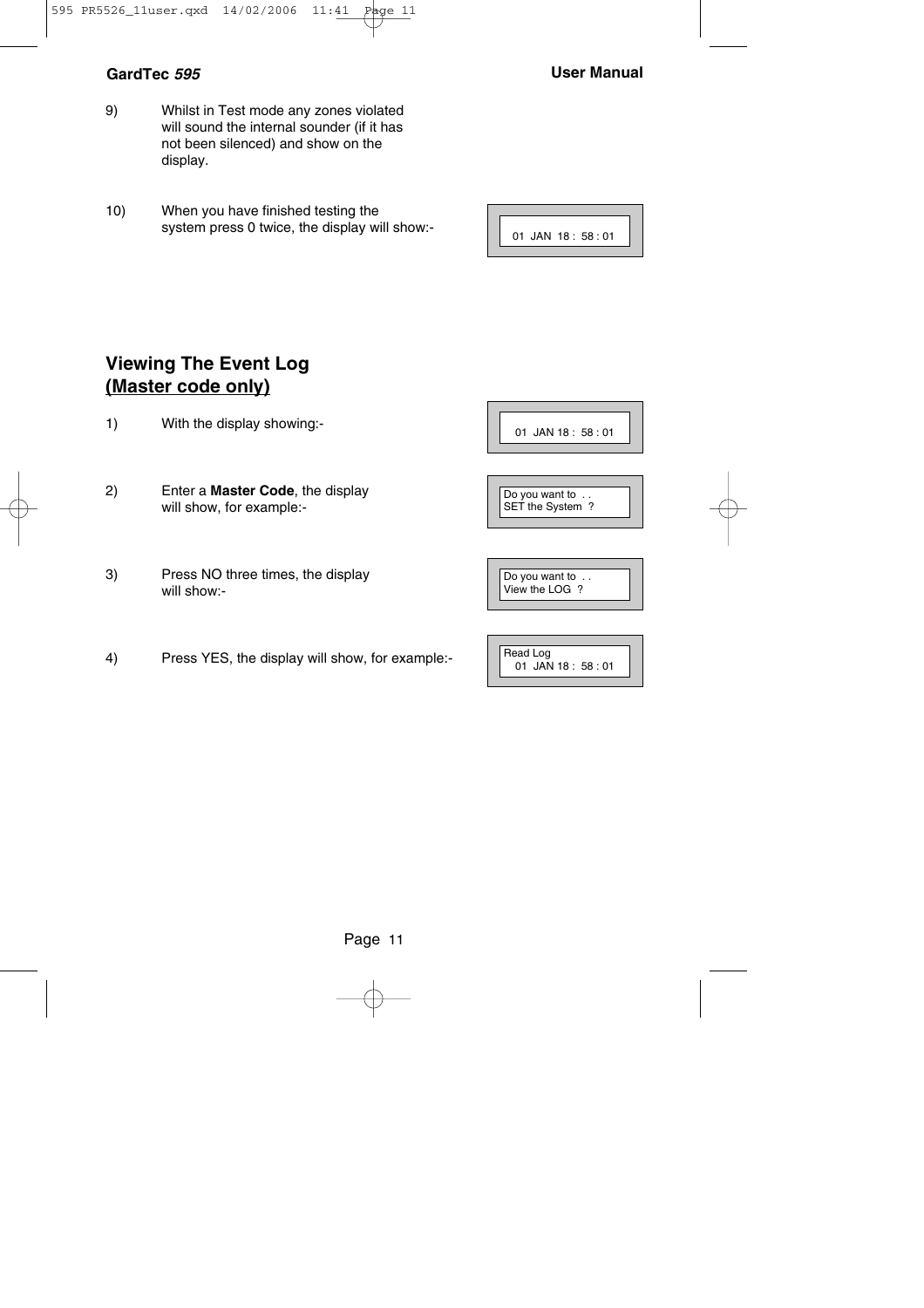5) This is the most recent event in the log.

Whilst viewing the Log,

Pressing NO will move back to the previous event.

Pressing YES will move forward to the next event.

Pressing 7 will take you to back to the last event of the previous day.

Pressing 9 will take you forward to the first event of the next day.

Whilst viewing a zone descriptor pressing 5 will show the zone number

6) When you have finished viewing the Log press 0 twice the display will show:-

01 JAN 18 : 58 : 01

## **Changing The Chime Status (Master code only)**

1) With the display showing:-

The Chime zones will have previously been programmed by the installation company. A Master level code may change the status of the Chime between On and Off. To do so proceed as follows:-

| 01 JAN 18:58:01                   |
|-----------------------------------|
| Do you want to<br>SET the System? |
| Do you want to<br>Change Chime?   |

- 2) Enter a **Master Code**, the display will show for example:-
- 3) Press NO four times, the display will show:-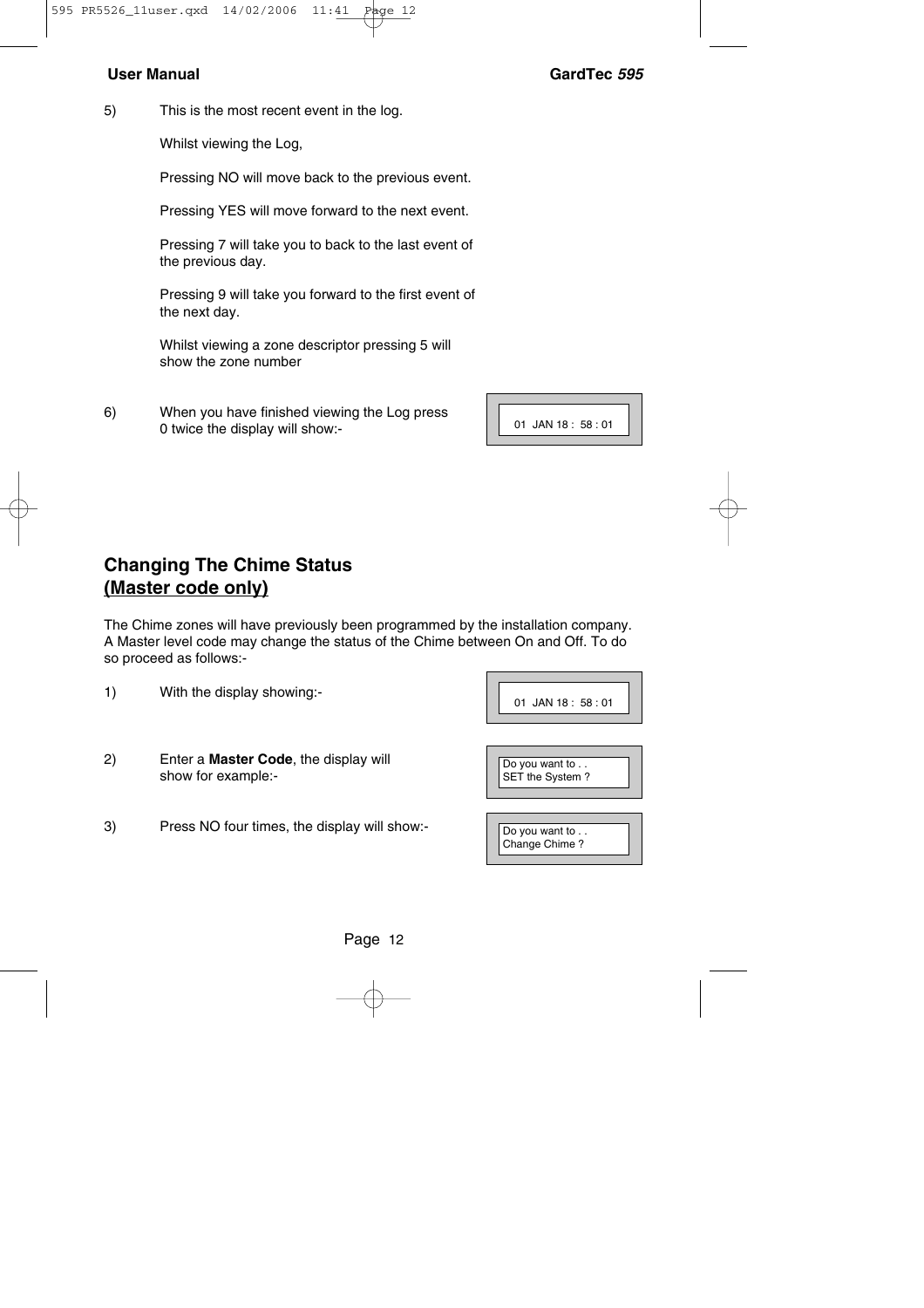### **GardTec <sup>595</sup> User Manual**

4) Press YES the display will show for example:-

**Or:-**

- 5) Press NO to change the status of the Chime, then press YES, the display will show:-
- 6) Press 0 to escape, the display will show:-

| Chime is Off ok?                |
|---------------------------------|
| Chime is On ok?                 |
| Do you want to<br>Change Chime? |
| 01 JAN 18: 58:01                |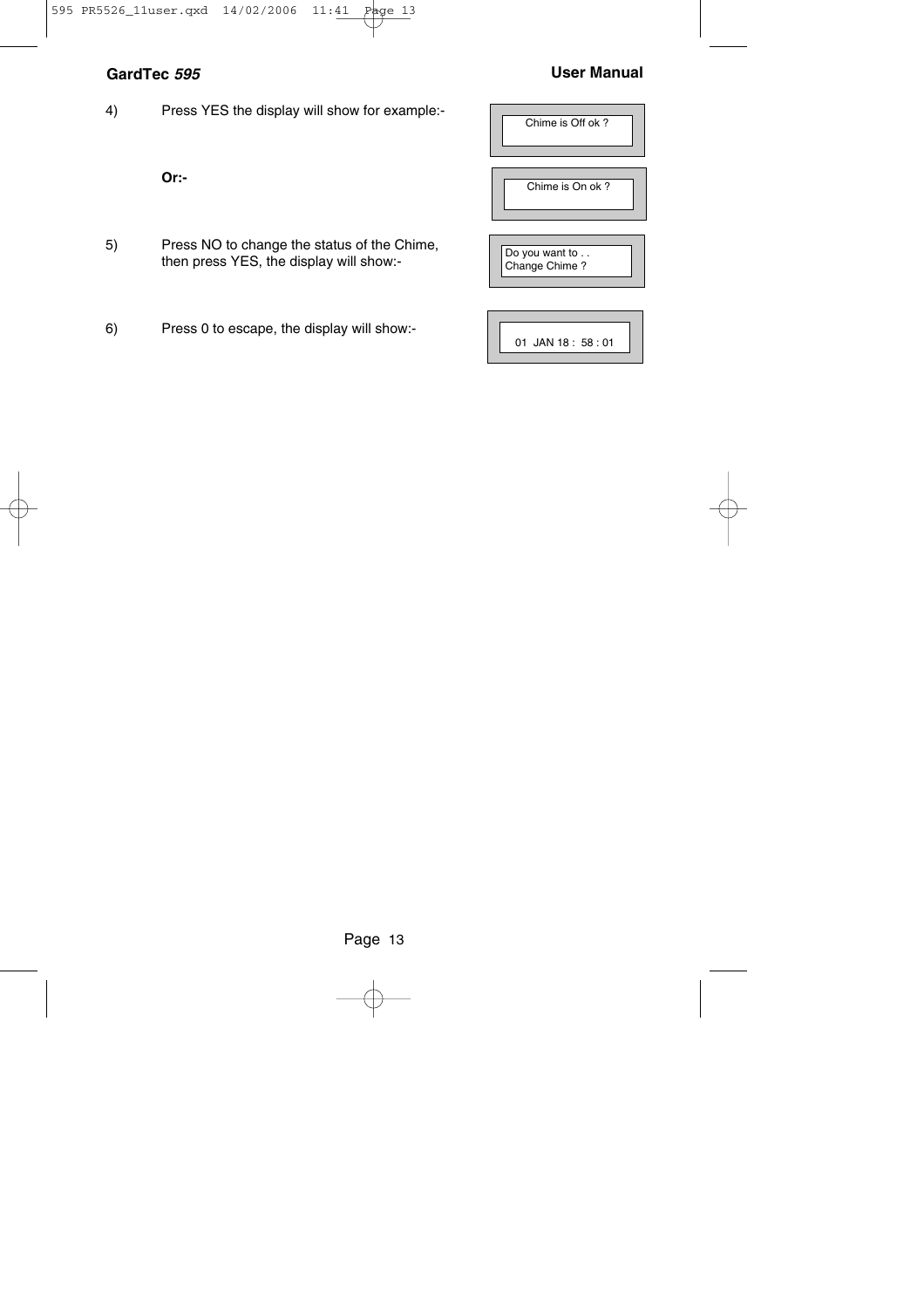## **Programming & Deleting User Codes (Master code only)**

The charts on pages 2 & 37 should be completed by the engineer/user for future reference of what codes have been allocated on your system. You will be advised by your installation company on the code length required. **Under no circumstances should the actual user code be written down.**

If your installation company has given you keyswitches for the operation of your system the last five user codes may have been reserved for use by these keyswitches.

#### **If your engineer has indicated (see pages 2 & 37) that some of the user numbers on your system have been reserved you should not use them whilst programming user codes. If you do so your system may be adversely affected.**

| 1) | With the display showing:-                                                                              | 01 JAN 18:58:01                      |
|----|---------------------------------------------------------------------------------------------------------|--------------------------------------|
| 2) | Enter a Master Code, the display will show:-                                                            | Do you want to<br>SET the System?    |
| 3) | Press NO five times, the display will show:-                                                            | Do you want to<br>Prog. USER CODES ? |
| 4) | Press YES, the display will show:-                                                                      | Enter User No.<br>$(1-31)$ Then YES  |
| 5) | Enter the user number (1 to 31) that you<br>wish to program followed by YES, the<br>display will show:- | Now Enter Code<br>Then YES           |
| 6) | Either Enter the User Code you require<br>followed by YES                                               |                                      |
|    | (If you wish to Delete a Code enter six Zeros<br>followed by YES)                                       |                                      |
|    | Or                                                                                                      |                                      |

Present your G-Tag to the Reader The display will show:-

| Code Type  |      |
|------------|------|
| $=$ Master | nk ? |
|            |      |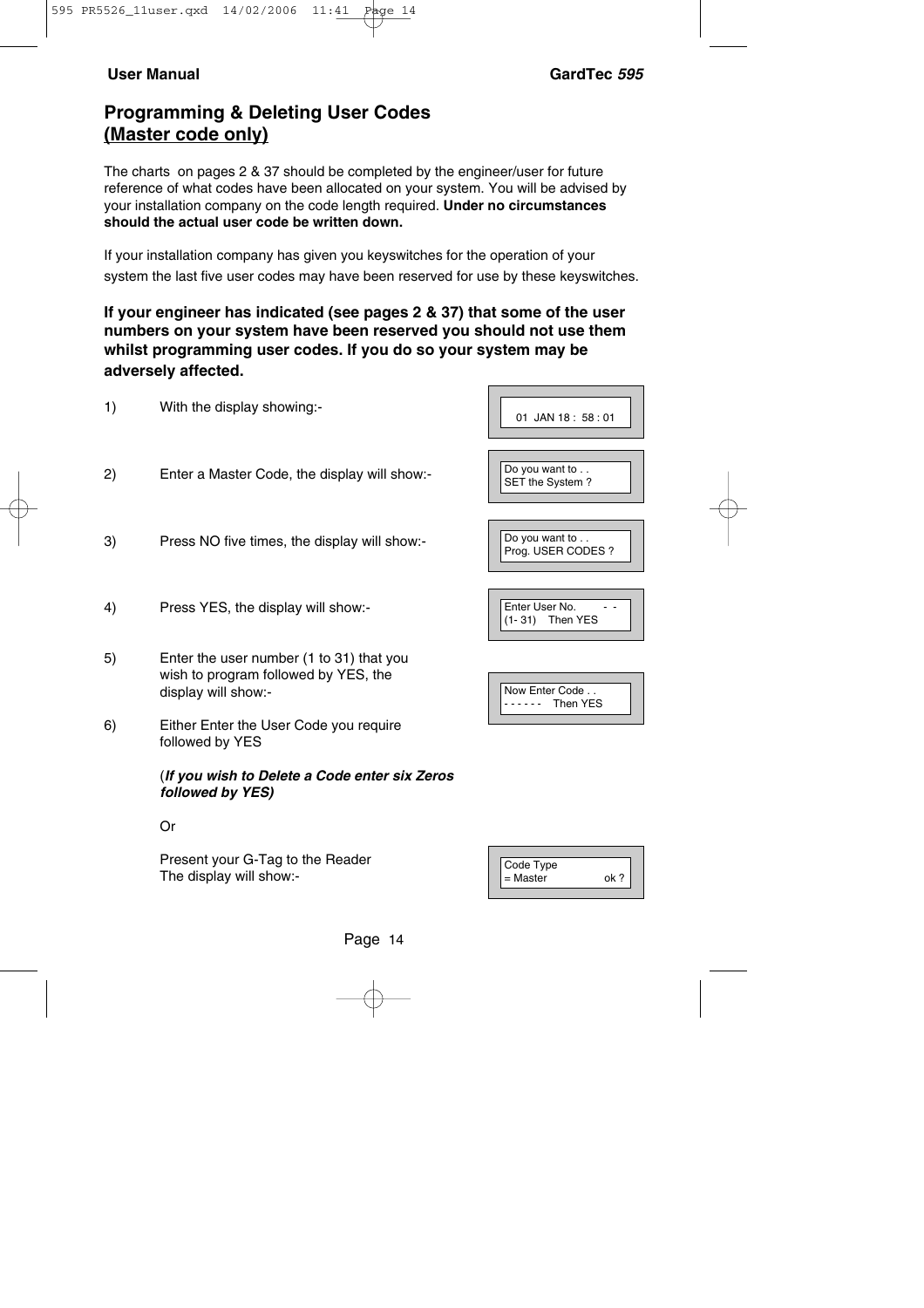- 7) Press NO until the Code Type you require is displayed then press YES. Display will show:-
- 8) Code Groups are only used in conjunction with controlling outputs. This is dealt with in the Advanced Code Programming section (page 39) of this manual, Press YES to accept None.
- 9) The display will show:- This determines if using this user code to Set or Unset the system will trigger the Vo-Comm. (For more details on Vo-Comm please refer to the Vo-Comm section). Press NO until the setting you require is displayed (YES or NO). Then press Yes.
- **Note: The Vo-Comm will need to be programmed in order for this option to work (please refer to the Vo-Comm section in this manual).**
- 10) The display will show, for example:-
- 11) If you wish to accept the User Name shown press YES and jump to step 15

#### **Or**

If you wish to change the User Name shown press NO, the display will show:-

12) You may now enter up to nine characters for the user name using the layout shown below for the allocation of characters.



Code Group  $=$  None ok ?





| User 1 Name |  |
|-------------|--|
|             |  |
|             |  |



**GardTec <sup>595</sup> User Manual**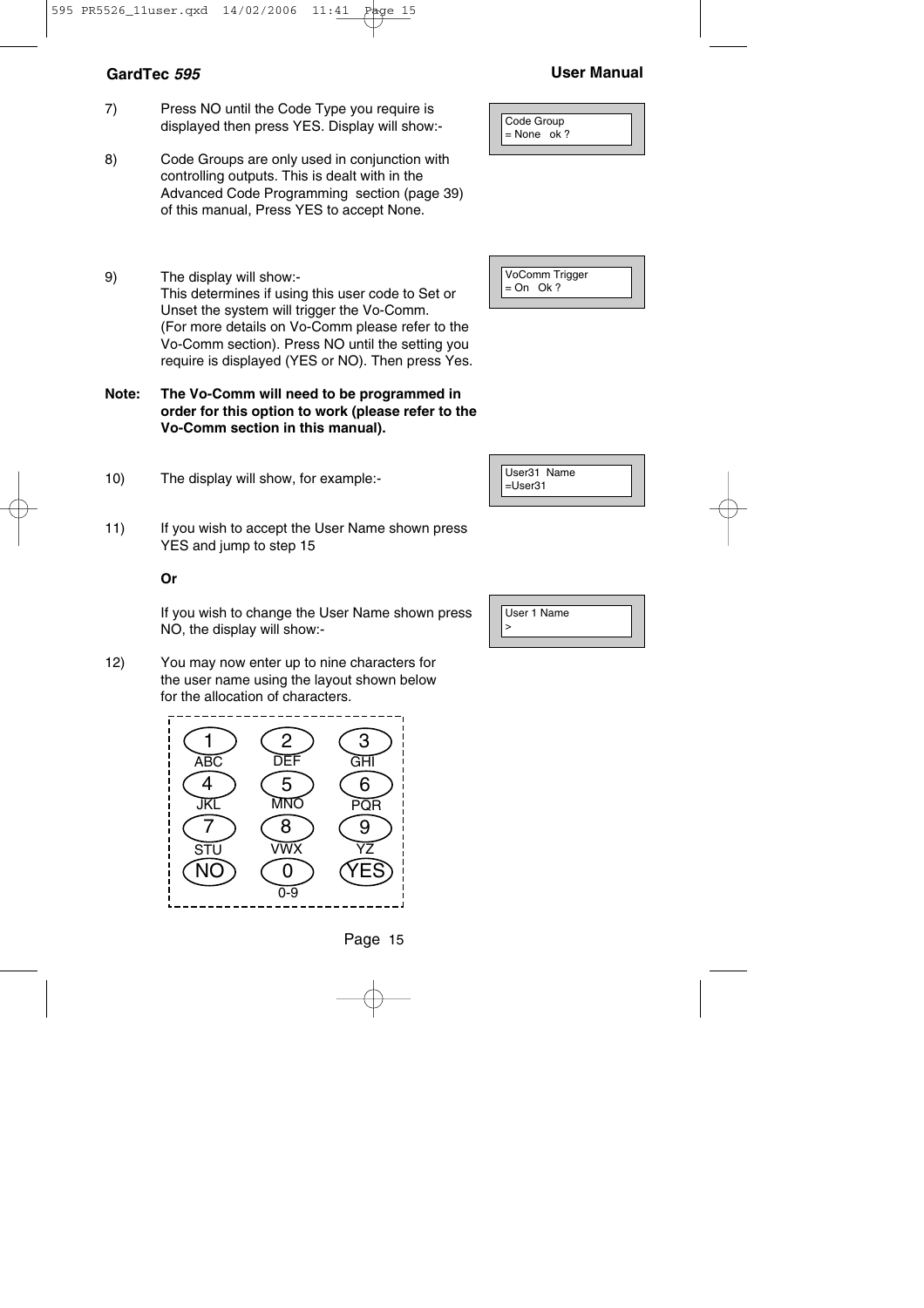- 13) Referring to the character map enter the required character (pressing the 3 key will display 'G', pressing it again will show 'H' and again will show 'I '), once the correct character is displayed press YES and the display will move on to the next position.
- 14) Continue entering characters (up to 9). If you require a blank space press YES while the '-' is displayed
- 15) As you press YES for the ninth character (or if you have jumped from step 11) the display will change to:-
- 16) If you wish to program other User Codes return to step 4

#### **Or**

Press 0 to return to:-

Do you want to . . Prog. USER CODES ?

01 JAN 18 : 58 : 01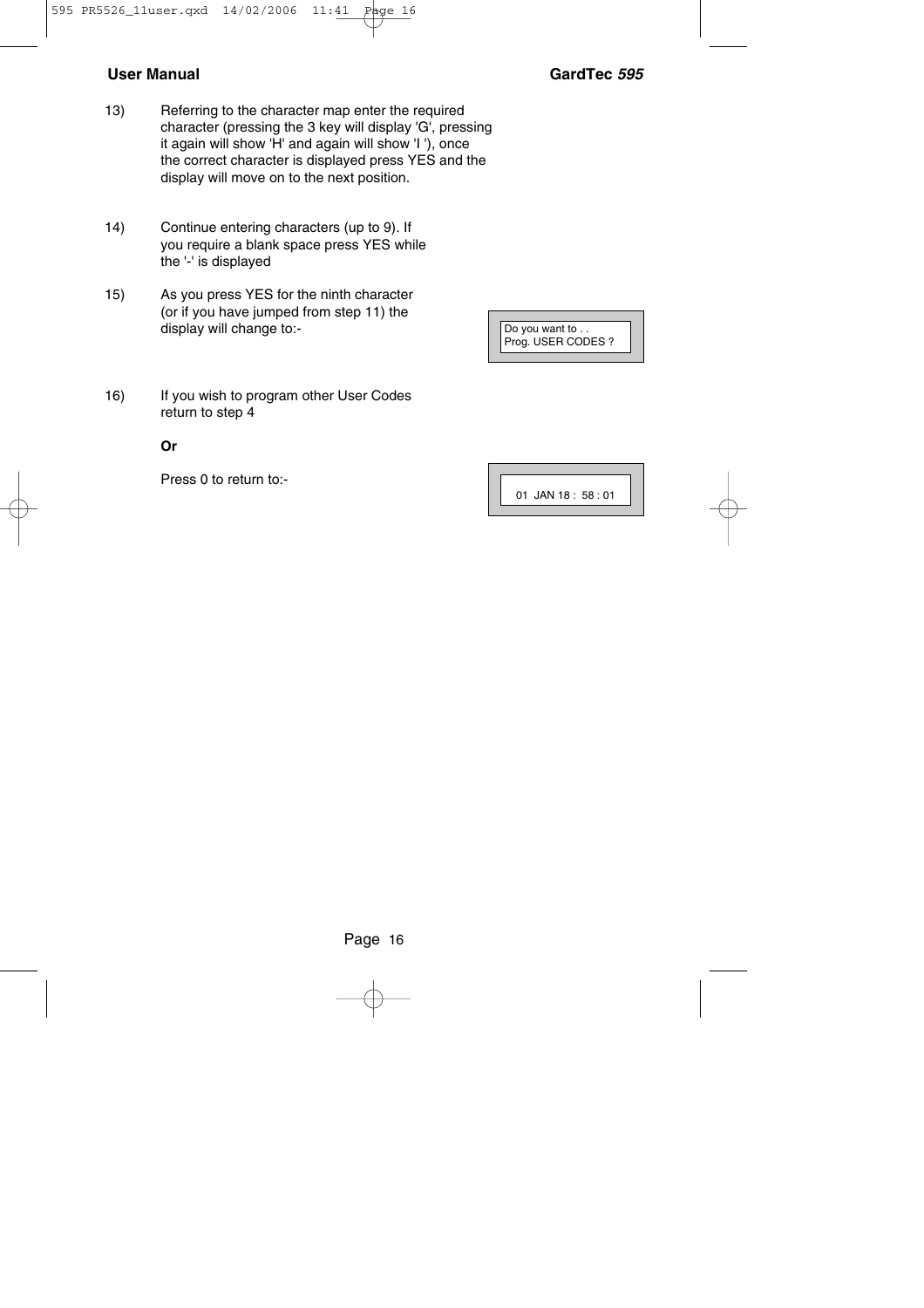## **GardTec <sup>595</sup> User Manual**

## **Programming Time & Date**

| 1)  | With the display showing:-                                                   | 01 JAN 18: 58:01                           |
|-----|------------------------------------------------------------------------------|--------------------------------------------|
| 2)  | Enter a Master Code, the display will show:-                                 | Do you want to<br>SET the System?          |
| 3)  | Press NO six times, the display will show:-                                  | Do you want to<br>Set DATE / TIME ?        |
| 4)  | Press YES the display will show:-                                            | Summer - Adjust is<br>On ok?               |
| 5)  | Press YES for Auto Adjust for British Summer<br>Time the display will show:- | Year is 2004<br>ok<br>?                    |
| 6)  | Press NO to change, display will show:-                                      | <b>Enter Year</b><br>$20 - -$<br>Then YES  |
| 7)  | Enter the last two digits of the Year then press<br>YES. Display will show:- | <b>Year is 2005</b><br>ok<br>$\cdot$ ?     |
| 8)  | Press YES. Display will show:-                                               | Enter Day / Month<br>- - / - -<br>Then YES |
| 9)  | Enter the Date in the form dd/mm followed by<br>YES. Display will show:-     | Enter Hrs: Mins<br>--:-- Then YES          |
| 10) | Enter the Time using the 24Hr Clock format then<br>YES. Display will show:-  | Do you want to<br>Set Date / Time ?        |
| 11) | Press 0 to return to Unset.                                                  |                                            |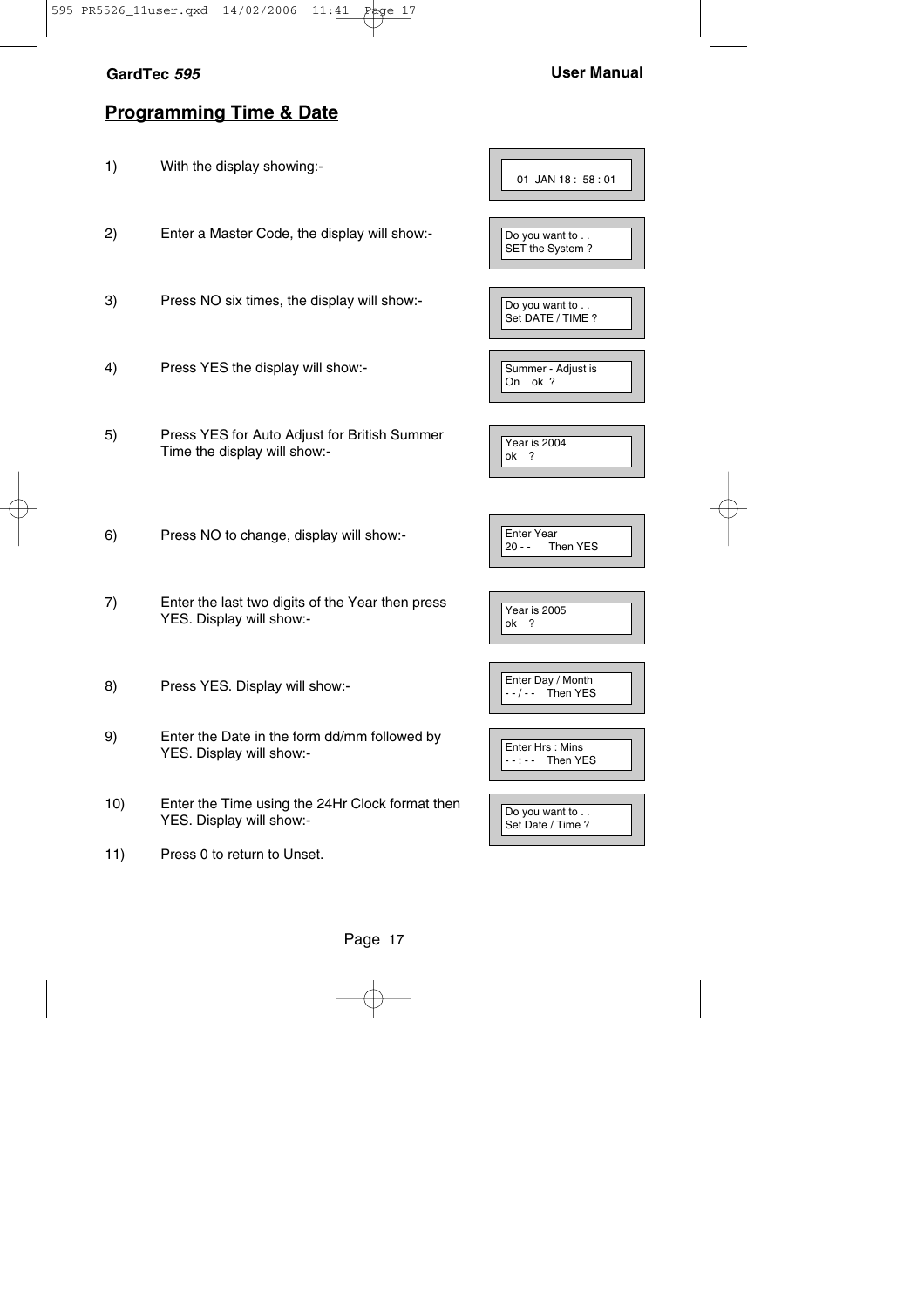## **Vo-Comm (if fitted)**

Vo-Comm is a method of transmitting signals to a standard land-line or mobile telephone giving information regarding the status of your security system. This may be in addition to, or instead of central station communications. It should be noted that Vo-Comm should not under any circumstances be used to ring the Emergency Services directly. It will not be possible to program 999, 911 or 112 as the telephone numbers that the Vo-Comm will dial.

Before Vo-Comm can work several options will need to be programmed. Please read below for information.

## **Vo-Comm Programming (if fitted)**

1) With the display showing:- 2) Enter a valid **Master** Level Code. Display will show:- 3) Press NO 7 times. Display will show:- 4) Press YES. Display will show:- 5) Press NO until display will shows:- 6) Press YES. Display will show:- Or for example 7) To enter or change this number Press NO. Display will show:- 01 Jan 00: 00: 01 Do you want to ... SET the System ? Do you want to . . Set-Up VoComm ? VoComm  $=$  Off VoComm > On VoComm Tel. No.1 Is Un-Programmed VoComm Tel. No.1 12345678910 VoComm Tel. No.1

--------------------------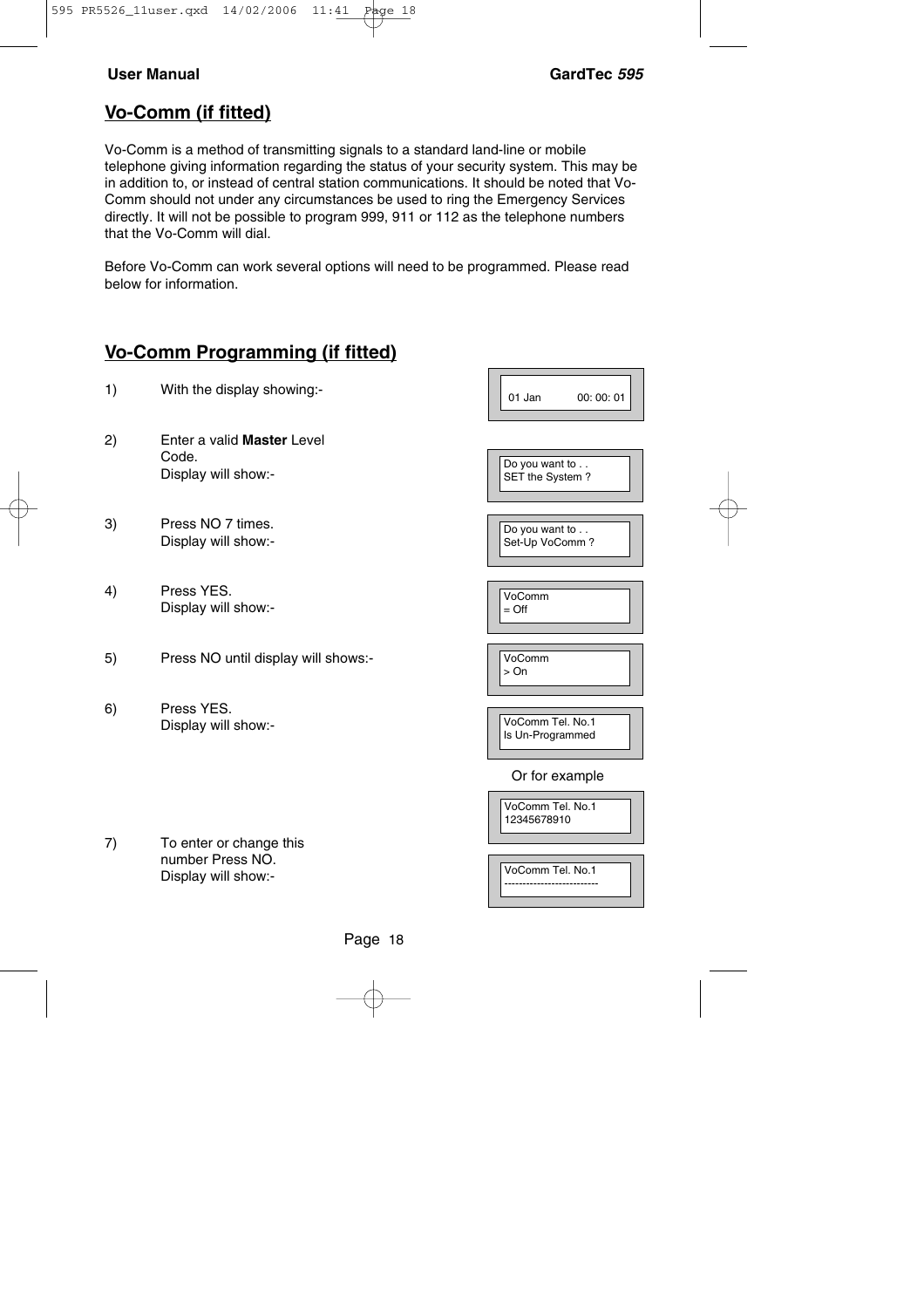#### **GardTec <sup>595</sup> User Manual**

- 8) Enter the telephone number you require followed by YES.
- 9) Display will show:-

10) To enter or change the number repeat from step 7

- 11) Display will show:-
- 12) To enter or change the number, repeat from step 7.
- 13) Display will show:-
- 14) To enter or change the number repeat from step 7.
- 15) Display will show:-
- 16) Press NO twice. Display will show:-
- 17) Enter a unique Site ID for the premises (00 to 99) followed by YES.

This Site ID will identify what system is calling you.

18) Display will show:- To change this press NO until the required setting (On or Off) is displayed then press YES.

The term Open relates to the system being Unset.

With Open Reporting turned On the Vo-Comm will report the system being opened (Unset) for all users who have had the attribute of Vo-Comm Trigger = On allocated in the User Code Programming.

| VoComm Tel. No.2<br>is Un-Programmed |
|--------------------------------------|
|                                      |
| VoComm Tel. No.3<br>is Un-Programmed |
|                                      |
| VoComm Tel. No.4<br>is Un-Programmed |
|                                      |
| Site ID<br>$= 00$                    |
| Site ID                              |
| $=$ $-$                              |

| Open Reporting<br>$=$ On |  |
|--------------------------|--|
|--------------------------|--|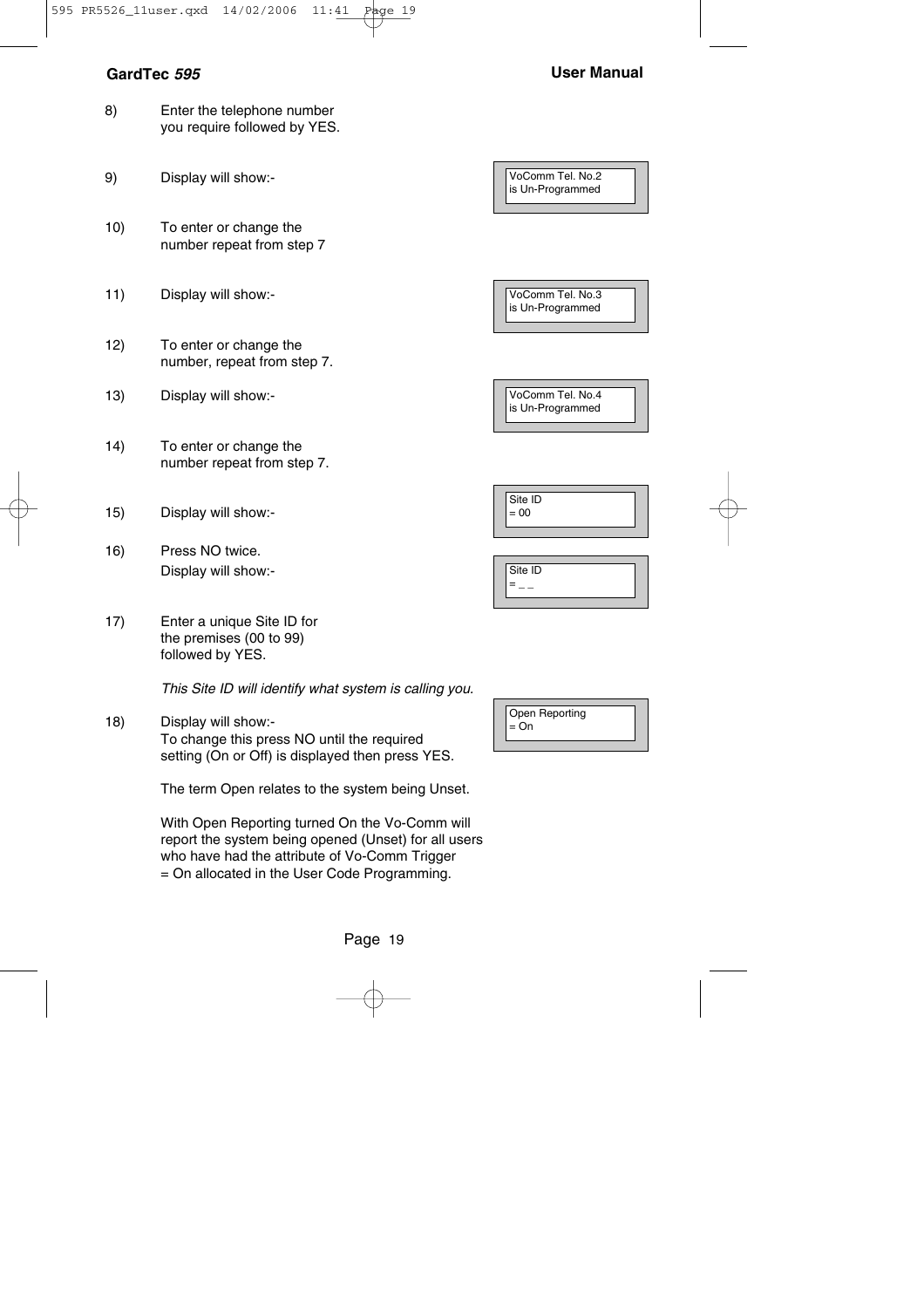19) The display will show:-

The term Close relates to the system being Set.

With Close Reporting set to anything other then Off the Vo-Comm will report the system being closed (Set) for all users who have had the attribute of Vo-Comm Trigger = On allocated in the User Code Programming.

20) Options available are

| Off      | No system Close are reported        |
|----------|-------------------------------------|
| Full Set | Only Full Sets are reported         |
| Anv Set  | All Sets (Full & Part) are reported |

Press NO until your required setting is shown then press YES. Display will show:-

- 21) Press NO (this is dealt with in the using Vo-Comm section. The display will show:-
- 22) Press 0 to return to:-

Page 20

Close Reporting = Off

Make an Alarm Test Call ?

Do you want to . . Set-Up VoComm ?

| 01 Jan | 00: 00: 01 |
|--------|------------|
|--------|------------|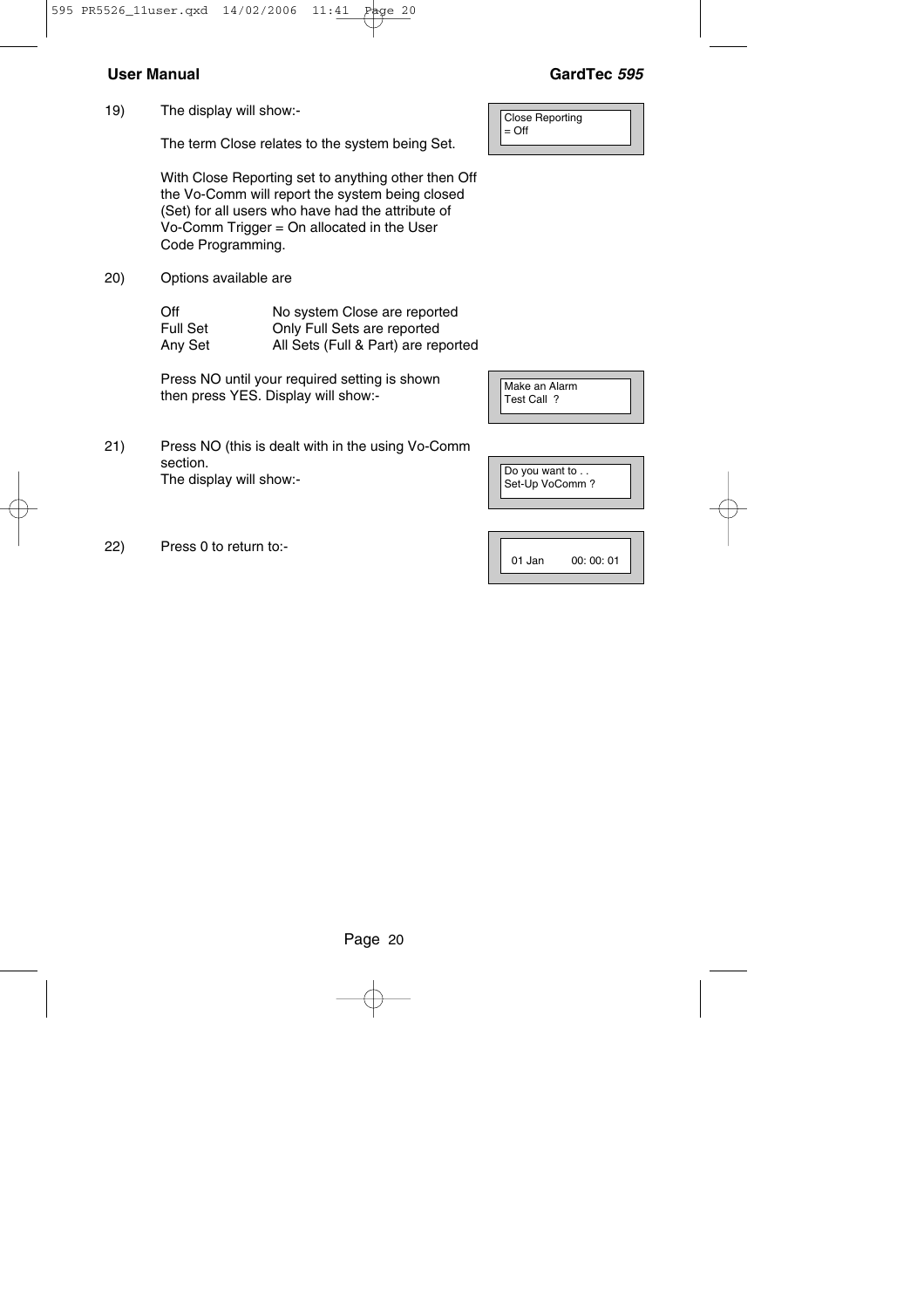## **Using Vo-Comm (if fitted)**

Once Vo-Comm has been programmed (see previous page) the Vo-Comm will operate in one of two ways.

- 1) Alarms Only The Vo-Comm will only communicate when an alarm occurs on a Closed (Set) system. This mode is active when the Open / Close option is Off.
- 2) Alarms & Status The Vo-Comm will communicate when an alarm occurs or when the system is Closed or Opened (Set or Unset).

#### **Receiving a Call From Vo-Comm**

When Vo-Comm calls you it will start to pass its message as soon as you pick up the telephone.

At the end of the message you will hear a single tone, at this point press a **numeric** key on your telephone keypad **twice**. A rising tone will be heard that indicates that the call has been acknowledged.

#### **If you do not acknowledge the call or hear the rising tone the Vo-Comm will repeat the message several times and then go on to dial the remaining telephone numbers until the call is acknowledged.**

### **Messages From Vo-Comm**

Two types of message will be sent by Vo-Comm. Either a status message or an alarm message.

#### **Typical Status Message**

#### '**Site 05 Close User 01**'

This would indicate Site ID 05 was Closed by User 1

The term  $Closed = Set$ The term Open = Unset

**Note:** In order for the Vo-Comm to report Openings and Closings, the Open Reporting for that user must be programmed to On within the Programming User Codes section.

#### **Typical Alarm Message**

#### '**Site 05 Alarm Zone 06**'

This would indicate an alarm at Site ID 5 has occurred on Zone 6.

#### Page 21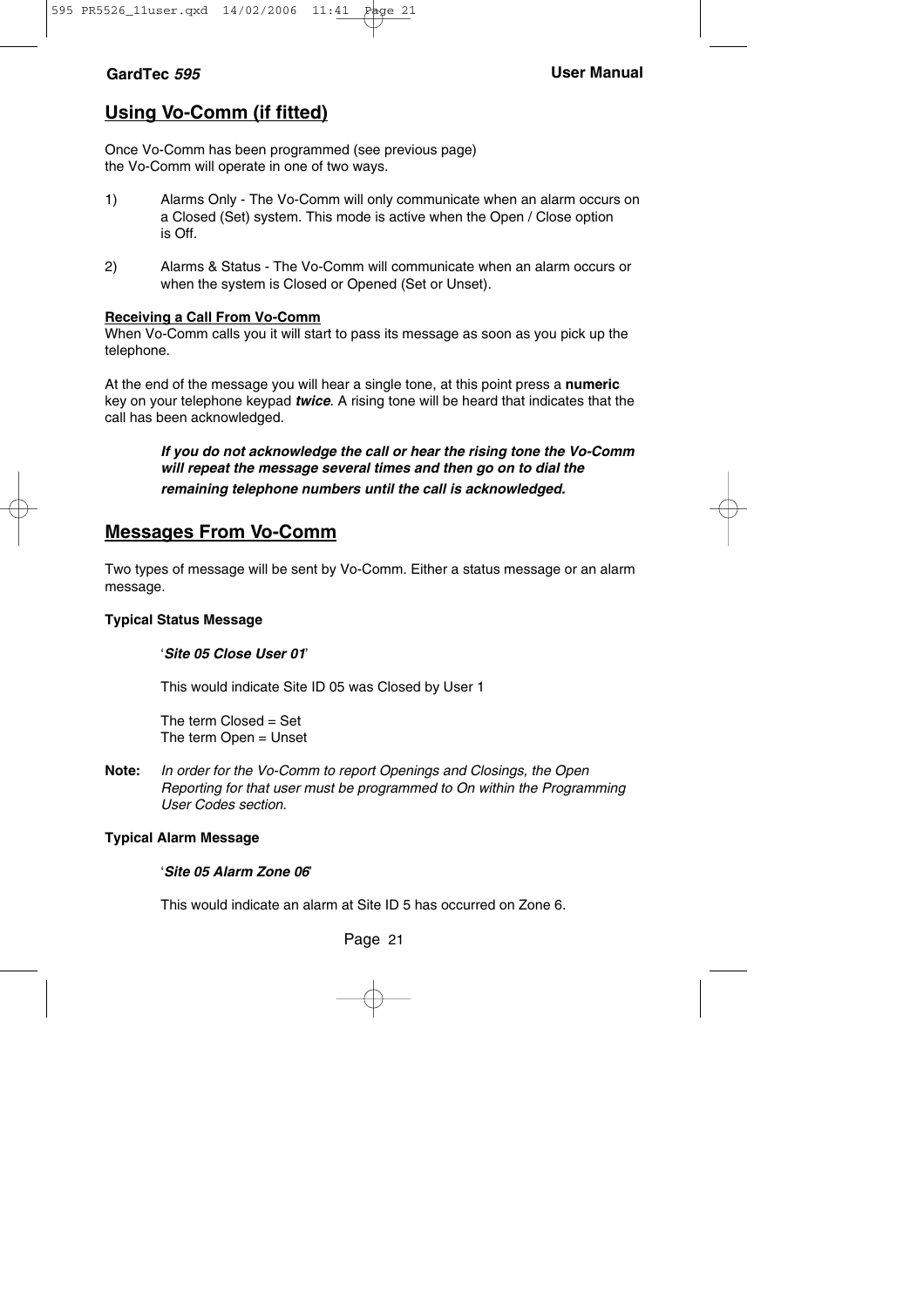### **User Initiating Remote Access (Optional)**

Access Remote allows your installation company to examine your system and reprogram system settings as you need the changes without the need for an engineer to visit your premises.

If your system has remote communications fitted your installation company may have programmed the system so that you initialise the Access Remote call (usually on lines with incoming calls barred).

To initiate the Remote Call follow the instructions below.

- 1) Negotiate with your installation company when you should initiate the Remote Call.
- 2) With the display showing:-
- 3) Enter a Master Code, the display will show:-
- 4) Press NO seven times, the display will show:-
- 5) Press YES the display will show:-

Until Dialling commences

Then:-

Until Connection

Then:-

6) When your installation company has finished the display will show:-

**Note:** In the event of any errors the display will show:-

| 01 JAN 18: 58:01                  |
|-----------------------------------|
| Do you want to<br>SET the System? |
| Do you want to<br>Access Remote ? |
| Please WAIT                       |
| Please WAIT<br>Dialling           |
| Please WAIT<br>Connect            |
| 01 JAN 18: 58:01                  |

| <b>!!!! ERROR !!!!!</b>                |
|----------------------------------------|
| $\mathsf{T}\mathsf{r}\mathsf{y}$ Again |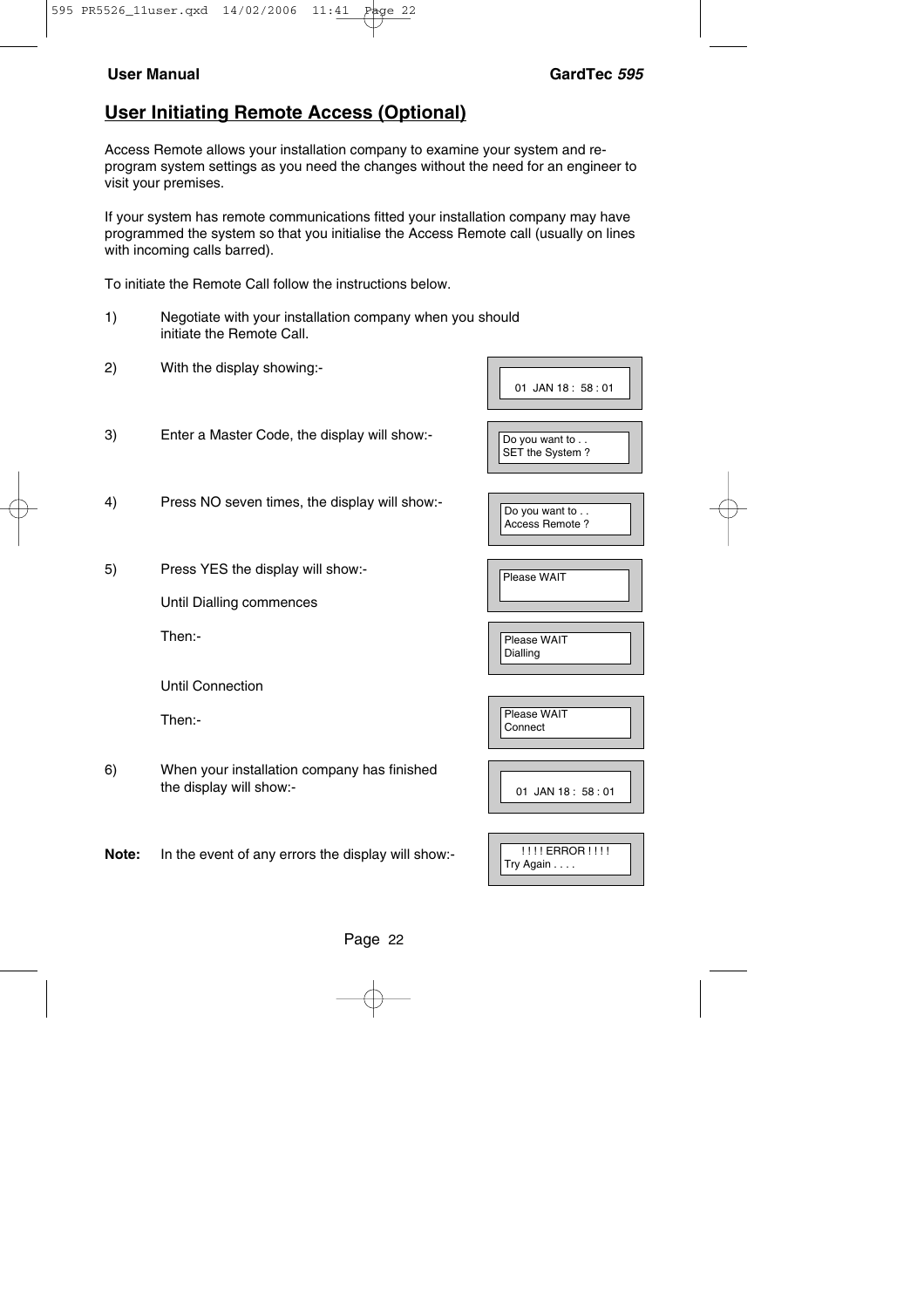## **Resetting After an Alarm**

### **Fault and Alarm Displays**

Your installation company will have programmed the reset modes for your system so that it complies to your insurance company and legislation requirements.

Your installation company will have informed you as to the type of reset that your system is set for.

#### **Before attempting to reset your system ensure that the system is Un-set.**

1) In the event of a fault or an alarm occurring the internal sounder will sound. (along with the external bells for a full alarm) The display will show:- (if the system is unset).

If the system is set, enter your code to unset it.

2) Press the NO key to view the cause of the Alarm or Fault.

**Note:** If NO is NOT pressed then the alarm status will only be displayed for ten seconds.

- 3) The display will then show:- Enter your user code again.
- 4) The display will show:-

5) Press **0**. The display will show:-

- 6) Press the NO key to view the cause of the alarm or fault. The display will show, for example.
- 7) If more than 1 event is present the display will show:- The right arrow is now indicating that more events are available for viewing.

<<<< ALARM >>>> Press NO to view

**II Enter Code II** !!!! Check !!!!





|  |      |  | Zone 005 TAMPER          |
|--|------|--|--------------------------|
|  | .IAN |  | $18 \cdot 58 \cdot 01 -$ |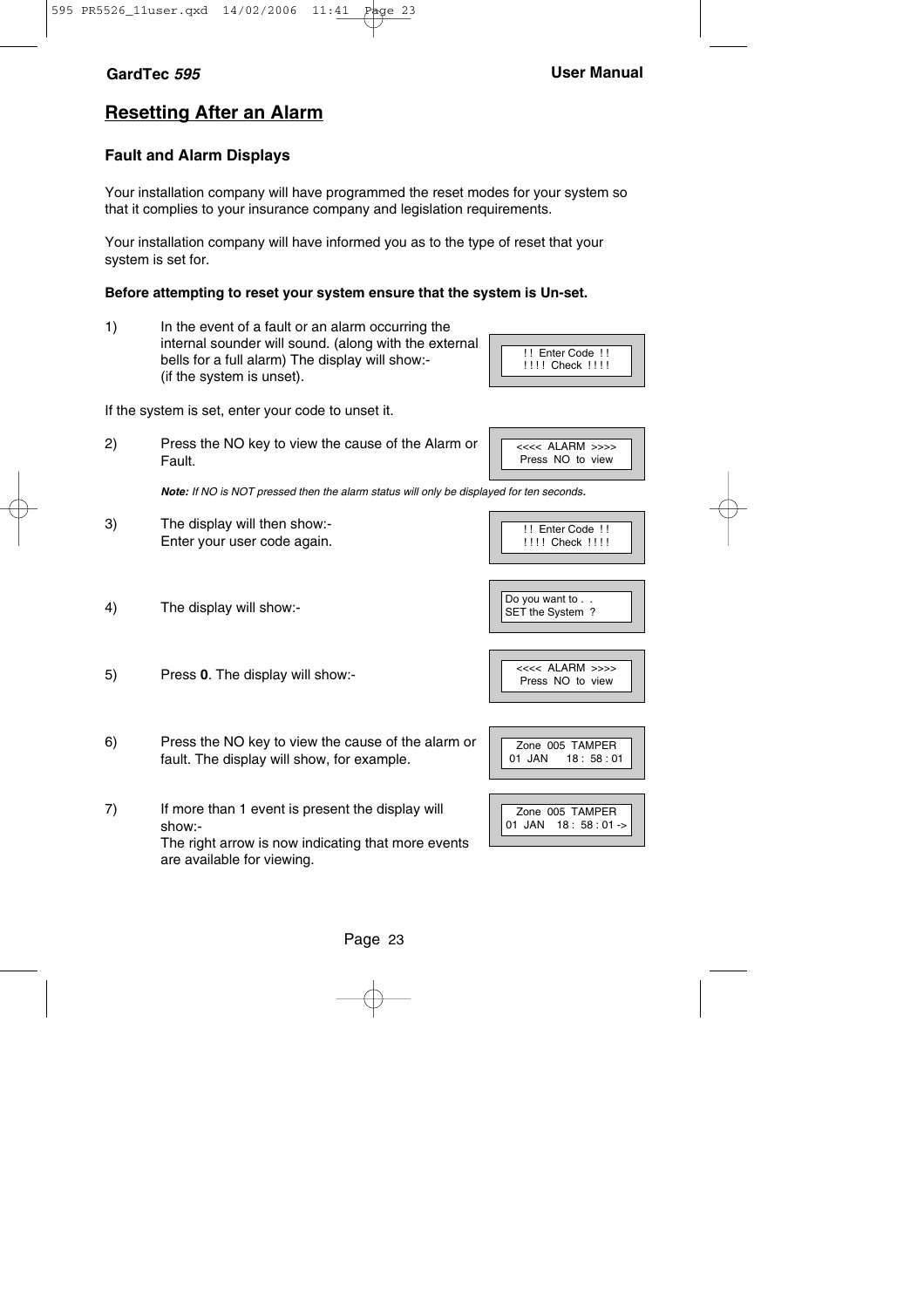8) Press the YES key to view the next event and carry on to view any others (if present). When viewing the last event the display will show, for example.



The left arrow now indicates that you are at the end of events. The NO key may be used to scroll back the opposite way.

#### **Re-setting the system.**

- 1) If the system is programmed for Any code reset, enter a **User** code. The display will show:- **Note:** If NO is NOT pressed then the alarm status will only be displayed for ten seconds.
- 2) The display will then show:- Enter your user code again.
- 3) The display will show:-
- 4) Press YES. The exit tone will sound and the display will show, for example:-
- 5) Enter the code again to abort the setting.
- 6) The system is now reset **Or**

If a higher level of code is required one of the following displays will be shown:-

Use a **Master** code to reset the system. **Or:-** Call the installation company

#### **Or:-**

Call the central station or installation company (as instructed) and quote the number given

**Or:-**

| Press NO to view                    |
|-------------------------------------|
| !! Enter Code !!<br>!!!! Check !!!! |
| Do you want to<br>SET the System?   |
| EXIT! 1<br>All Zones ON<br>15       |

<<<< ALARM >>>>

| Can't Set! use<br>Master               |
|----------------------------------------|
| Can't Set! use<br>Eng. Code            |
| Can't Set! use<br>Eng. +Anti Code 1234 |
| Can't Set! use<br>Anti Code 1234       |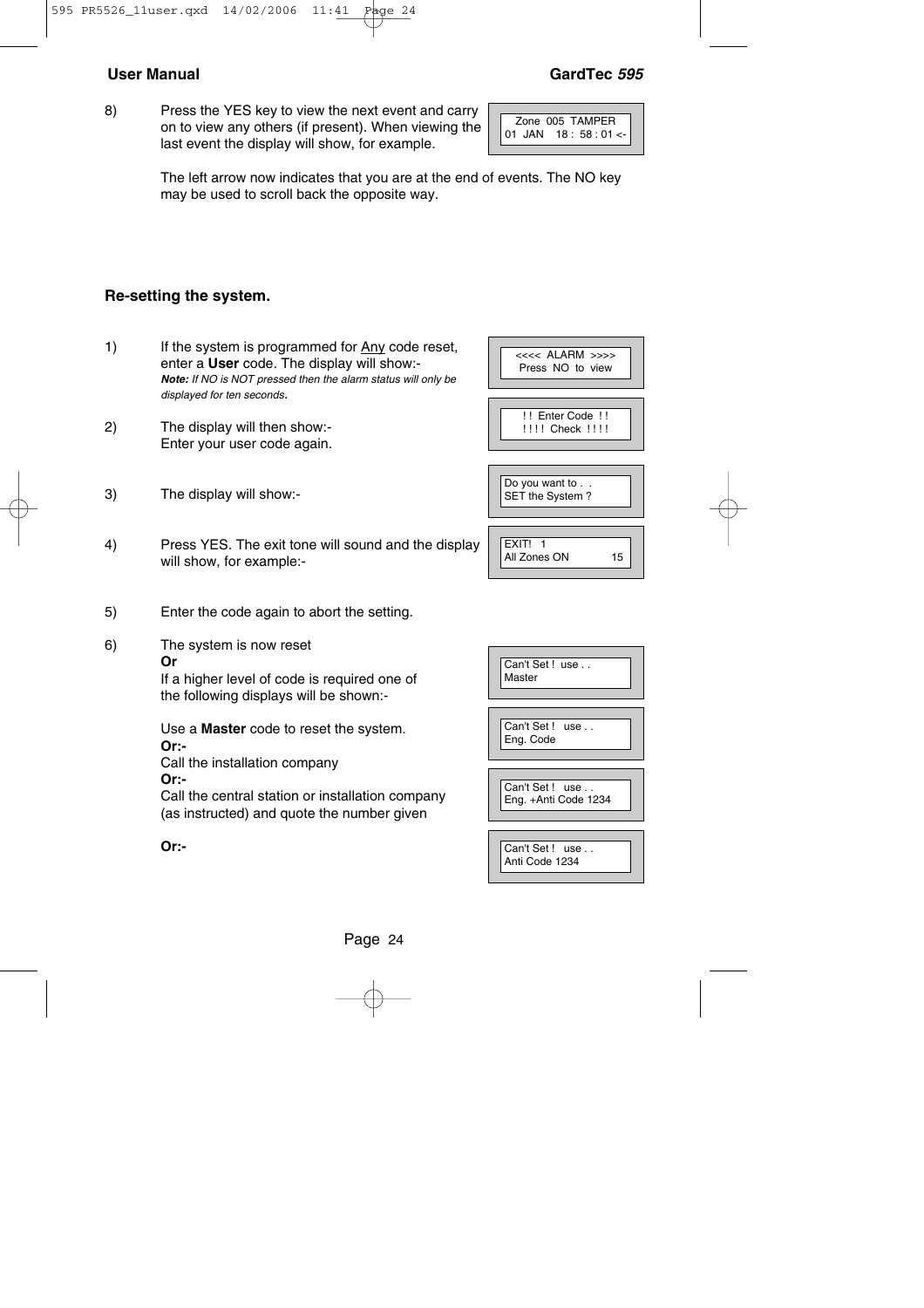- 7) To reset the system with an **Anti-Code**, contact the central station or engineer (as instructed by the installation company) and quote the number given by the display.
- 8) The central station or engineer will give a return Anti-Code, (this may contain the YES & NO keys) for example 5, YES, 2, 4.
- 9) Enter this Anti-Code into the keypad.
- 10) The system is now reset.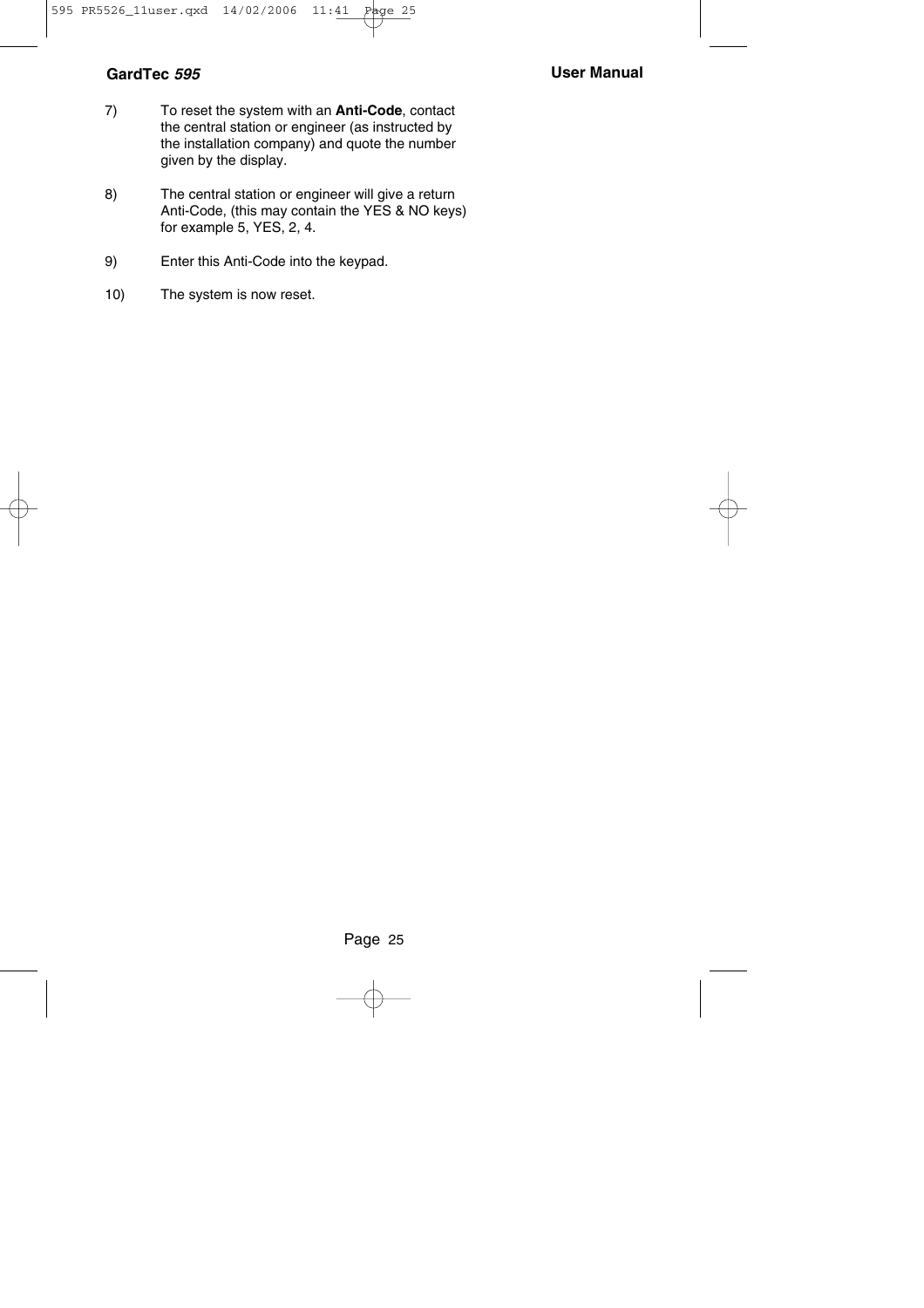## **Setting Engineer Authorisation**

A User Code may be required to authorise an engineer to gain access to the system in the event of service or maintenance schedules. The level of User Code required to authorise the engineer to access the system is set within the User Menu that is accessed via a Master Level Code.

### **Setting the Engineer Authorisation Level**

- 1) Enter a **Master** User Code. The display will show:-
- 2) Press NO until the display shows:- Then press YES.
- 3) Press NO until the required setting is displayed:-

**Master**, **Main** and **Any** are user code levels. If **None** is selected, no user authorisation will be required to grant engineer access to the alarm system.

- 4) Press YES. The display will show:- (This option is dealt with later).
- 5) Press YES. The display will show:-
- 6) Press 0 to return to:-

### **Using Engineer Authorisation**

A valid Authorisor code will be required to give an engineer access to the alarm system. This may be done in two ways.

- 1) The engineer will enter his/her code. The display will show:-
- 2) Enter a valid level of User code to grant the engineer access.



| <b>Engineer Access</b><br>is Off Ok? |
|--------------------------------------|
| Do you want to<br>Authorise Engnr?   |

 $01$  JAN  $18 \cdot 58 \cdot 01$ 



**Engnr Authorisor** 

 $=$ Any

Do you want to . . SET the System ?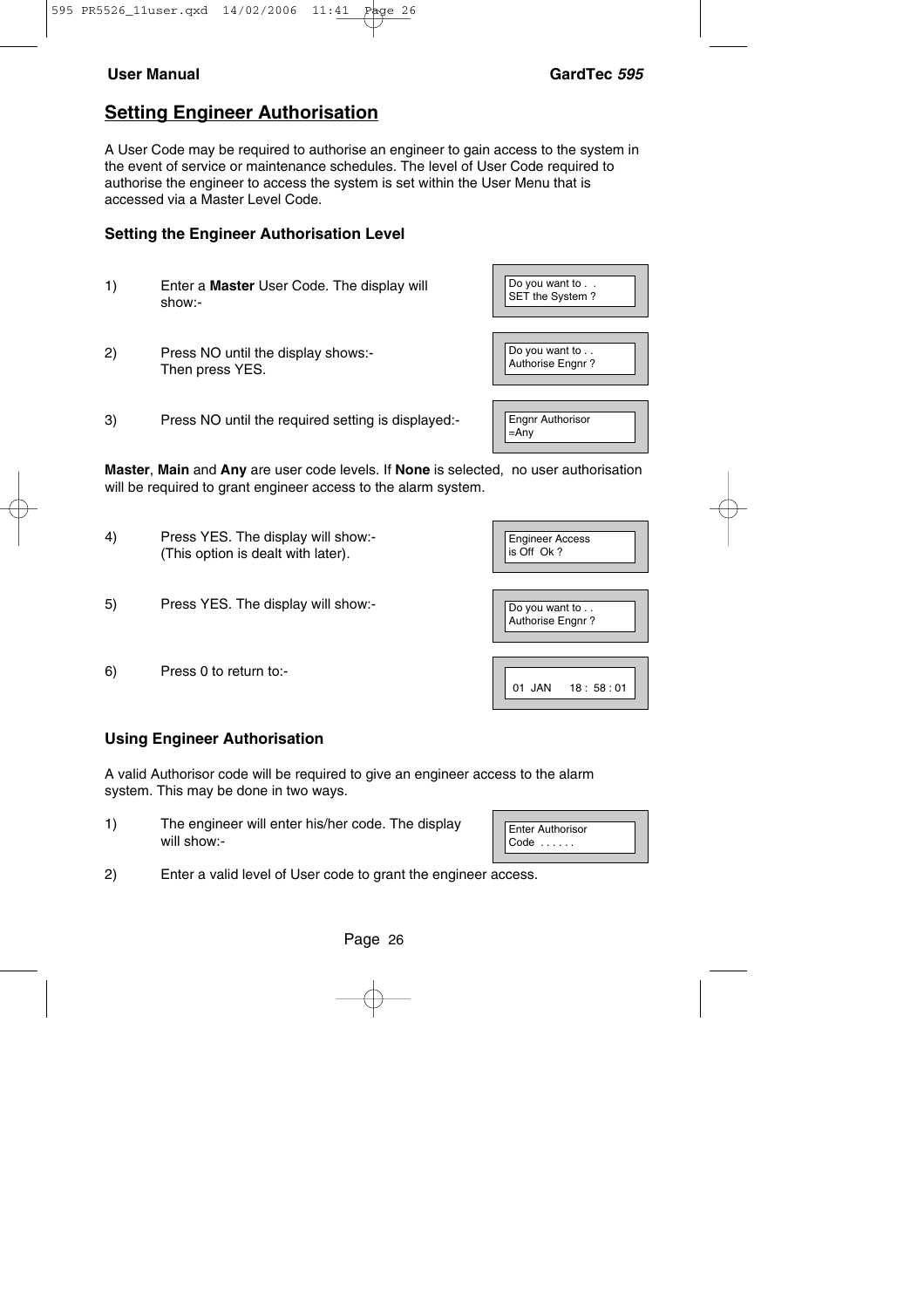**Or**

### **GardTec <sup>595</sup> User Manual**

| ∸∸ |                                                   |                                      |
|----|---------------------------------------------------|--------------------------------------|
| 1) | Enter a Master User code. The display will show:- | Do you want to<br>SET the System?    |
| 2) | Press NO until the display shows:-                | Do you want to                       |
|    |                                                   | Authorise Engnr?                     |
| 3) | Press YES. The display will show, for example:-   | <b>Engnr Authorisor</b><br>$=$ Any   |
|    |                                                   |                                      |
| 4) | Press YES. The display will show:-                | <b>Engineer Access</b><br>is Off Ok? |
|    |                                                   |                                      |
| 5) | Press NO. The display will show:-                 | <b>Engineer Access</b><br>is On Ok?  |
|    |                                                   |                                      |
| 6) | Press YES. The display will show:-                | Do you want to<br>Authorise Engnr?   |
|    |                                                   |                                      |
| 7) | Press 0 to return to:-                            | 01 JAN<br>18:58:01                   |

Provided that the next code entered is a valid engineer code, access will be granted to him/her without further user intervention.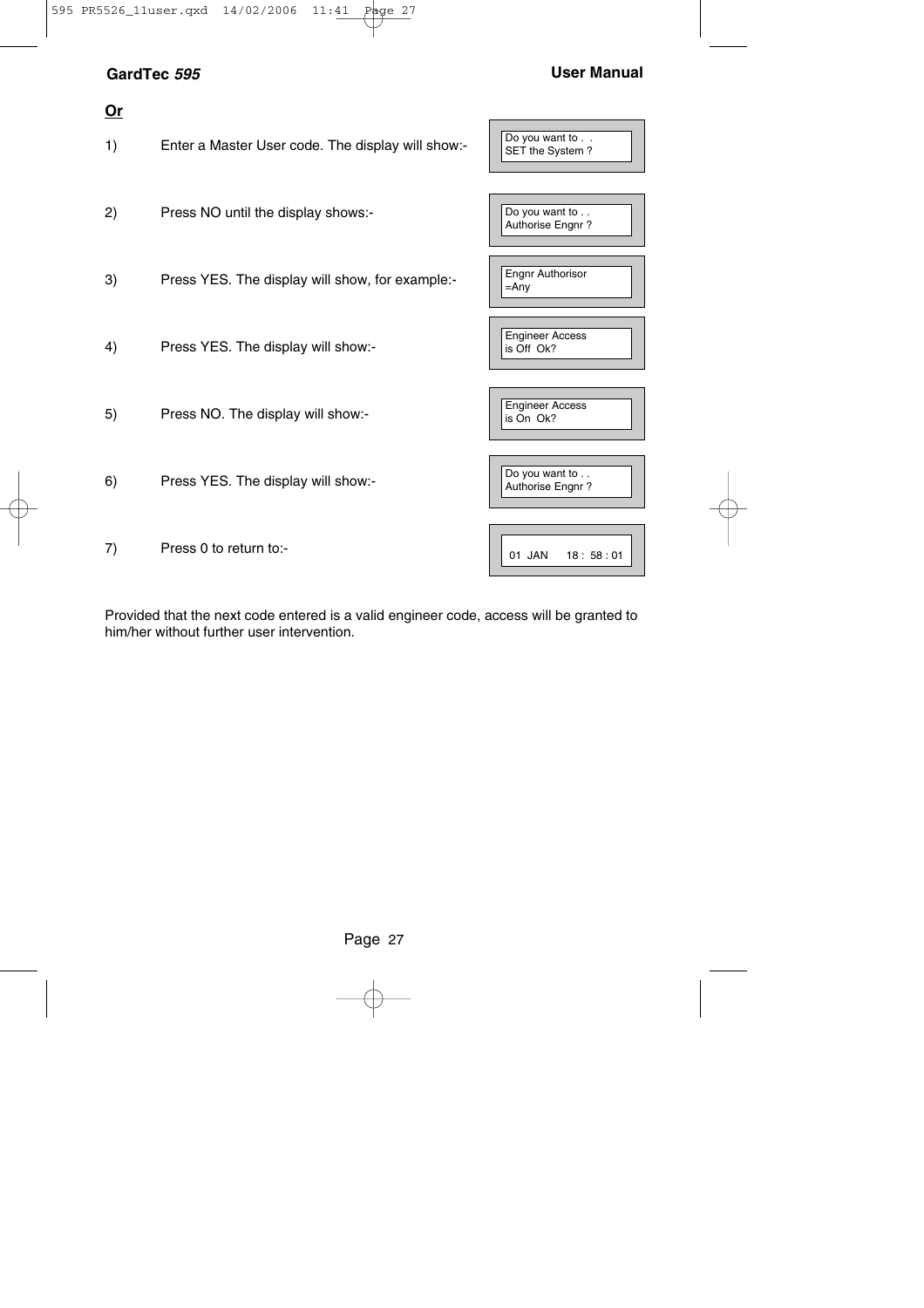## **Mains Failure**

In the event of a Mains Power Failure the display will show:-

At this point the system will revert to battery back-up. The battery will only have a limited time that it can sustain the system for.

**Note: Your installation company will have determined what size battery is required to comply with legislation. It is important that your security system is serviced on a regular basis on order that it continues to comply with the legislation. Servicing may also be a requirement of you insurance policy.**

In the event of a sustained power cut the system battery will continue to supply the system until the battery voltage falls to a set point, at this stage the display will show:-

A fault sounder will start, enter a valid User Code to stop the fault sounder.

At this point it is essential that you contact your installation company.

## **Setting the system with Mains Fail**

In the event of a short term power cut, where it is known when power will be restored, (e.g. Engineers working on power lines that affect your premises) it might be necessary to set this system. Please follow the steps outlined below:

- 1) With the display showing:- **Note:** In the event of a mains power failure, the control panel will display that a fault has occurred if the pre-programmed time has been exceeded. 2) Enter your **User** code. The display will show:- 3) Enter your **User** code again.The display will then show:- (Followed by YES if a **Master** or **Main** type code has been used).
- 4) Then press **YES**. The display will show:- **Note:** The display will switch between the EXIT display and the Power Cut FAULT display as the time counts down.

| Enter Code |  |
|------------|--|
| Check      |  |

| Enter Code     |  |
|----------------|--|
| !!!! Check !!! |  |
|                |  |



Power Cut FAULT<br>Can't Set L. Check Can't Set I

| I EXIT!      |    |
|--------------|----|
| All Zones ON | 15 |

## Fuse / Bat. FAULT !!!! Check !!!!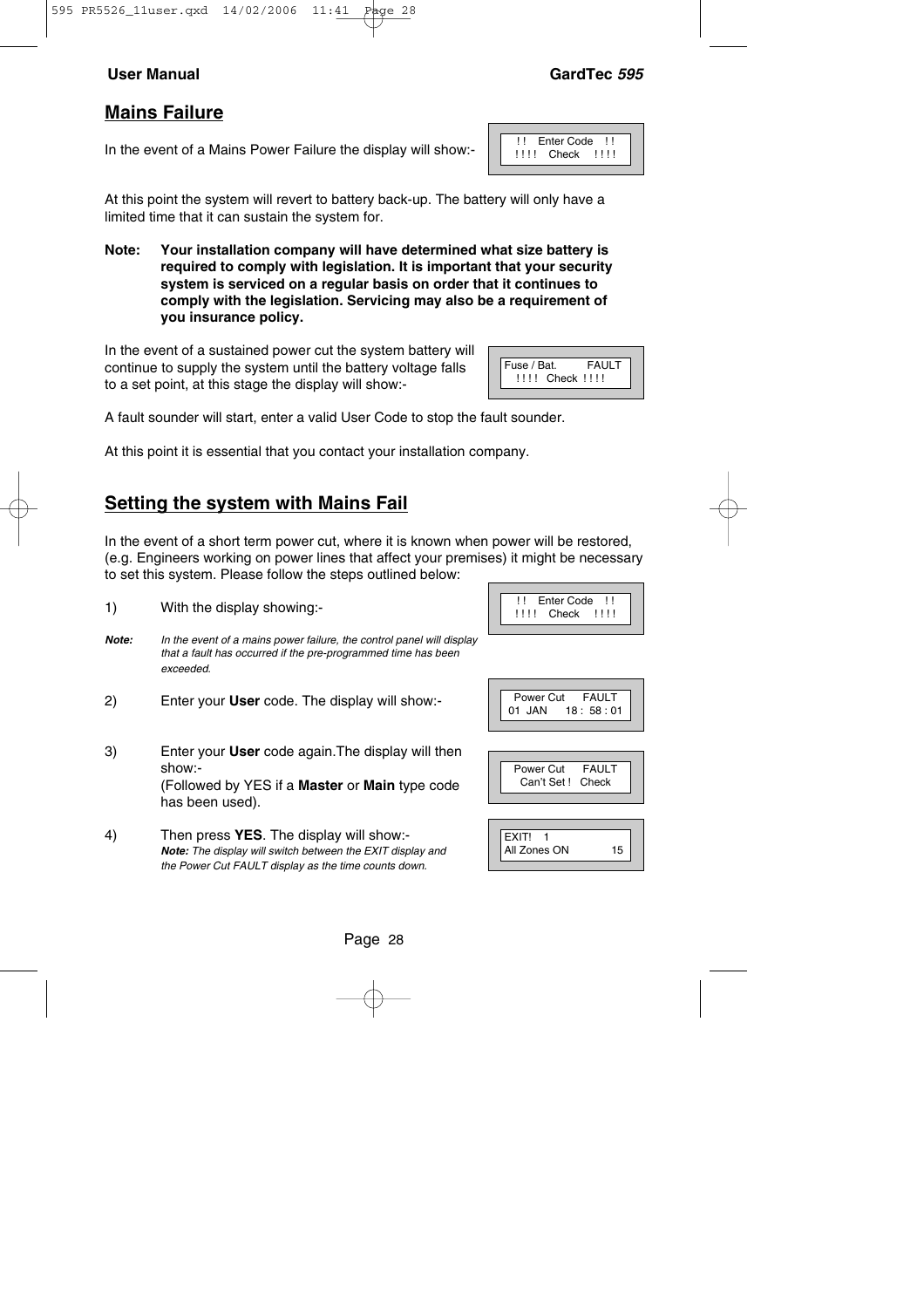- 5) Exit the premises via the authorised exit route.
- 6) Once the premises are secure listen (from outside the protected area) and wait until the exit tone finishes before leaving.

## **Re-setting the display after a Mains Fail**

- **Note:** In the event of a Mains Power Failure, the control panel will display that a fault has occurred if the pre-programmed time has been exceeded.
- 1) In the event of a mains power failure the display will show:-
- 2) Enter your **User** code. The display will show:-

The right arrow is now indicating that more events are available for viewing. Press the YES key to view the next event and carry on to view any others.

When viewing the last event the display will show, for example.

The left arrow now indicates that you are at the end of events.The NO key may be used to scroll back the opposite way.

- 3) Enter your **User** code again.The display will then show:- (Followed by YES if a **Master** or **Main** type code has been used).
- 4) Enter the code again to abort the setting. The display will show:-

The system is now reset.





All Zones ON 15

EXIT! 1



Power Cut FAULT 01 JAN 18:58:01->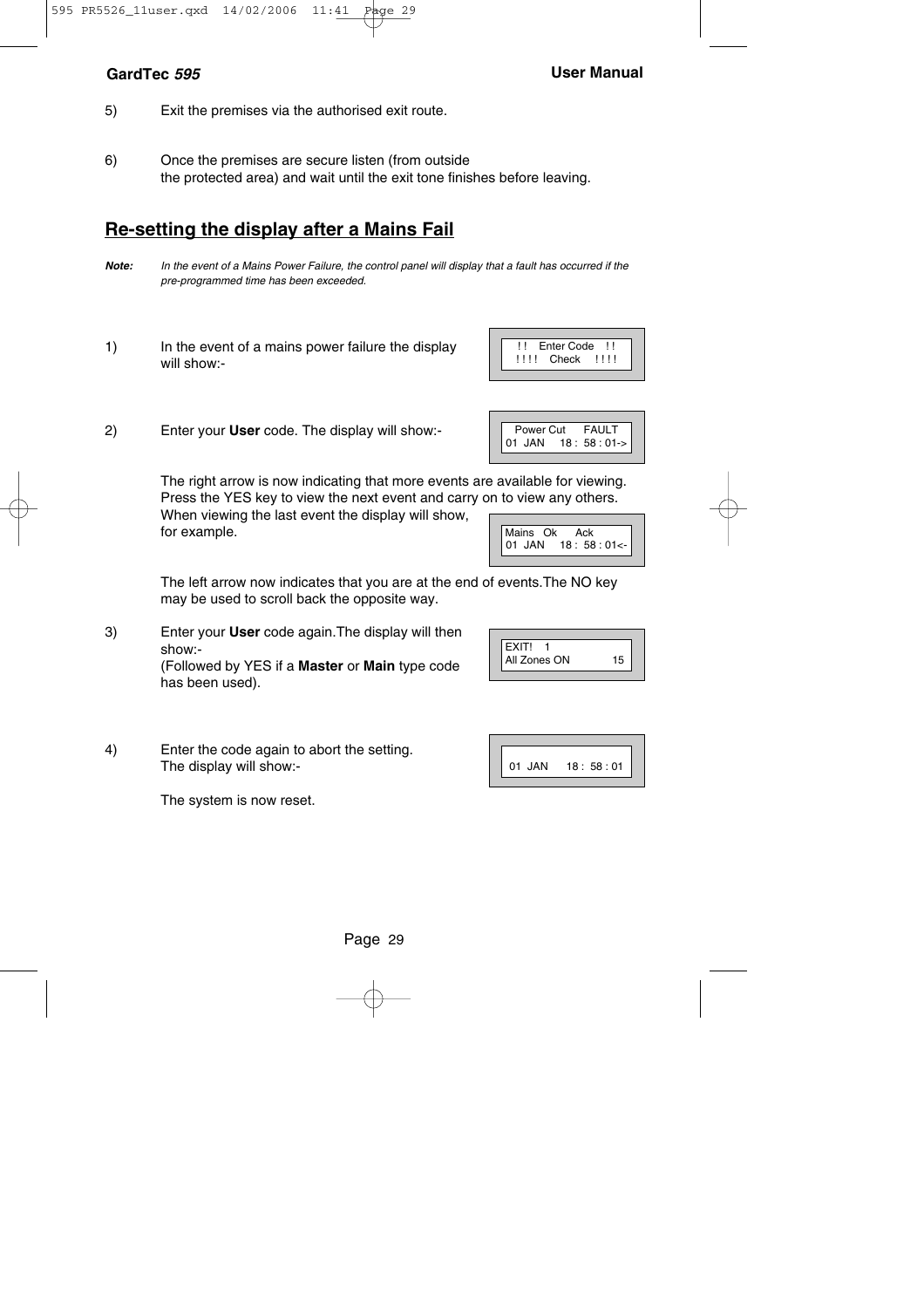## **Setting the system with Line Fault**

1) With the display showing:-

2) Enter your **User** code. The display will then show:- (Followed by YES if a **Master** or **Main** type code has been used).

3) Then press **YES**. The display will show:- **Note:** The display will switch between the EXIT display and the Phone Line FAULT display as the time counts down.

| JAN<br>18:58:01<br>01 |
|-----------------------|
|-----------------------|

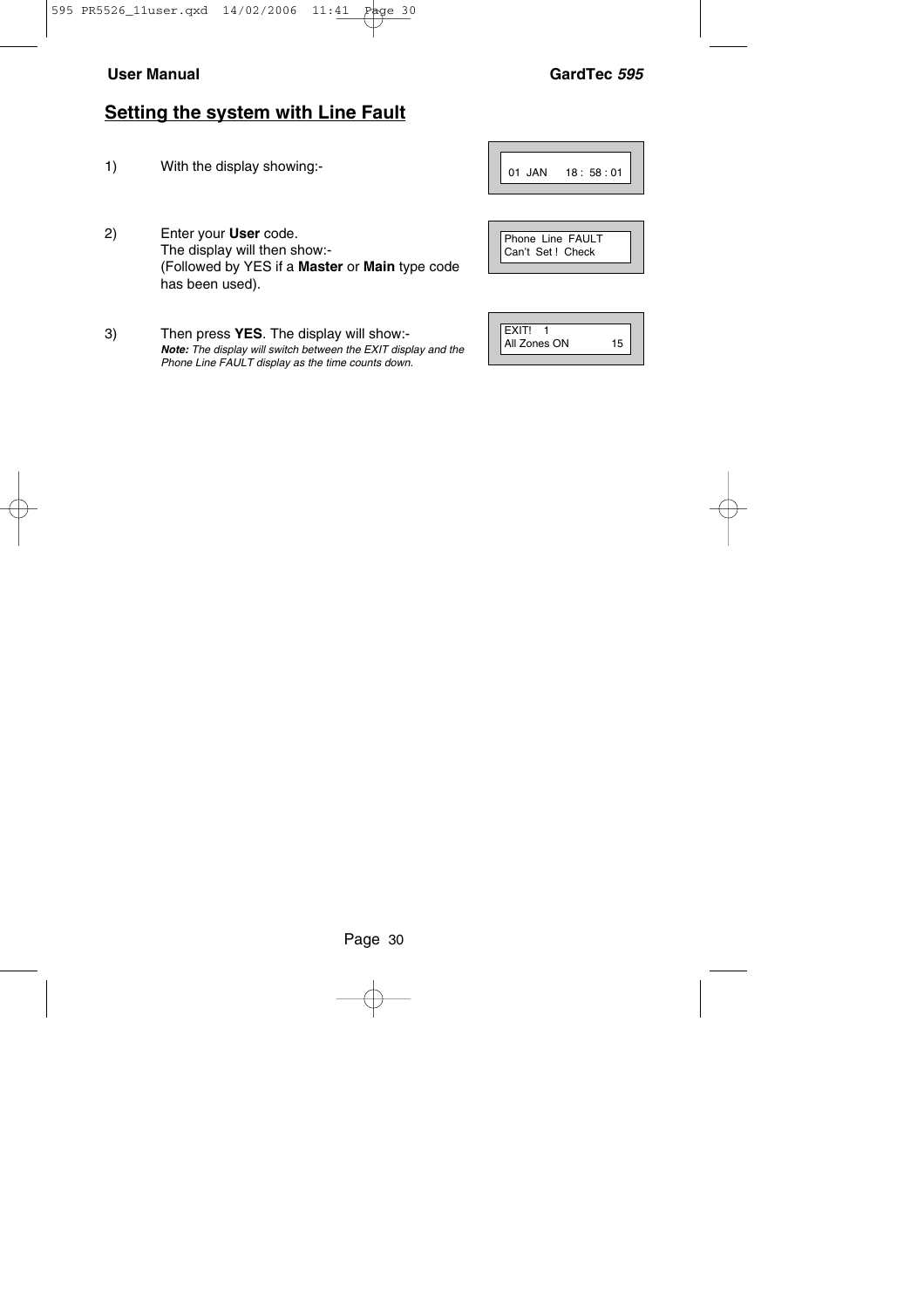# **Using LED Keypads**

This section is dedicated to using LED keypads (Twin Seven Segment). **Note: Some functions will not be available when using LED RKP(s)**

## **Setting The System**

- 1) With the display showing **' '**.
- 2) Enter the **User** Code (followed by YES if **Master** or **Main** type code has been used).
- 3) The display will show **'E='** and the exit tone will sound. Exit the premises via the authorised exit route (the exit tone will change if any detectors are violated during exit).
- 4) Once the premises are secure listen that the exit tone returns to the continuous tone.
- 5) Wait until the exit tone finishes before leaving.
- **Note: Setting the system with an area code will set only the area associated with that code.**
- **Note: Setting an unset system with a cleaner code will set the full system.**

## **Unsetting The System**

- 1) Enter the premises via the authorised entry route (the broken entry tone will sound).
- 2) Proceed to the keypad, enter a valid **User** code, the display will show **' Un '**.
- 3) The system is now Unset. (After 10 seconds the display will show **' '**).
- **Note: If an area code has been entered only the area associated with that code will be Unset.**
- **Note: If a cleaner code has been entered only the cleaner area will be Unset.**
- **Note: In the event of the system being set using ACE when the battery is low the display will show 'Ab' when the system is unset. Press NO to clear the display and then change the battery in the Keyfob.**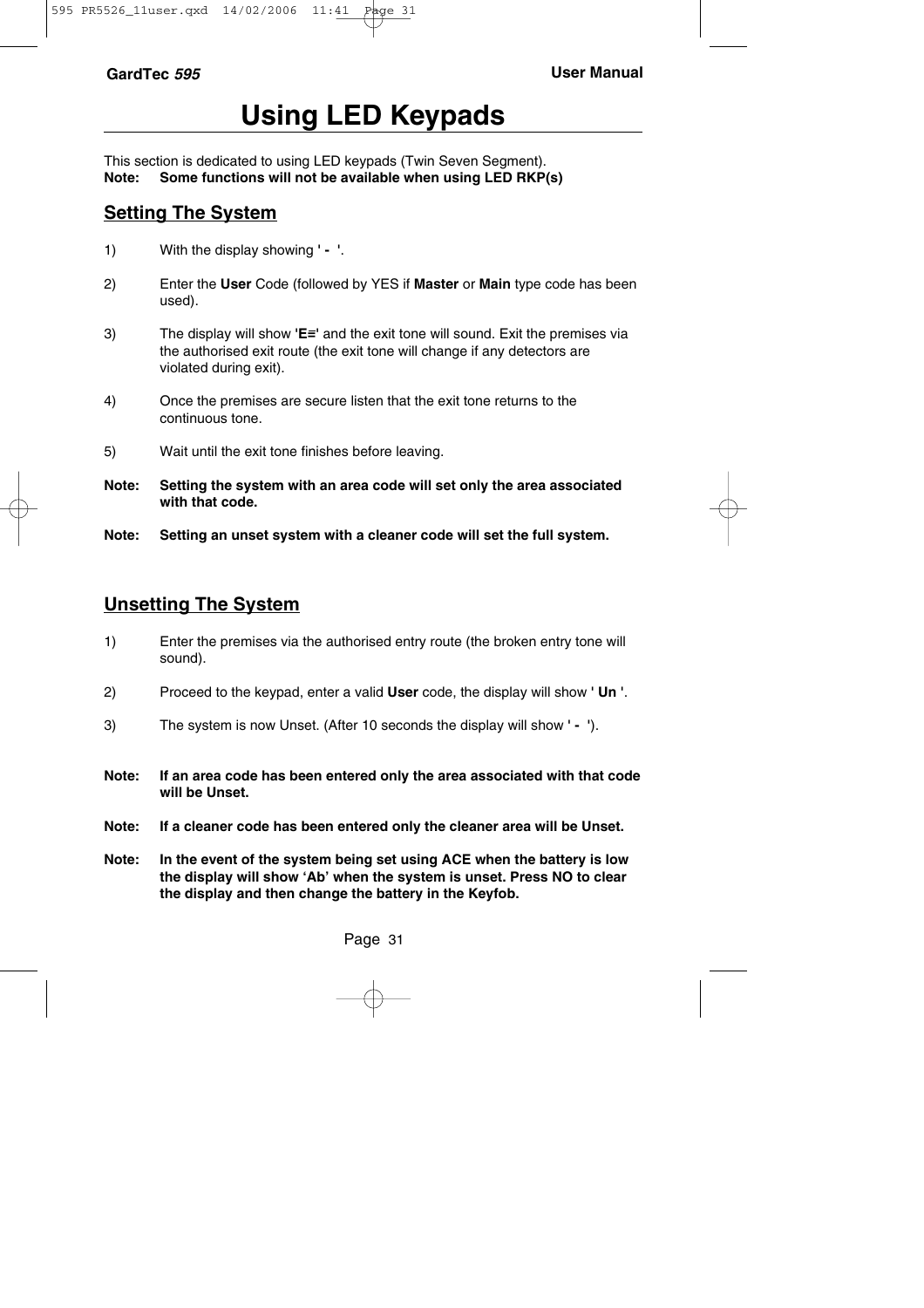## **Part Setting The System (using Master & Main type codes)**

- 1) With the display showing **' '**. Enter a **Master** or **Main** type code.
- 2) The display will show **' SE '** (flashing). Press 1, 2 or 3 (for Part 1, 2 or 3) the display will show the **'E'** and:-

The two bottom bars if Part 1 has been selected

The top and bottom bars if Part 2 has been selected

The bottom bar only if Part 3 has been selected.

- **Note: If a Global code (Master or Main) has been used all areas that are being set would be Part Set.**
- **Note: If an Area Main code has been used only the Part Set associated with that area would be Part Set.**
- 3) The exit tone may or may not be heard dependant on the system settings.
- 4) Exit the premises or retire to an unprotected part of the system. At the end of the exit time either the exit tone will stop or a single beep will be emitted (dependant on system settings).

## **Part Setting System (using Area 1, 2 or 3 codes)**

- 1) With the display showing **' '**. Enter an **Area** code (1, 2 or 3).
- 2) The exit tone will sound and the display will show **'E='**
- 3) Press NO, then 1, 2 or 3 (for Part 1, 2 or 3). The bars on the display will change to:-

The two bottom bars if Part 1 has been selected

The top and bottom bars if Part 2 has been selected

The bottom bar only if Part 3 has been selected.

- 4) The exit tone may or may not be heard dependant on the system settings.
- 5) Exit the premises or retire to an unprotected part of the system. At the end of the exit time either the exit tone will stop or a single beep will be emitted (dependant on system settings).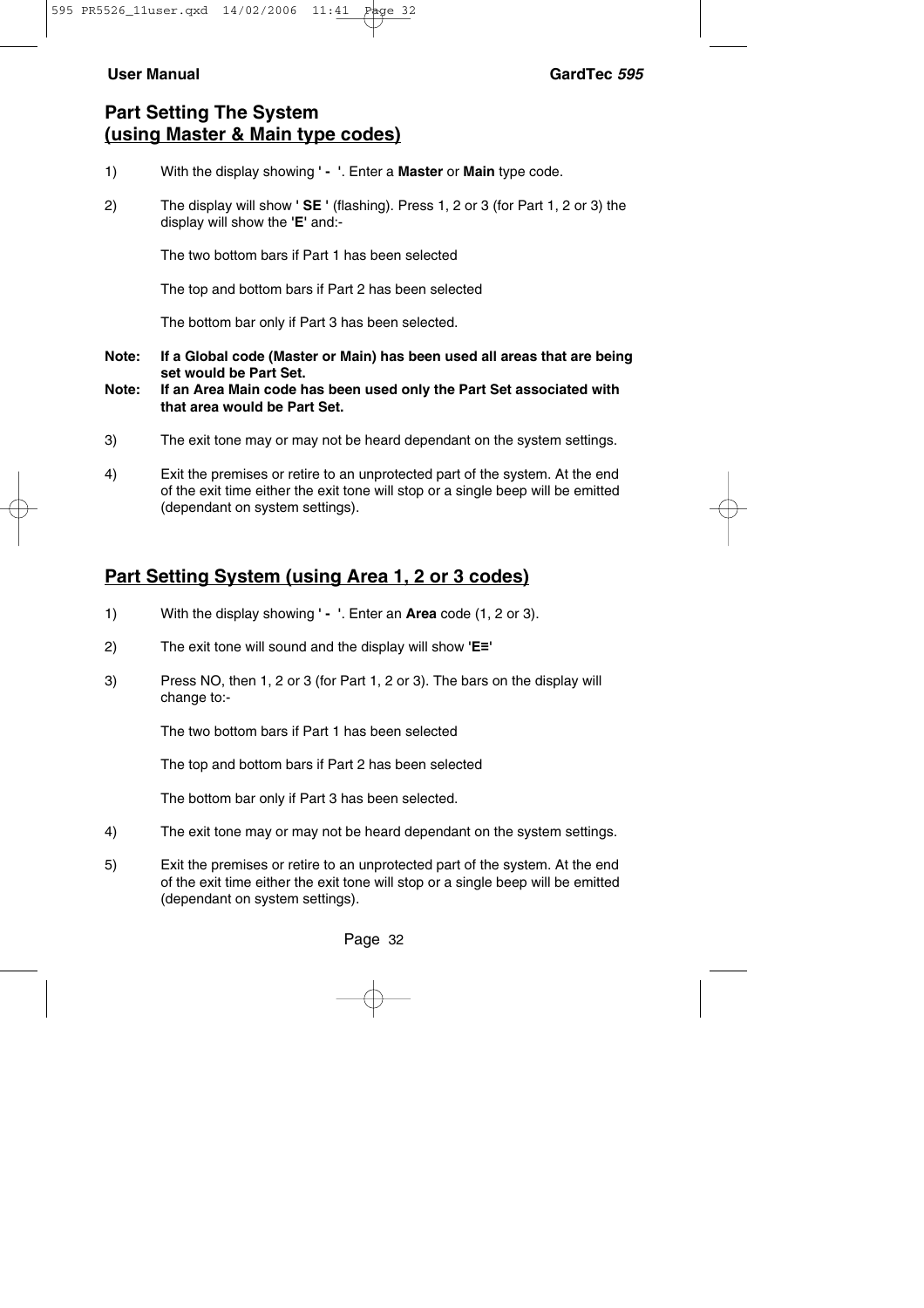## **Quick Part Setting System**

If required there is a quick method to Part Set the system regardless of the level of code being used (except Control Level). To Part 1 Set the system Enter YES, YES CODE. The system will now start to Part 1 Set.

## **Area Setting (using Master or Global Main codes)**

**This function is only available via an LCD RKP**

## **Removing Zones (Master & Main codes only)**

If programmed by the installation company individual zones may be removed, this may only be done by a Master or Main level of code. **It should be noted that if an Area Main code is being used, only zones associated with that area may be removed.**

- 1) With the display showing **' '**. Enter a **Master** or **Main** level code.
- 2) The display will show **' SE '** (flashing), press NO.
- 3) The Display will show **' r E '** (flashing), press YES.
- 4) The display will show **' r- '**
- 5) Enter the zone number you wish to remove followed by YES.
- 6) The display will show **' r- '**
- 7) If you wish to remove other zones return to step 5

#### **Or**

To escape press 0 the display will show **' SE '** (flashing).

- 8) Press YES to start setting the system.
- 9) Exit the premises or retire to an unprotected part of the system. At the end of the exit time the exit tone will stop provided the system was clear.

#### **Note: Zone remove is only effective for the one set.**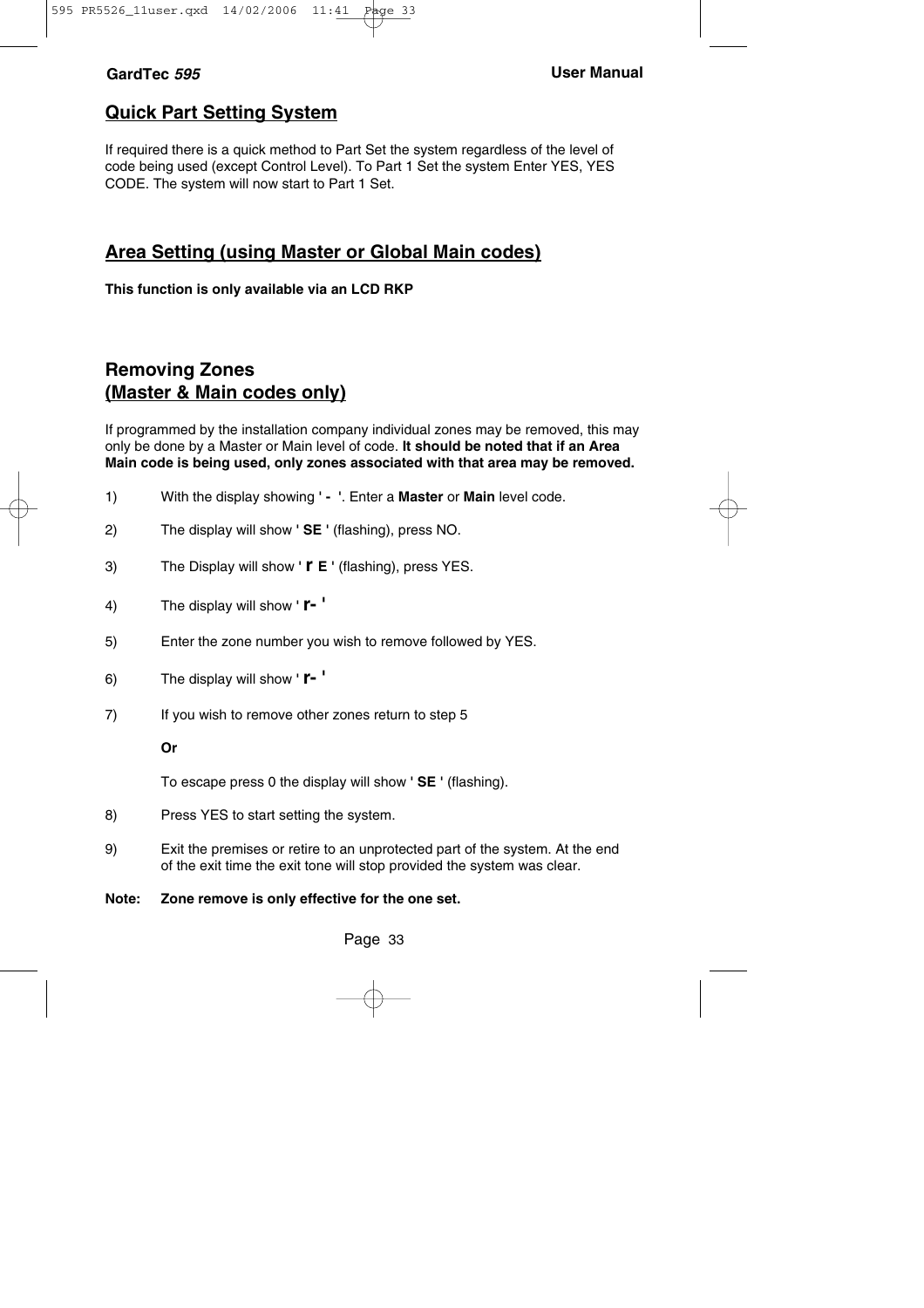### **Setting the system with Mains Fail**

In the event of a short term power cut, where it is known when power will be restored, (e.g. Engineers working on power lines that affect your premises) it might be necessary to set this system. Please follow the steps outlined below:

| 1)    | With the display showing ' - '.                                                                                                                  |
|-------|--------------------------------------------------------------------------------------------------------------------------------------------------|
| 2)    | Enter the User Code. The display will show ' PC '.                                                                                               |
| Note: | In the event of a mains power failure, the control panel will display that a fault has occurred if the<br>pre-programmed time has been exceeded. |
| 3)    | Enter your User code again.<br>(Followed by YES if a Master or Main type code has been used).                                                    |
| 4)    | Then press YES again.                                                                                                                            |

**Note:** The display will switch between the EXIT display and the Power Cut FAULT display as the time counts down.

### **Setting the system with a Line Fault**

- 1) With the display showing**' '**.
- 2) Enter your **User** code. The display will then show **' PL '**. (Followed by YES if a **Master** or **Main** type code has been used).
- 3) Then press **YES**. **Note:** The display will switch between the EXIT display and the Phone Line FAULT display as the time counts down.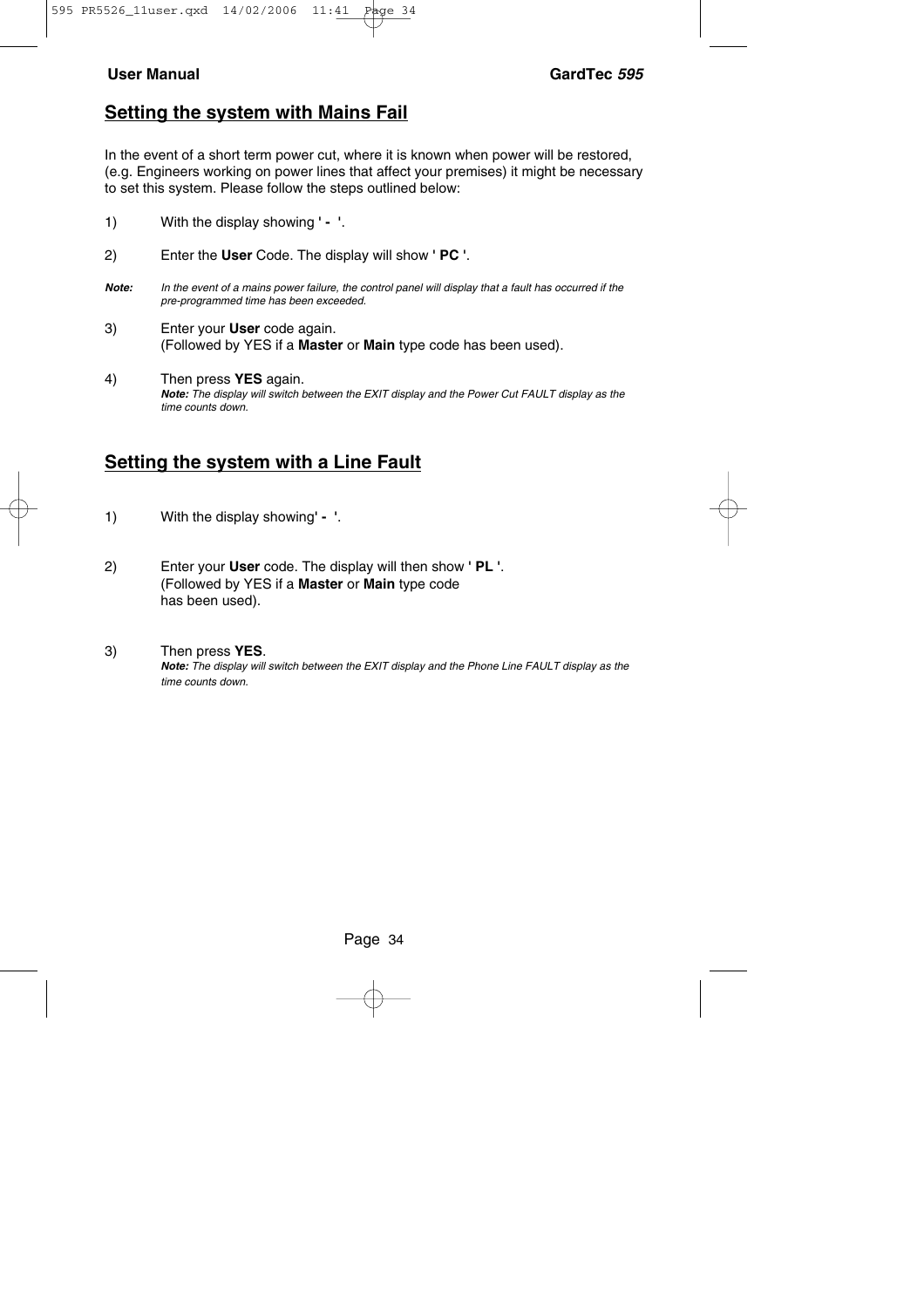**GardTec <sup>595</sup> User Manual**

## **Testing The System (Master & Main codes only)**

**This function is only available via an LCD RKP**

### **Viewing The Event Log (Master code only)**

**This function is only available via an LCD RKP**

## **Changing The Chime Status (Master code only)**

**This function is only available via an LCD RKP**

## **Programming User Codes (Master code only)**

**This function is only available via an LCD RKP**

## **Programming Date & Time**

**This function is only available via an LCD RKP**

## **User Initiating Remote Access**

**This function is only available via an LCD RKP**

### **Resetting After An Alarm**

**This function is only available via an LCD RKP**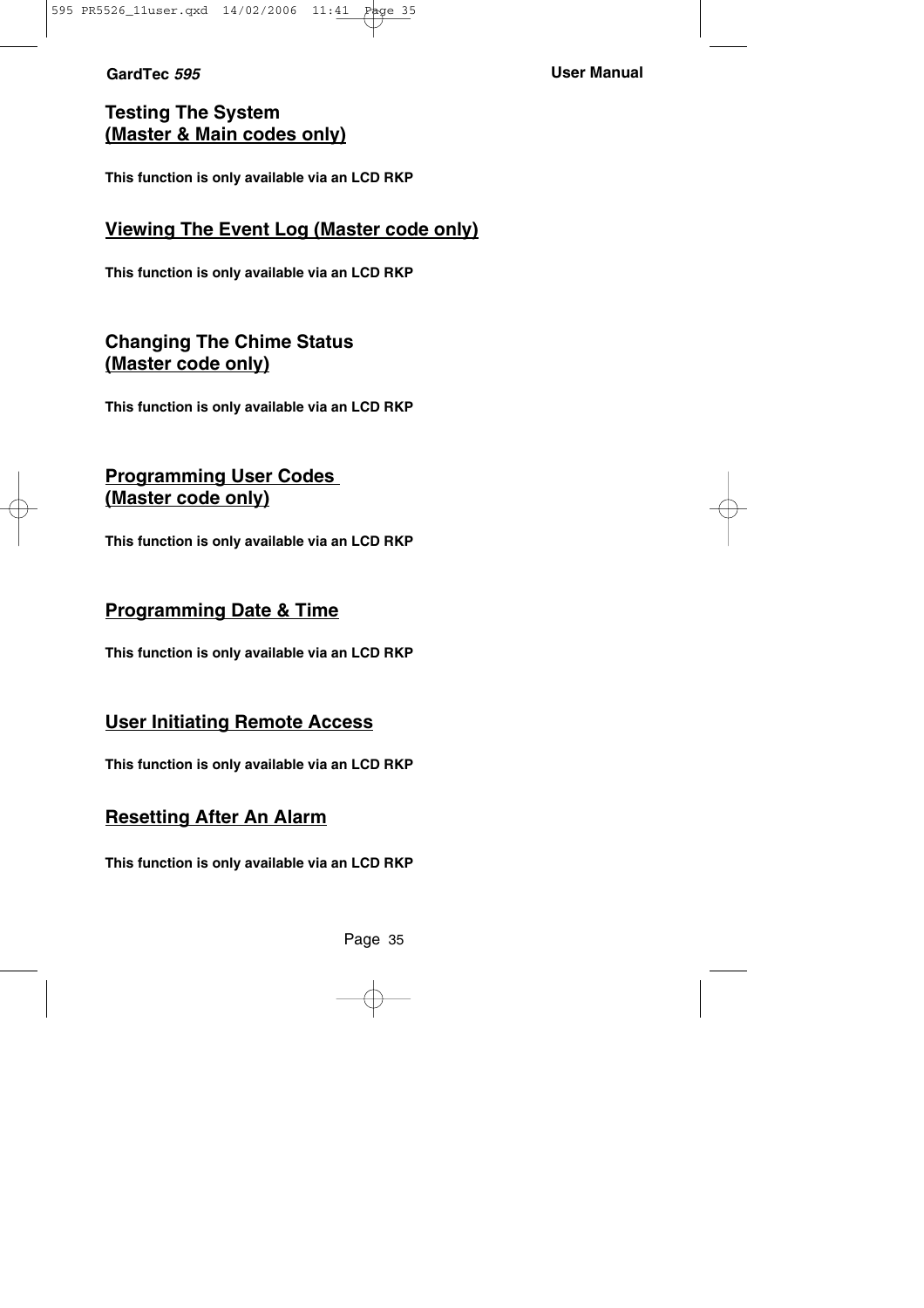## **Vo-Comm (if fitted)**

**This function is only available via an LCD RKP**

## **Setting Engineer Authorisation**

**This function is only available via an LCD RKP**

### **Re-setting the display after a Mains Fail**

**This function is only available via an LCD RKP**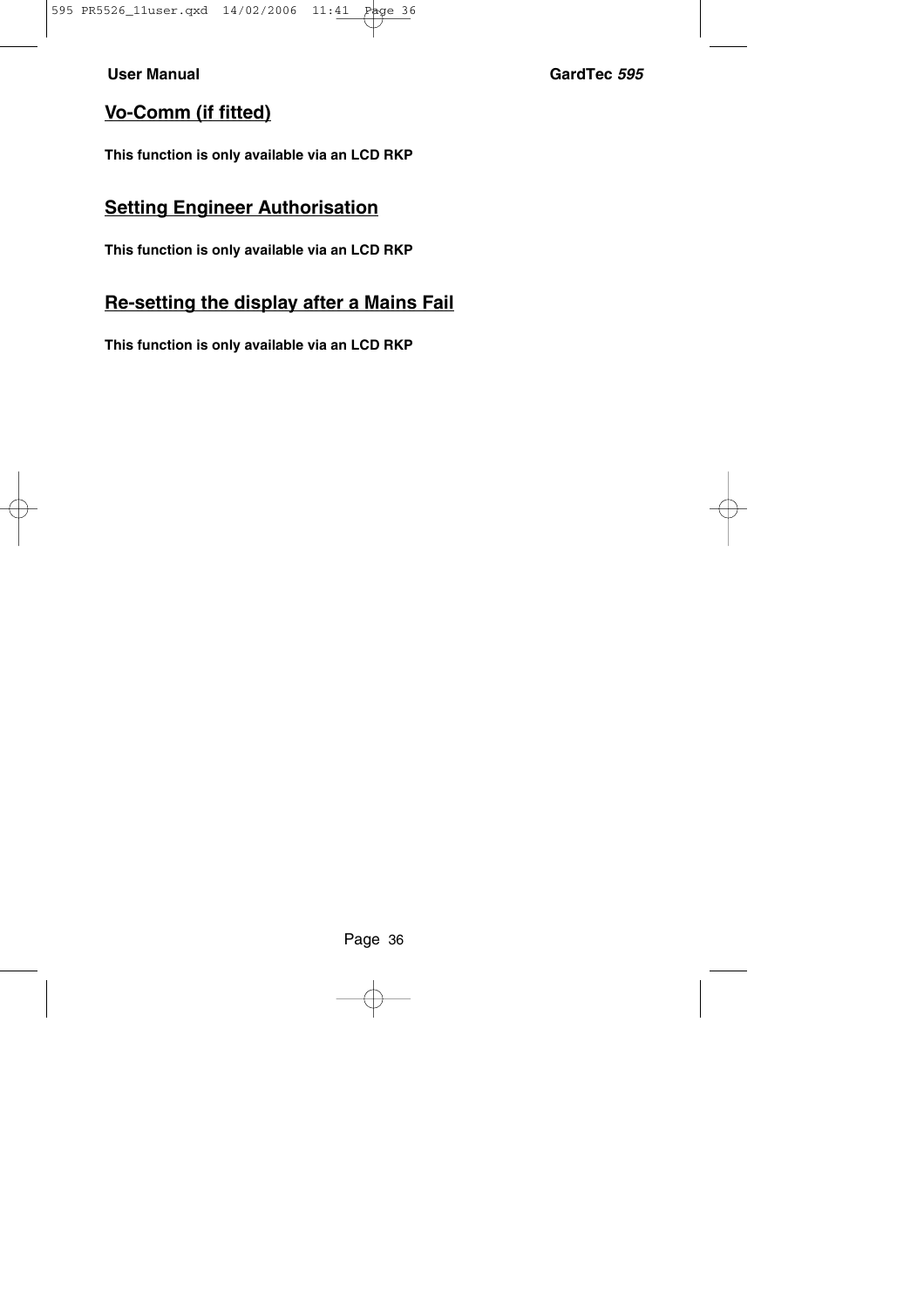# **System Attributes**

|                     | <b>Zone Type</b> | <b>Descriptor</b> | Areas (1,2,3) | Part Set (1,2,3) |
|---------------------|------------------|-------------------|---------------|------------------|
| Zone No.<br>Example | E/E              | <b>Front Door</b> | 182           | 1                |
| $\overline{1}$      |                  |                   |               |                  |
| $\overline{2}$      |                  |                   |               |                  |
| $\overline{3}$      |                  |                   |               |                  |
| $\overline{4}$      |                  |                   |               |                  |
| $\overline{5}$      |                  |                   |               |                  |
| $\overline{6}$      |                  |                   |               |                  |
| $\overline{7}$      |                  |                   |               |                  |
| $\overline{8}$      |                  |                   |               |                  |
| $\overline{21}$     |                  |                   |               |                  |
| $\overline{22}$     |                  |                   |               |                  |
| $\overline{23}$     |                  |                   |               |                  |
| $\overline{24}$     |                  |                   |               |                  |
| $\overline{25}$     |                  |                   |               |                  |
| $\overline{26}$     |                  |                   |               |                  |
| $\overline{27}$     |                  |                   |               |                  |
| $\overline{28}$     |                  |                   |               |                  |
| $\overline{31}$     |                  |                   |               |                  |
| $\overline{32}$     |                  |                   |               |                  |
| $\overline{33}$     |                  |                   |               |                  |
| $\overline{34}$     |                  |                   |               |                  |
| $\overline{35}$     |                  |                   |               |                  |
| $\overline{36}$     |                  |                   |               |                  |
| $\overline{37}$     |                  |                   |               |                  |
| $\overline{38}$     |                  |                   |               |                  |
| 41                  |                  |                   |               |                  |
| $\overline{42}$     |                  |                   |               |                  |
| 43                  |                  |                   |               |                  |
| $\overline{44}$     |                  |                   |               |                  |
| $\overline{45}$     |                  |                   |               |                  |
| $\overline{46}$     |                  |                   |               |                  |
| 47                  |                  |                   |               |                  |
| 48                  |                  |                   |               |                  |
| $\overline{51}$     |                  |                   |               |                  |
| $\overline{52}$     |                  |                   |               |                  |
| $\overline{53}$     |                  |                   |               |                  |
| $\overline{54}$     |                  |                   |               |                  |
| $\overline{55}$     |                  |                   |               |                  |
| 56                  |                  |                   |               |                  |
| $\overline{57}$     |                  |                   |               |                  |
| $\overline{58}$     |                  |                   |               |                  |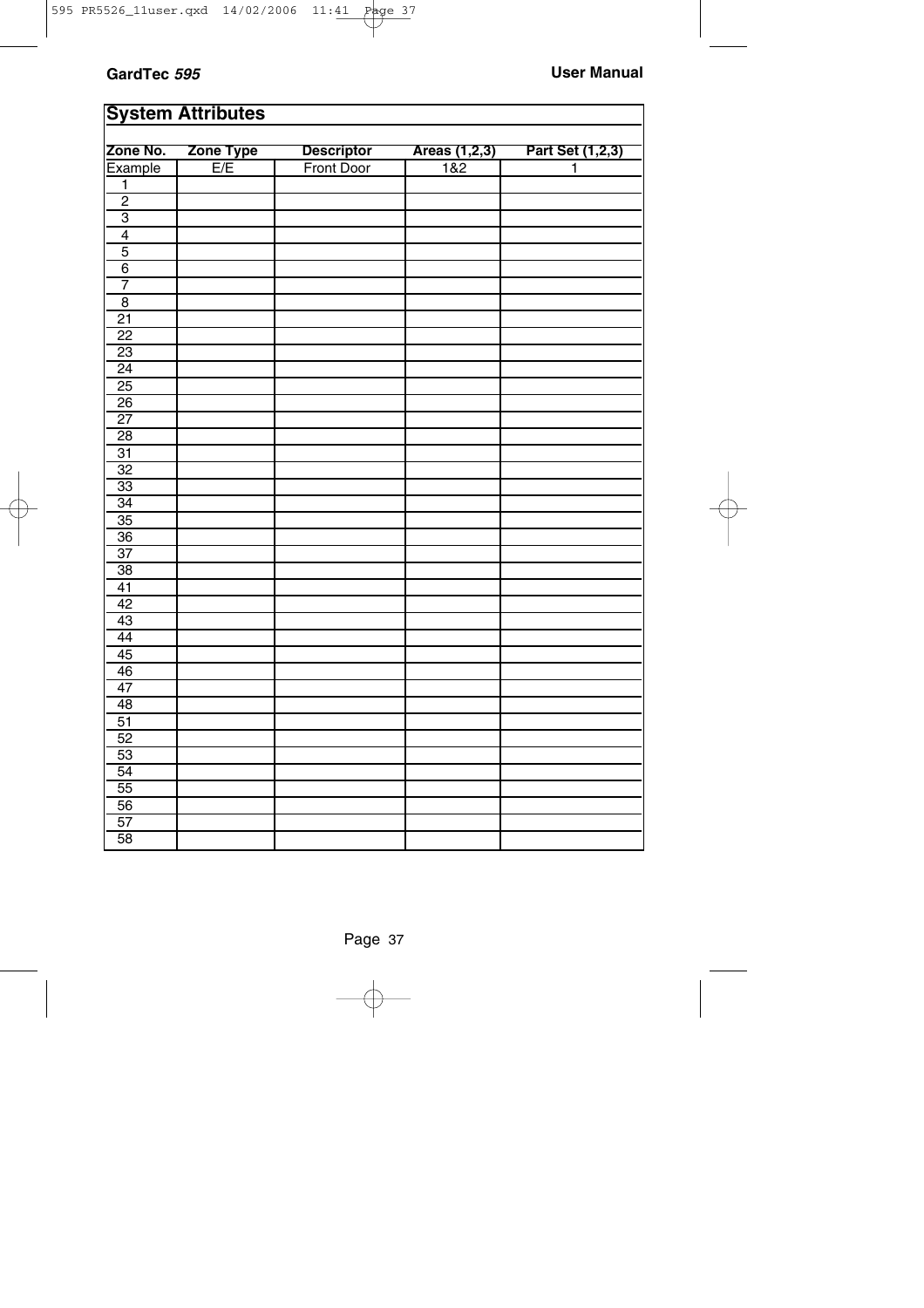## **System G-Tag**

G-Tag Readers are available in three variants, with the reader built into the display area of an LCD RKP, as an Internal Stand alone Reader or as an External Stand alone Reader. When using G-Tag the system may be Set / Unset by presenting a valid Tag to one of the Readers.

Each Tag is programmed onto the system as an individual User Code therefore giving indication via the system Log of who has set and unset the system. As the Tags are a close proximity device the risk of code capture is eliminated.

When programming the G-Tags follow the normal Programming Codes instructions to the point when you are asked for the Code, for example

Now Enter Code . . - - - - Then YES

At this point present your G-Tag to the reader and the code will be entered.

If you have more than one reader on your system the G-Tag MUST be programmed onto each of the readers on the same User Number. Because of this it is essential that you use good housekeeping for the G-Tags. Mark each of the G-Tags and record what User Number the G-Tag has been allocated to.

The readers will be allocated to a specific keypad. The G-Tag information is stored in the keypad therefore a single keypad having two readers would only require the G-Tag to be programmed into one of its readers

For multiple keypads with readers the sequence for programming the G-Tags would be.

- 1) Enter User Programming Mode.
- 2) Choose what User Number you are using (in this case User 2) for G-Tag (A)
- 3) Program G-Tag (A) onto the first reader.
- 4) At the next Keypad re-enter User Programming Mode.
- 5) Choose the same User Number (2).
- 6) Program the same G-Tag (A) onto the second reader.
- 7) Keep repeating until your G-Tag (A) is programmed onto all readers.
- 8) Now move on to G-Tag (B) on User Number 3.

### **! Remember to mark your G-Tags !**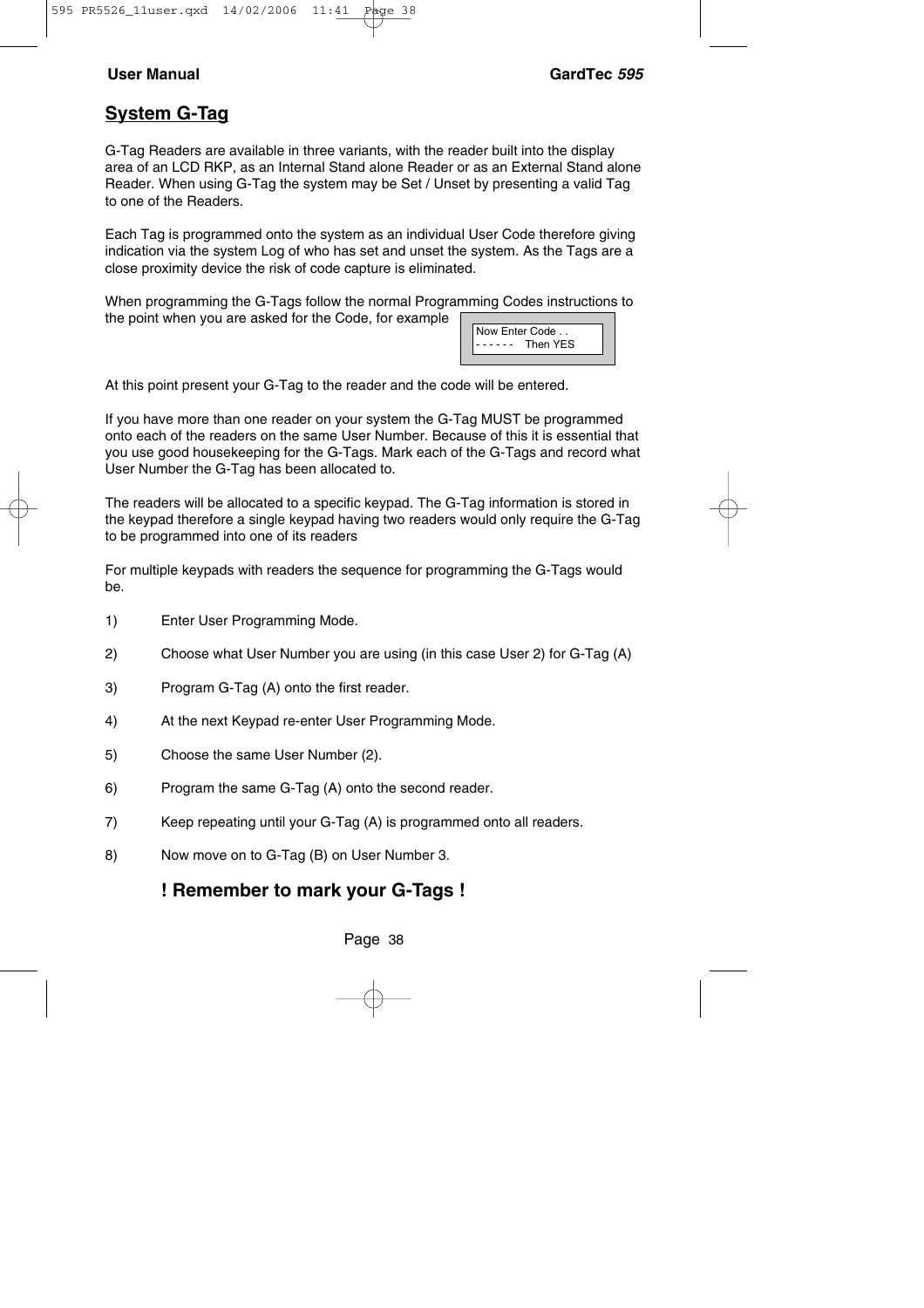$\overline{\phantom{0}}$ 

**Contract Contract Contract Contract** 

## **Advanced Code Programming (Control Codes)**

Codes may be programmed to control Outputs and Unset the system. The Outputs that may be controlled will have been pre-programmed by your installation company and may not be changed by the user. A Master user however does have the ability to allocate the codes (not User No.1) to these Group Outputs

| 1)    | With the display showing:-                                                                                      | 01 JAN 18: 58:01                     |
|-------|-----------------------------------------------------------------------------------------------------------------|--------------------------------------|
| 2)    | Enter a Master Code, the display may show:-                                                                     | Do you want to<br>SET the System?    |
| 3)    | Press NO five times, the display will show:-                                                                    | Do you want to<br>Prog. USER CODES ? |
| 4)    | Press YES, the display will show:-                                                                              | Enter User No.<br>(1-31) Then YES    |
| 5)    | Enter the user number (1 to 31) that you<br>wish to program followed by YES, the<br>display will show:-         | Now Enter Code<br>Then YES<br>.      |
| 6)    | Either enter the User Code you require<br>followed by YES                                                       |                                      |
|       | Or                                                                                                              |                                      |
|       | Present your G-Tag to the Reader                                                                                |                                      |
|       | The display will show:-                                                                                         | Code Type<br>$=$ Master<br>ok?       |
| 7)    | Press NO until the Code Type you require is<br>displayed (Control). Then press YES.<br>The display will show:-  | Code Group<br>$=$ None ok ?          |
| Note: | This screen will not appear if User No.1 is being<br>programmed. Group Codes are not available for<br>User No.1 |                                      |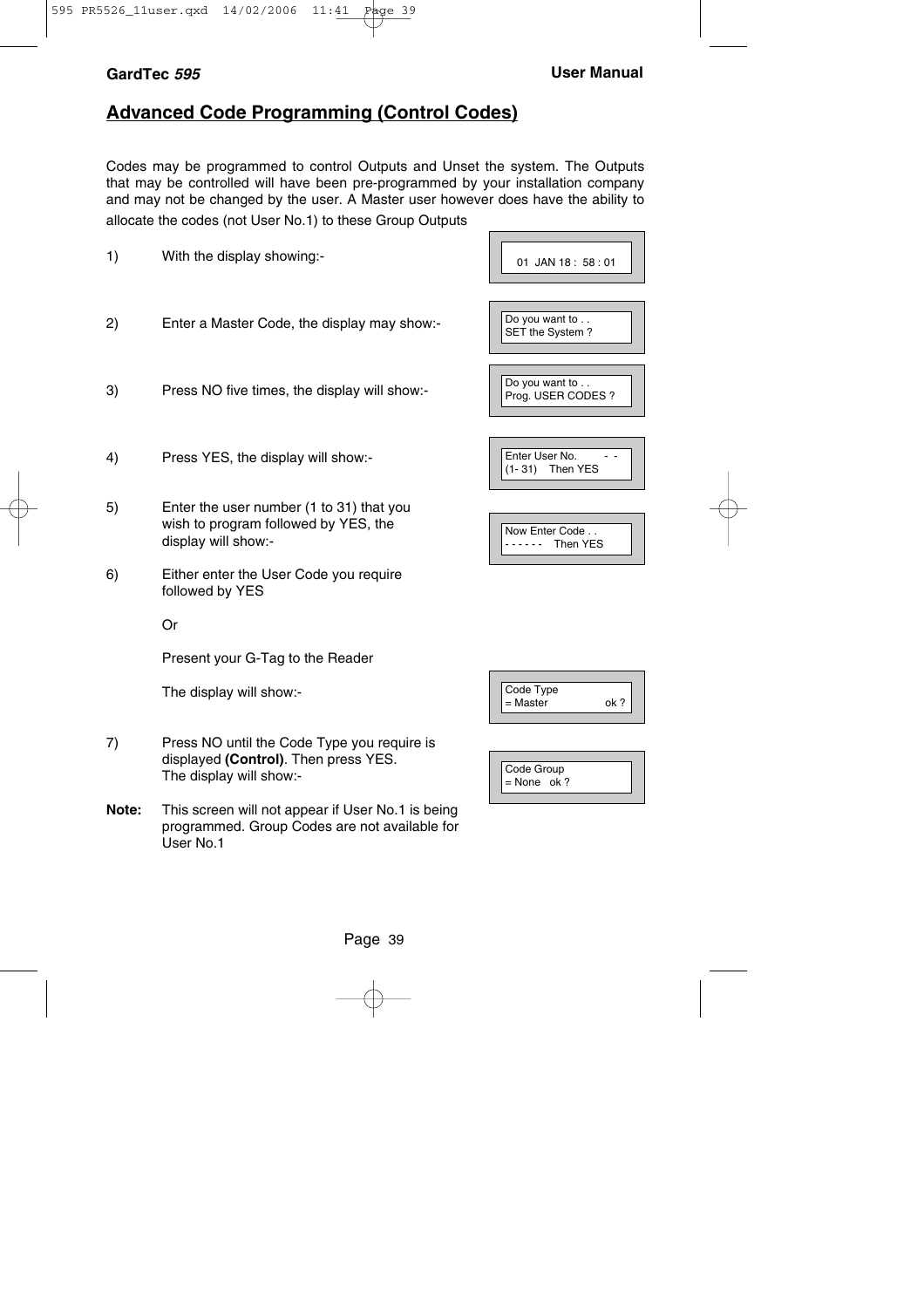- 8) Press NO until the Grp you wish to control is displayed. **(For example Grp1)**. Then Press YES.
- **Note: If a Code level other than Control has been chosen the selected Output Group will be activated each time the code is used and the use of the code will be as normal for that level of code.**

**If a Code level of Control has been selected the Output Group will be activated each time the code is entered (or G-Tag presented) and is normally used in conjunction with a Magnetic Lock for limited Door Entry capability and may be given an extra attribute of Can or Can't Unset. A Control Level of Code can never Set the system.**

9) If you have chosen a Control level of code the display will show:- (If you are using another level of code and this screen is not displayed go to step 12)

- 10) Press NO until the required setting is displayed then Press YES. If Can Unset was chosen the display will show:- (If Can't Unset was chosen, this screen is not displayed, jump to step 12)
- 11) Use the keys 1, 2, 3 or 0 for C (Cleaner) to toggle the Area/s you wish to control with this code. When finished press YES. Display will show:-
- 12) This determines if using this user code to Unset the system will trigger the Vo-Comm. (For more details on Vo-Comm please refer to the Vo-Comm section). Press NO until the setting you require is displayed (YES or NO). Then press Yes.
- **Note: The Vo-Comm will need to be programmed in order for this option to work (please refer to the Vo-Comm section in this manual).**

Page 40

**Or**

Control Code Can Unset ok ?

Control Code Can't Unset ok?

| Assigned Area/s |  |
|-----------------|--|
| $= 123C$        |  |
|                 |  |

| VoComm Trigger<br>$=$ On Ok ? |
|-------------------------------|
|-------------------------------|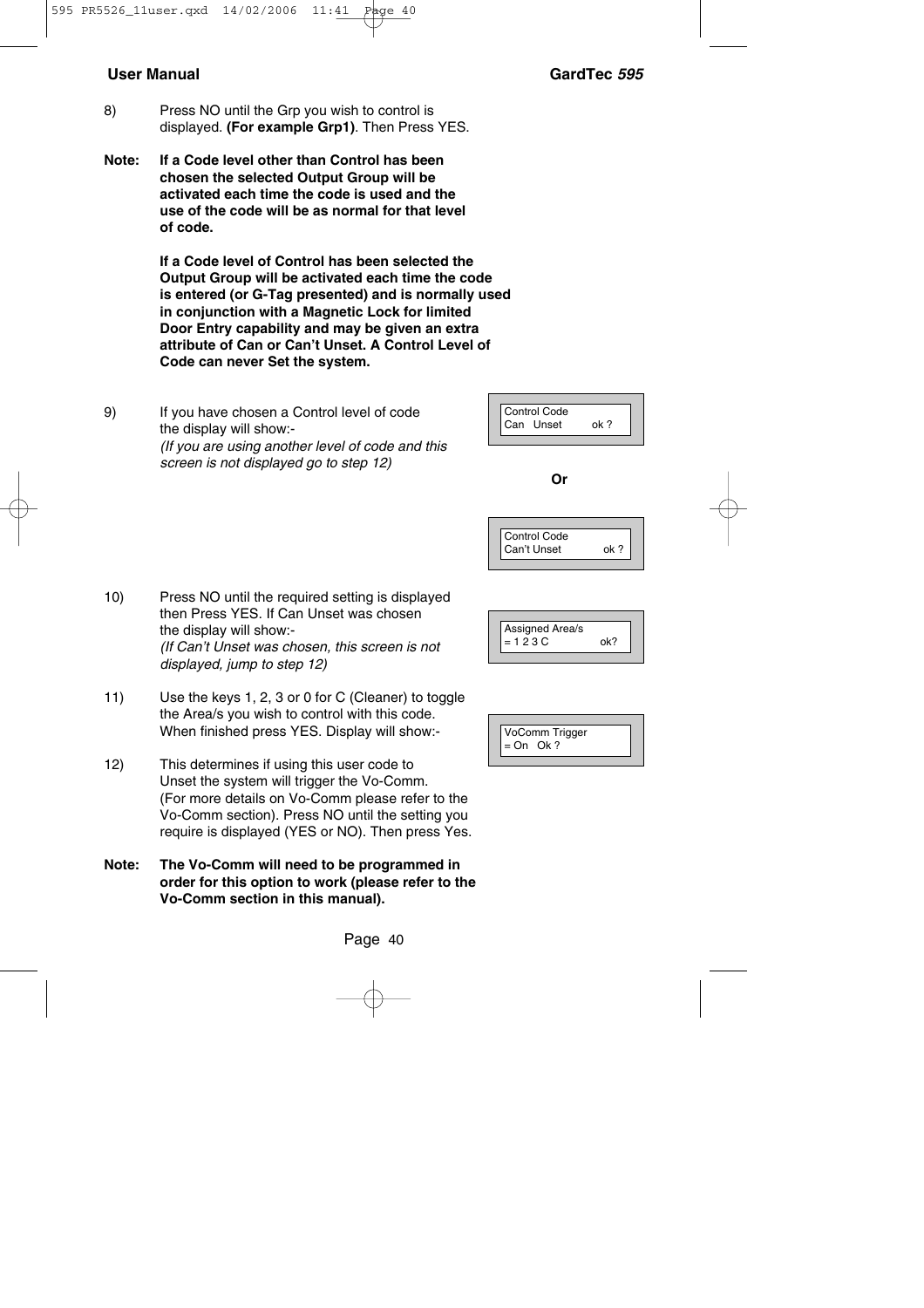#### **GardTec <sup>595</sup> User Manual**

13) If you wish to accept the User Name shown press YES and jump to step 18

#### **Or**

If you wish to change the User Name shown press NO, the display will show:-

14) You may now enter up to nine characters for the user name using the layout shown below for the allocation of characters.



- 15) Referring to the character map enter the required character (pressing the 3 key will display 'G', pressing it again will show 'H' and again will show 'I '), once the correct character is displayed press YES and the display will move on to the next position.
- 16) Continue entering characters (up to 9). If you require a blank space press YES while the '-' is displayed
- 17) As you press YES for the ninth character (or if you have jumped from step 13) the display will change to:-
- 18) If you wish to program other User Codes return to step 4

**Or**

Press 0 to return to:-

| User 1 Name |  |
|-------------|--|

User 02 Name = User 02

>

| Do you want to<br>Prog. USER CODES ? |  |
|--------------------------------------|--|
|                                      |  |

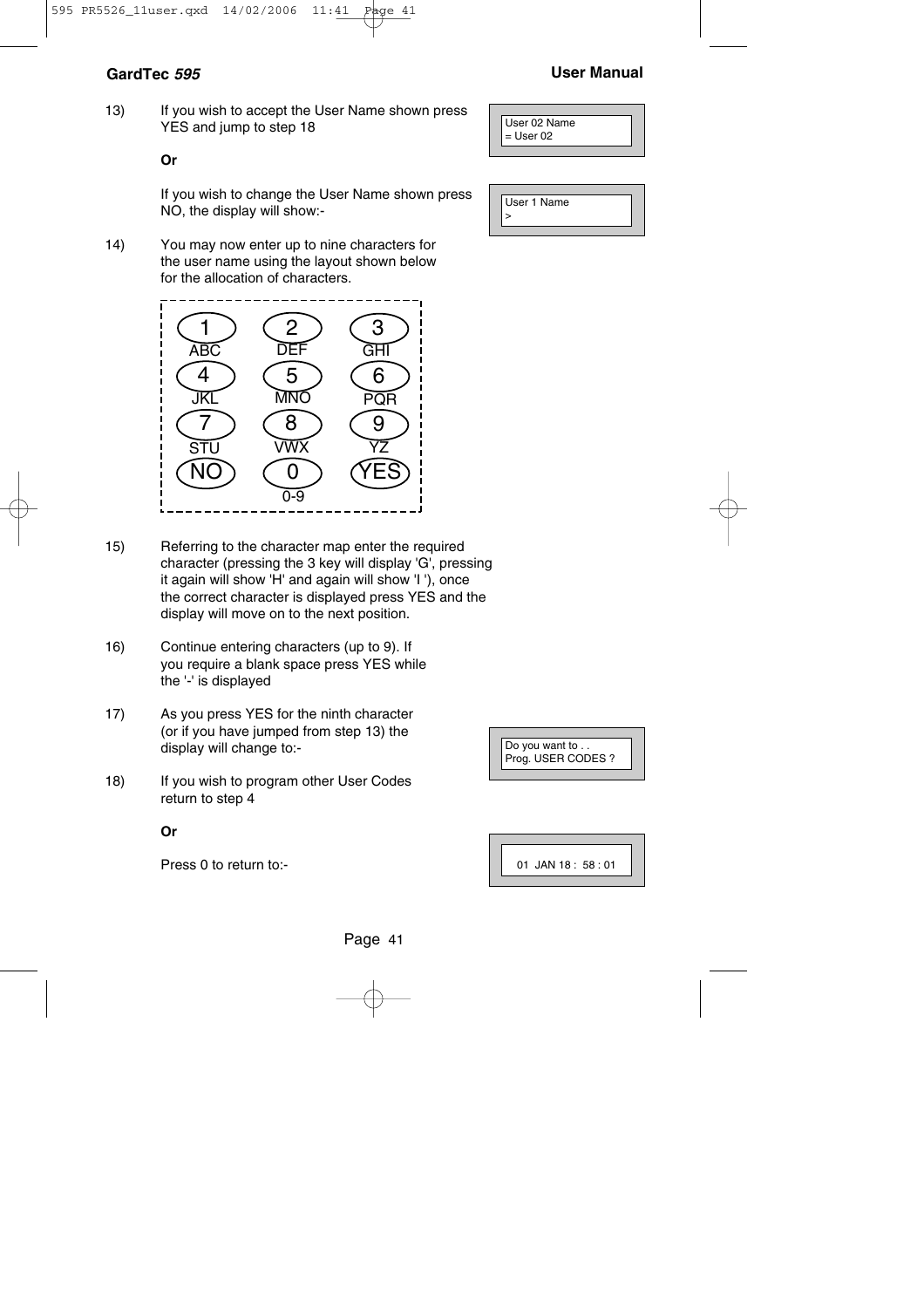### **Advanced Setting and Unsetting Using Group Area Codes**

There are three levels of Group Area Codes.

Group Master Allows Setting, Part Setting, Area Setting, Zone Remove, System Test, Viewing the Log, Chime On/Off, Program User Codes, Set Time/Date, Unsetting. Will also allow setting/unsetting of individual areas for greater system control Group Main Allows Setting, Part Setting, Area Setting, Zone Remove, System Test, Unsetting. Will also allow setting/unsetting of individual areas for greater system control Group Area Allows group setting/unsetting/part setting of a selected group of areas. **Note: Is not able to Set/Unset individual Areas**

Group Area Codes are classed as an Advanced User Function as they allow for greater flexibility on systems that are using multiple areas.

An example of this may be when a system has Area 1 already Set, a user with a Group Area Master or Main Code may enter his/her code and change the active areas. This removes the need for an Area Level user to remember more than one Area Code or for a Global Master user to unset an entire system in order to set an extra Area.

In this section we give examples of typical applications for Group Area Codes. Your installation company will give you further information on the scenarios when Group Area Codes may be used on your system.

## **Setting Using Group Area Code**

Follow the instructions as for normal setting. When you are using a Group Area Code only the Area(s) allocated to that code will be set.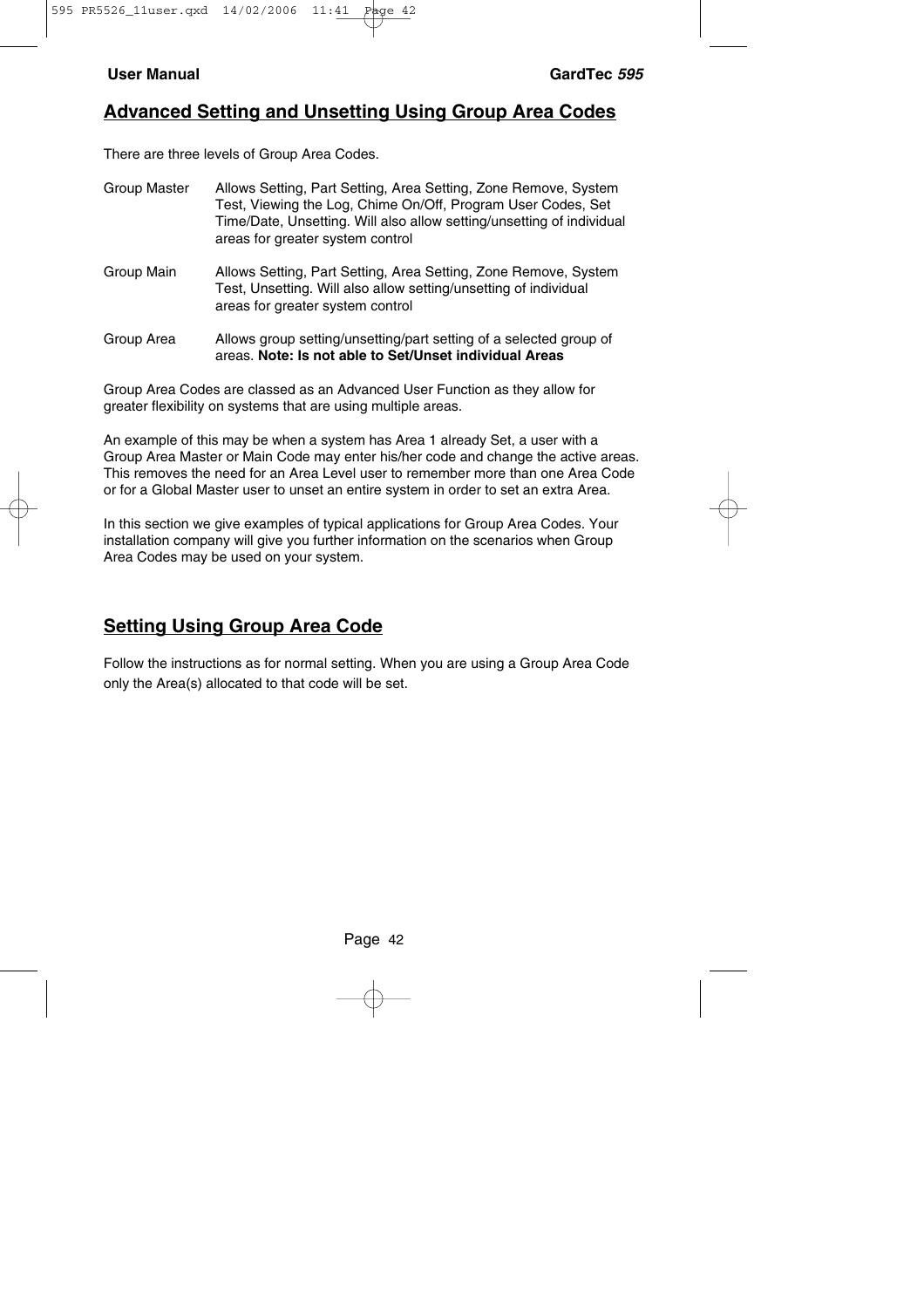#### **GardTec <sup>595</sup> User Manual**

## **Programming Group Area User Codes**

- 1) With the display showing:-
- 2) Enter a Master Code, the display may show:-
- 3) Press NO five times, the display will show:-
- 4) Press YES, the display will show:-
- 5) Enter the user number (1 to 31) that you wish to program followed by YES, the display will show:-
- 6) Either enter the User Code you require followed by YES

Or

Present your G-Tag to the Reader

The display will show:-

- 7) Press NO until the Code Type you require is displayed **(Grp-Mast)**. Then press YES. The display will show:-
- **Note:** This screen will not appear if User No.1 is being programmed. Group Codes are not available for User No.1.
- 8) Use the keys 1, 2, 3 or 0 for C (Cleaner) to toggle the Area/s you wish to control with this code. When finished, press YES. Display will show:-

| 01 JAN 18:58:01                      |
|--------------------------------------|
| Do you want to<br>SET the System?    |
| Do you want to<br>Prog. USER CODES ? |
| Enter User No.<br>(1-31) Then YES    |
| Now Enter Code                       |

- - - - Then YES

| Code Type<br>$=$ Master | ok? |
|-------------------------|-----|
|                         |     |



| Code Group   |  |
|--------------|--|
| $=$ None ok? |  |
|              |  |

| 9) | Press YES. |
|----|------------|
|----|------------|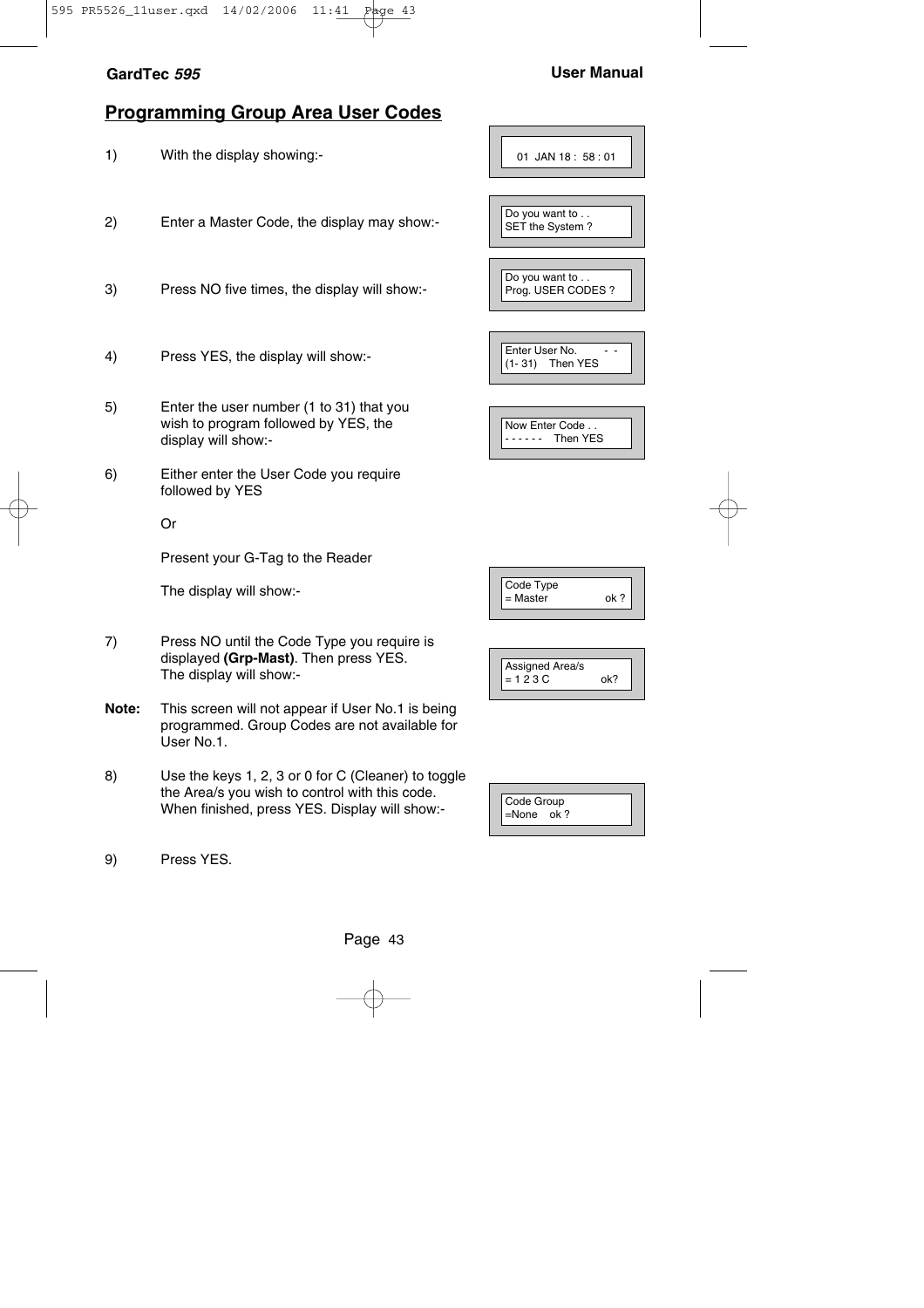10) This determines if using this user code to set the system will trigger the Vo-Comm. (For more details on Vo-Comm please refer to the Vo-Comm section). Press NO until the setting you require is displayed (YES or NO). Then press Yes.

#### **Note: The Vo-Comm will need to be programmed in order for this option to work (please refer to the Vo-Comm section in this manual).**

11) If you wish to accept the User Name shown press YES and jump to step 16.

#### **Or**

If you wish to change the User Name shown press NO, the display will show:-

- 12) You may now enter up to nine characters for the user name using the layout shown below for the allocation of characters.
	- 1)(2)(3 4 ) ( 5 ) ( 6 7) (8) (9 NO)(0 )(YES ABC DEF GHI JKL MNO PQR STU VWX 0-9
- 13) Referring to the character map enter the required character (pressing the 3 key will display 'G', pressing it again will show 'H' and again will show 'I '), once the correct character is displayed press YES and the display will move on to the next position.
- 14) Continue entering characters (up to 9). If you require a blank space press YES while the '-' is displayed.

VoComm Trigger  $=$  On Ok ?



| User 1 Name |  |
|-------------|--|
|             |  |

## **User Manual GardTec 595**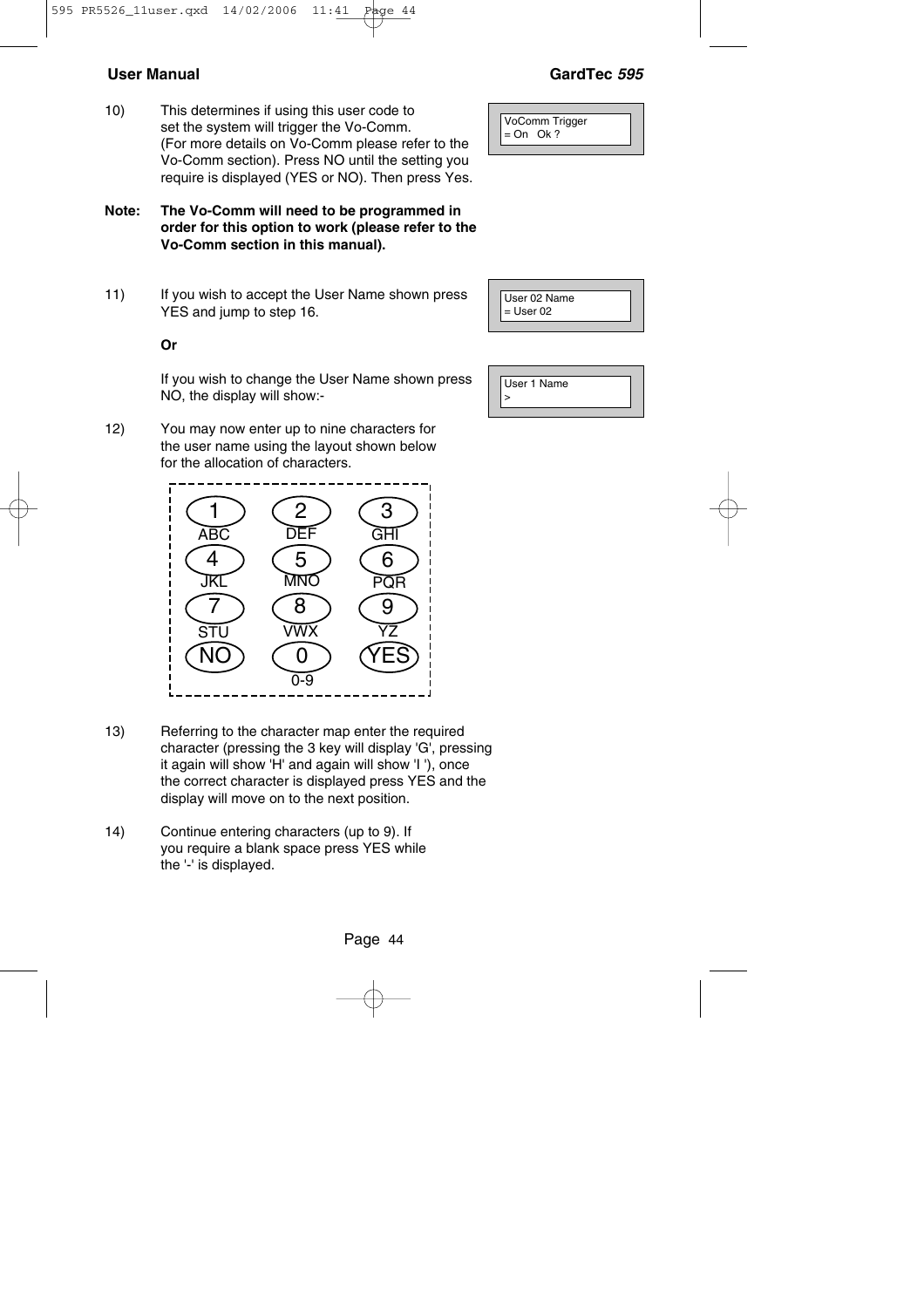15) As you press YES for the ninth character (or if you have jumped from step 11) the display will change to:-

Do you want to . . Prog. USER CODES ?

16) If you wish to program other User Codes return to step 4.

**Or**

Press 0 to return to:-

01 JAN 18 : 58 : 01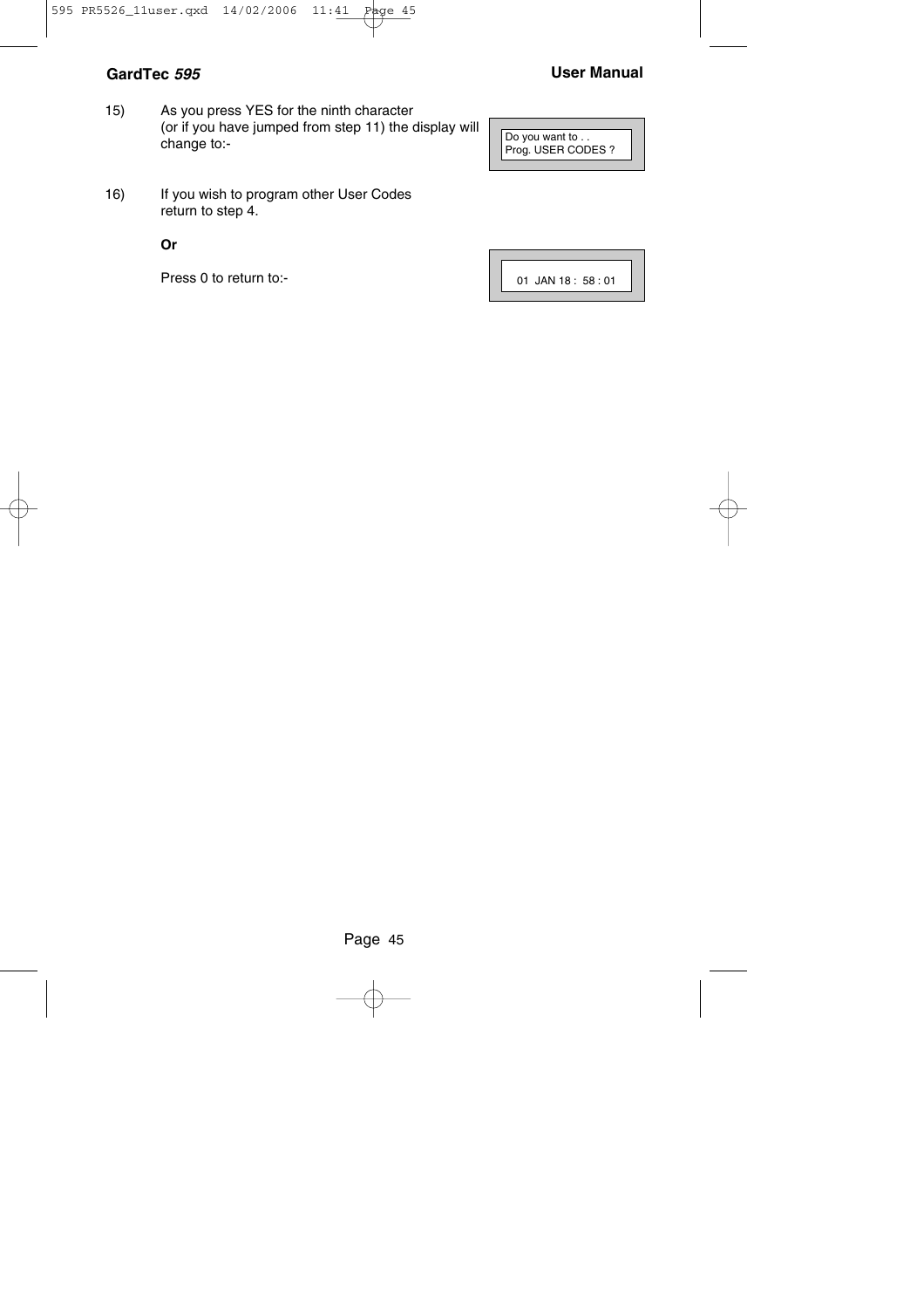## **Setting Using Group Master & Group Main Codes**

Group Master & Group Main codes follow global Master & Main codes with respect to the level functionality. The difference lies in the ability to have individual control of the Areas that been allocated to the code.

- 2) Enter a Group Master or a Group Main Code.
- 3) Press YES. Display will show:-

1) With the display showing:-

Display will show:-

If you Press YES the system will start to Set all the Areas that have been allocated to this Code.

Or

If you Press NO the display will show:- (The Areas shown will differ dependant on what Areas have been allocated to your Code).

The Top line shows the Areas that are Set and the Bottom line shows the Areas that are Off (Unset). Use the 1, 2, 3 & 0 (0 for cleaner Area) to toggle the Areas between the Top & Bottom line. When you have finished the display may show for example:-

In this example Areas 1 & 3 will be Set but Area 2 will remain Off (Unset)

- 4) Press YES. The system will start to Set the selected Areas.
- 5) Leave the premises via an authorised exit route.

| $01$ JAN 18 : 58 : 01             |
|-----------------------------------|
| Do you want to<br>SET the System? |
|                                   |

| Set ALL Areas |  |
|---------------|--|
|---------------|--|

| Set         |               |
|-------------|---------------|
| 123<br>( )1 | $\bigcap k$ ? |
|             |               |

| Set<br>з      |        |
|---------------|--------|
| $Off =$<br>-2 | $Qk$ ? |
|               |        |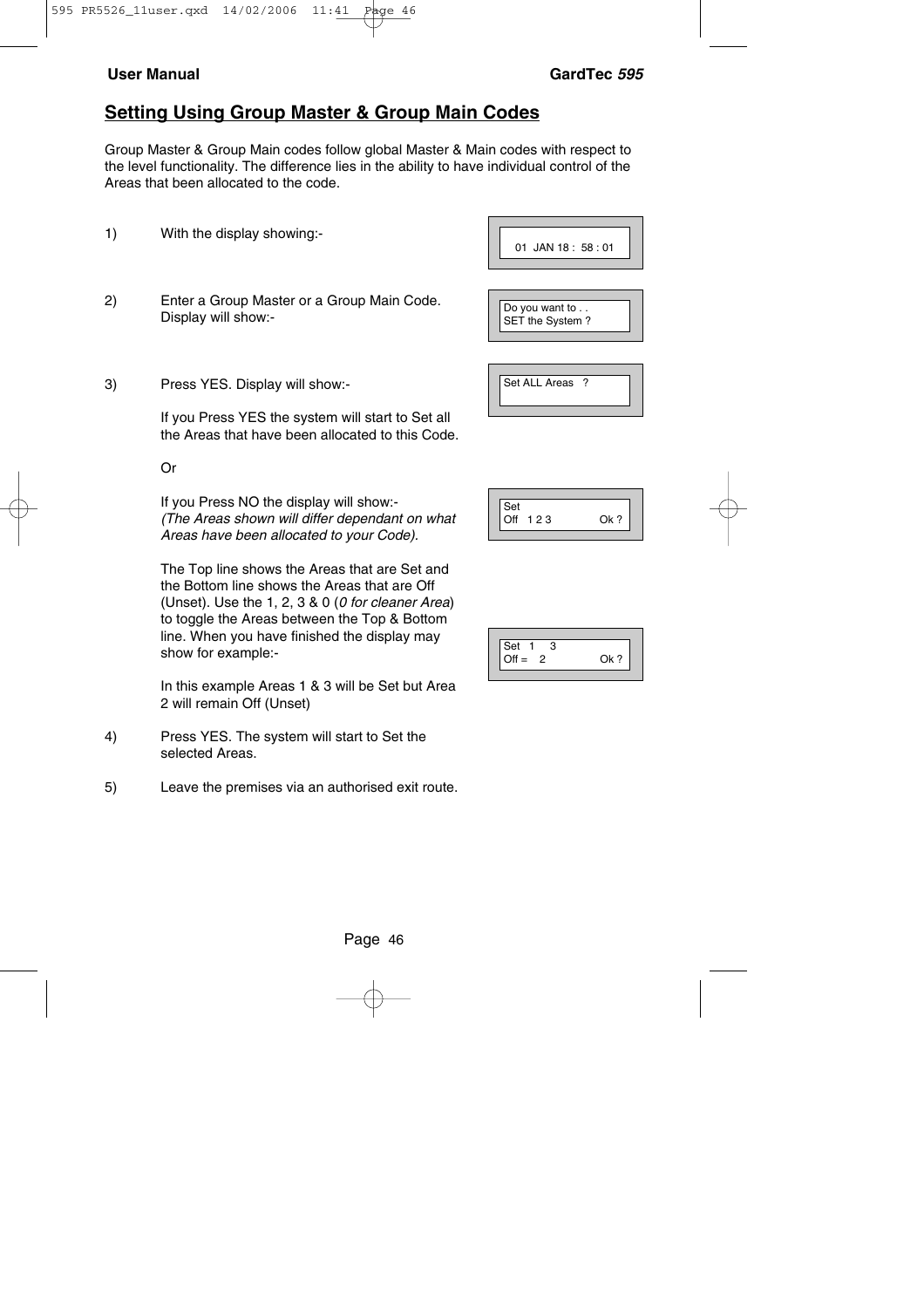## **Unsetting Using Group Area Code**

Follow the instructions as for normal Unsetting. When you are using a Group Area Code only the Area(s) allocated to that code will be Unset.

## **Unsetting Using Group Master & Group Main Codes**

- 1) With the display showing:- **(Areas 1 & 3 are already Set)**.
- 2) Enter a Group Master or Group Main level Code. Display will show:-
- 3) Press NO. Display will show, for example:-
- 4) If you wish to Unset all the Areas Press YES The system will Unset all Areas.

Or

If you wish to Unset just 1 of the Set Areas Press NO. Display will show for example:- **(Areas 1 & 3 are Set)**.

- 5) Press the key corresponding to the Area you wish to Unset, in this example press 3. The display will show:-
- 6) Press Yes when you are happy with your selection. Display will now show:-

Area 3 has now been Unset.

7) After 10 seconds the display will show:-

| 01 JAN 18: 58:01                 |
|----------------------------------|
| $<<$ SET1 3<br>><br>Set Area/s ? |
|                                  |
| Unset ALL Areas?                 |

Set  $1 \overline{3}$ <br>Off Ok ?

| $\sim$<br>еt |  |
|--------------|--|
| ╮            |  |
|              |  |



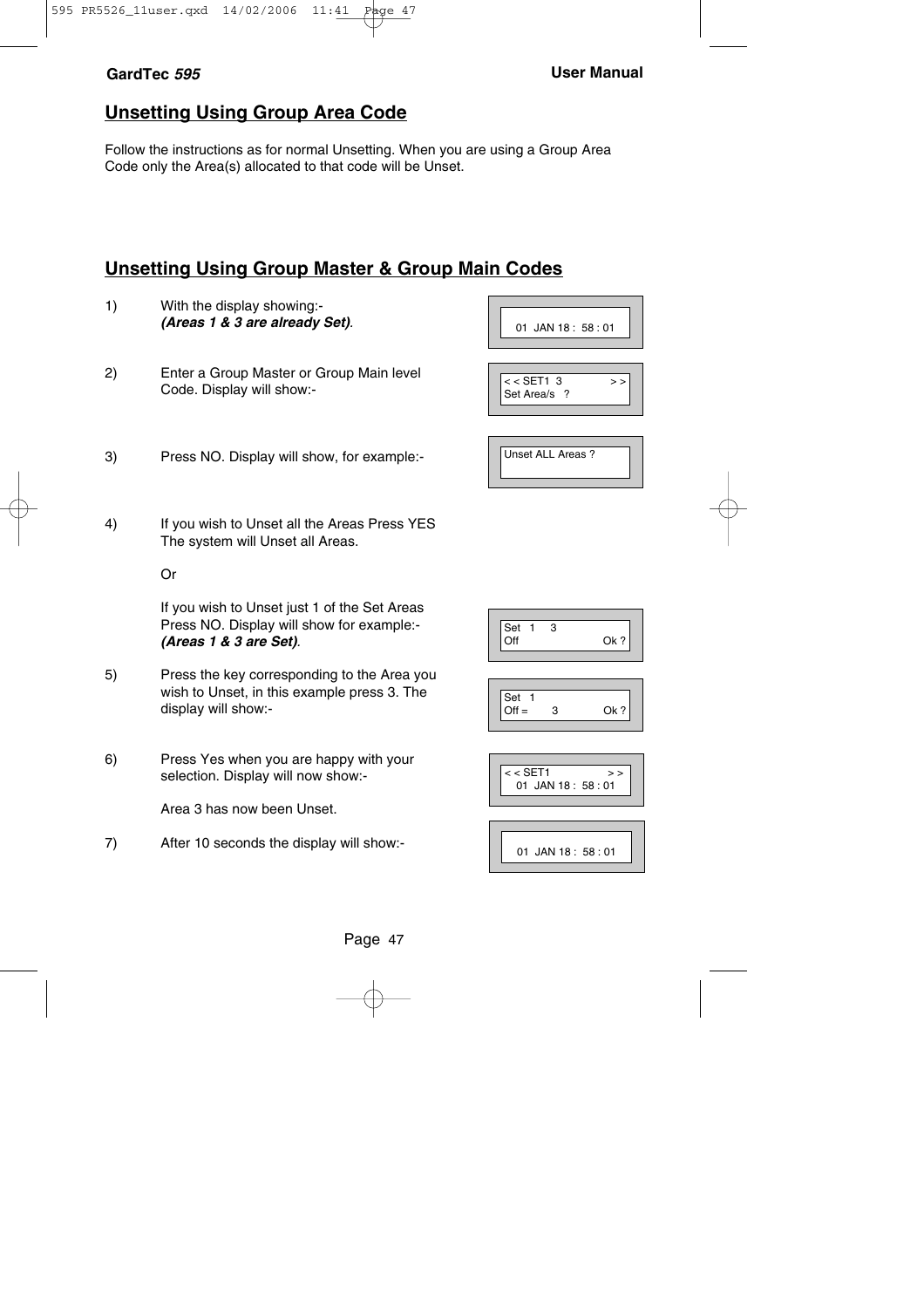## **Adding Areas to a System with Area(s) Already Set Group Master & Group Main Codes**

If your system already has an Area or Areas already Set you may add more Area(s) as required.

- 1) With the display showing for example:- **(Area 1 is already Set)**.
- 2) Enter a Group Master or Group Main level Code. Display will show:-
- 3) Press YES. Display will show:-
- 4) If you Press YES all the remaining Areas allocated to Code will be Set.

Or

If you Press NO. Display will show:-

- 5) In this example use the 2 or 3 key to add Area(s) 2 or 3 to the system Set.
- 6) When you are happy with your selection Press YES. The Exit sounder will sound then the display will show, for example:-

In this example Area 3 has been added to the Set.

7) After 10 seconds the display will show:-

|            | 01 JAN 18: 58:01 |
|------------|------------------|
| $<$ SET1   | >                |
| Set Area/s | ?                |

| Set ALL Area? |  |
|---------------|--|
|               |  |

| $<<$ SET1 3 |                       |  |
|-------------|-----------------------|--|
|             | $01$ JAN 18 : 58 : 01 |  |
|             |                       |  |

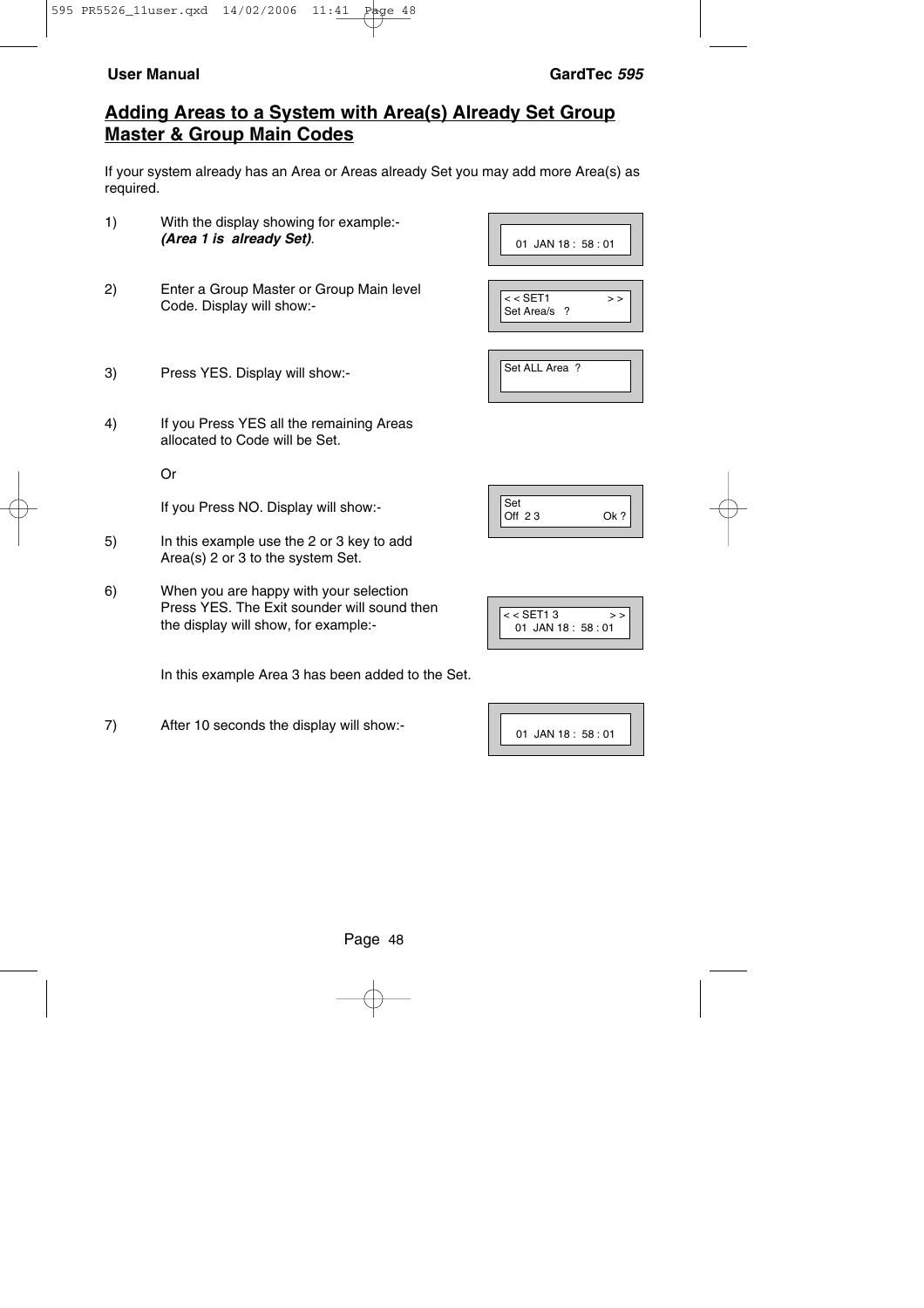## **Display Blanking**

Dependant on the level of your system and the legislation that it is required to comply with your installation company may have initialised Display Blanking. When this is used the Status of the system will only be indicated on the display for ten seconds after it has been Set and for ten seconds after it has been Unset.

The Status of the system may be shown by following the procedure below. Please note Control Codes or Group codes cannot be used for this feature.

1) When the system has just been Set the display will show for example:-

For ten seconds

- 2) The display will then show for example:-
- 3) To show the Status of the system Press YES The display will show for example:-
- 4) Enter a valid Code to display the Status for a further ten seconds.

| $<$ SET1<br>><br>$01$ JAN 18: 58:01 |
|-------------------------------------|
| 01 JAN 18: 58:01                    |
| Press<br><b>CODE: Show Status</b>   |

## **End User Training**

It is the responsibility of your Installation Company to provide adequate training for people who will be expected to use the system. If further training is required for new staff etc please contact your Installation Company. This user Manual should be accessible by all people who will be using the system. If extra copies are required the manual may be downloaded from our web-site www.riscogroup.com

## **Testing /Servicing Your System**

The system you have installed will give many years of service but it should be tested and serviced on a regular basis by a qualified installation engineer. It may be a condition of your insurance policy and/or your Police response that it is serviced at regular intervals. For details on service periods for your system please contact your installation company.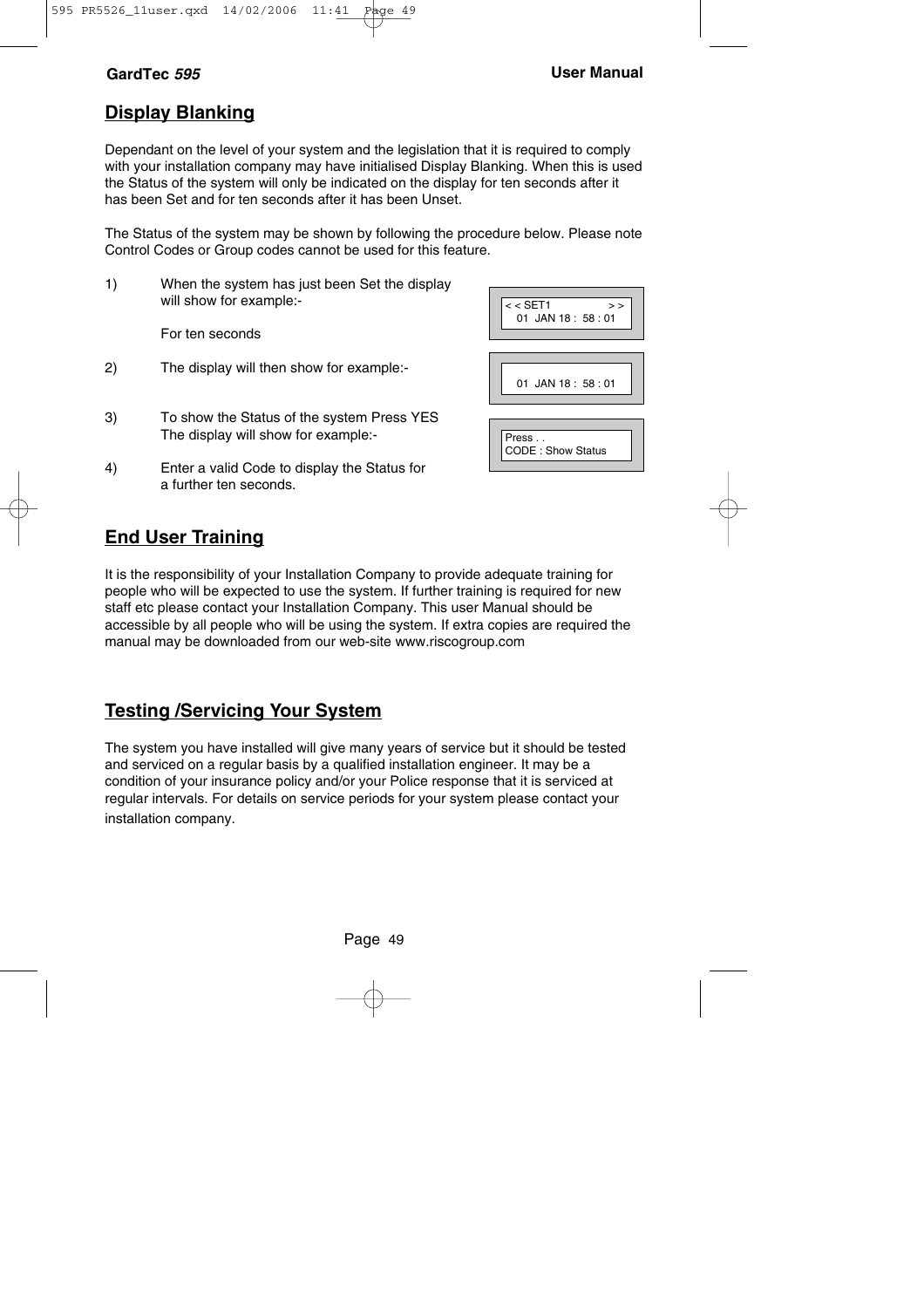### **Keypad Alert**

If programmed by your installation company, the two **PA** keys **CO** (if programmed by the engineer), when pressed together will act as alert keys. The exact function will depend on what they have been programmed for. But for example, if they are programmed as panic, pressing them will activate the alarm when the system is set or unset.

## **Keypad Tamper**

The keypad will monitor the number keys that are pressed without a valid User Code being entered. More than 24 key presses will cause a keypad tamper. This will be displayed as Keypad x Tamper and will require a valid User Code entry to stop the sounders. If the system was Unset only the internal sounders will operate. If the system was Set a full alarm will be generated.

### **System Tampers**

The full security system is tampered, any attempt to remove covers from Keypads, Control Panel, Keypads, Bell Box(es) or detectors will cause a tamper alarm. This also applies to cut cables. If the system is Unset when the Tamper occurs the alarm will be internal sounders only. If the system is Set a full alarm will be generated.

The alarm may be silenced by entering a valid User Code. The system may only be Reset when the Tamper has been cleared, otherwise another Tamper alarm will be generated.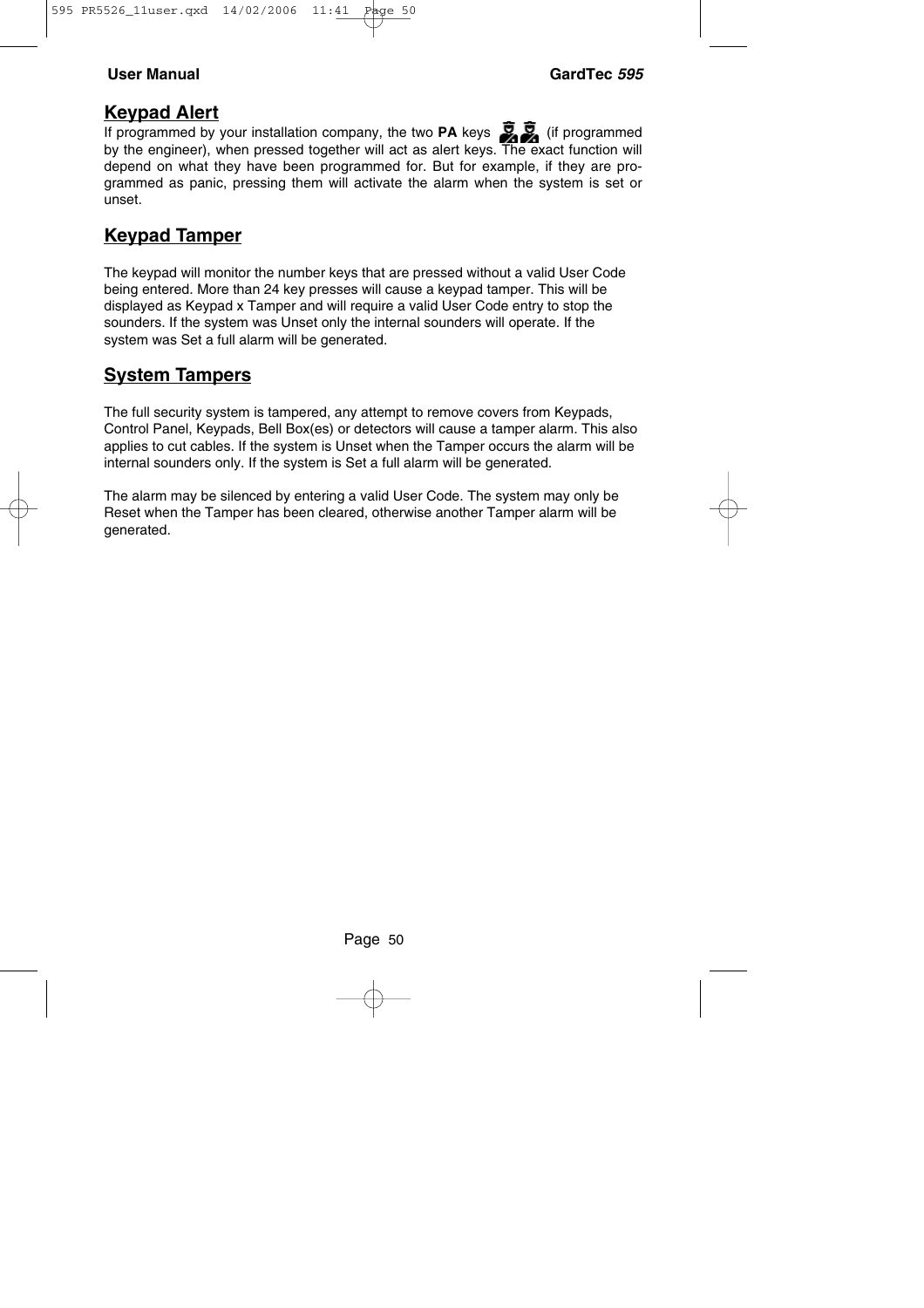## **ACE User Instructions**

ACE (Advanced Control Equipment) allows control of your Gardtec 595 system via Infra-Red Remote control. Ace is available built in to a range of keypads or as a stand alone unit, control is via neat remote keyfob(s).

**We strongly advise that User Number 1 is not used for ACE in order that the user retains control of the programming functions.**



#### **Setting the System with ACE**

- 1) Point the keyfob at the ACE receiver and press the button.
- 2) When the exit tone sounds exit the premises in the usual way.

#### **Part Setting the System with ACE**

- 1) Point the keyfob at the ACE receiver and press the button.
- 2) When you hear the exit tone press the keyfob button again (within 3 seconds) for Part Set 1.

**or**

Press 1, 2 or 3 on the receiver/keypad for the Part Set you require.

#### **Unsetting the System with ACE**

- 1) Enter the premises via an authorised entry point.
- 2) Point the keyfob at the receiver and press the button.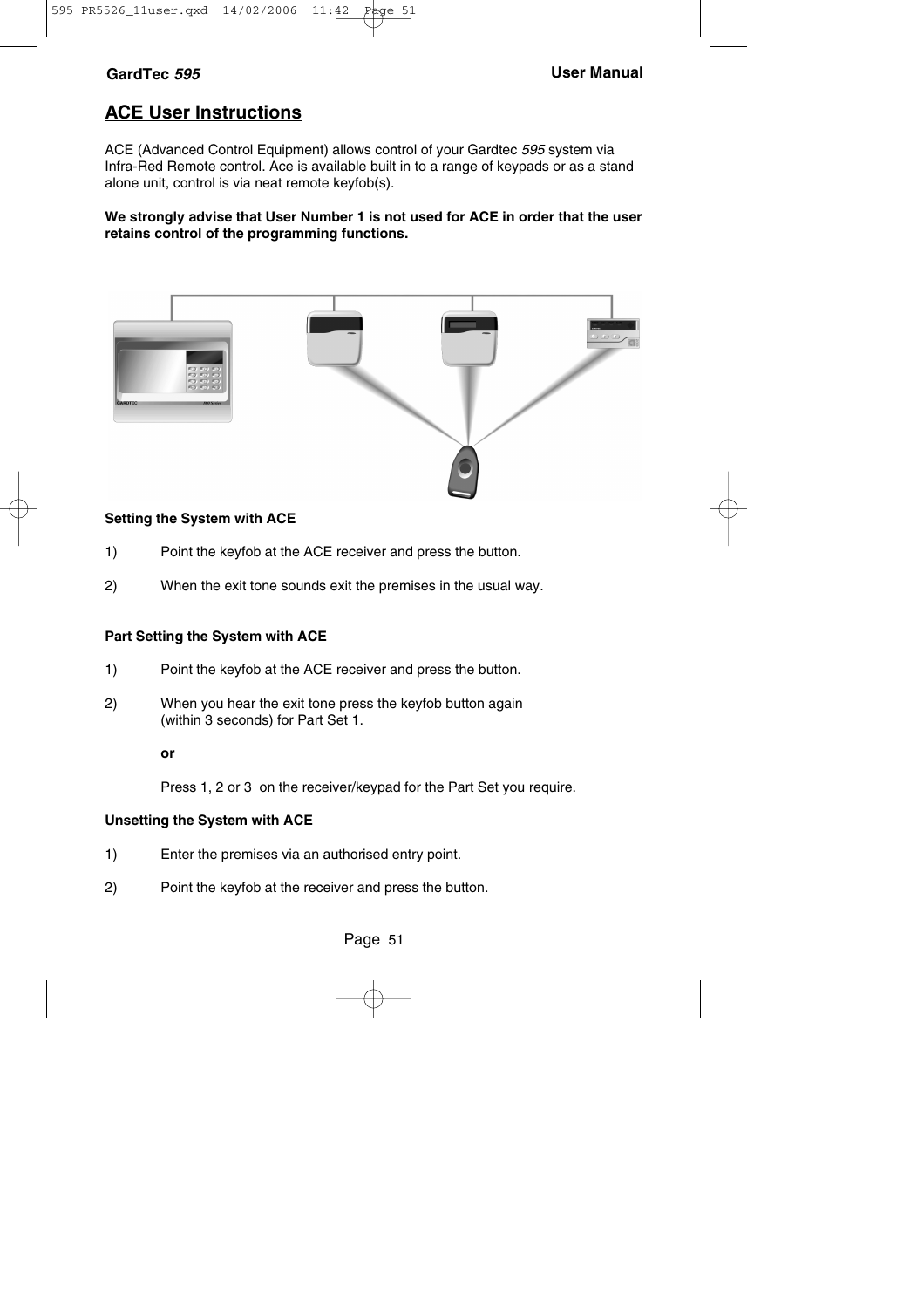## **Programming ACE Keyfobs onto your System**

Each keyfob will occupy a User number. The number of keyfobs that may be used is limited by the maximum number of user codes available on the system up to a maximum of fourteen. It is recommended that a keypad entered code is used for the Master User No.1 to allow for the programming of other User functions.

- 1) Follow the procedure for programming user codes to the point when the user code is entered.
- 2) Point the keyfob at the ACE unit and press the button on the fob.
- 3) Repeat this procedure for any other fobs you wish to be programmed using a **different user number** each time (e.g User 2 or User 3 etc.) each time.
- 4) If more than one ACE receiver is fitted fobs need to be programmed onto all ACE receivers, **retaining the same user number for each individual fob**.
- **Note: When programming the fob onto more than one receiver (on the same system) the button on the fob MUST be held down continuously between programming onto the first and other ACE receivers.**
- **Note: In all cases when the ACE is used only Master & Main user levels will allow part setting via the keyfob. Other code levels will only allow part setting in conjunction with the keypad.**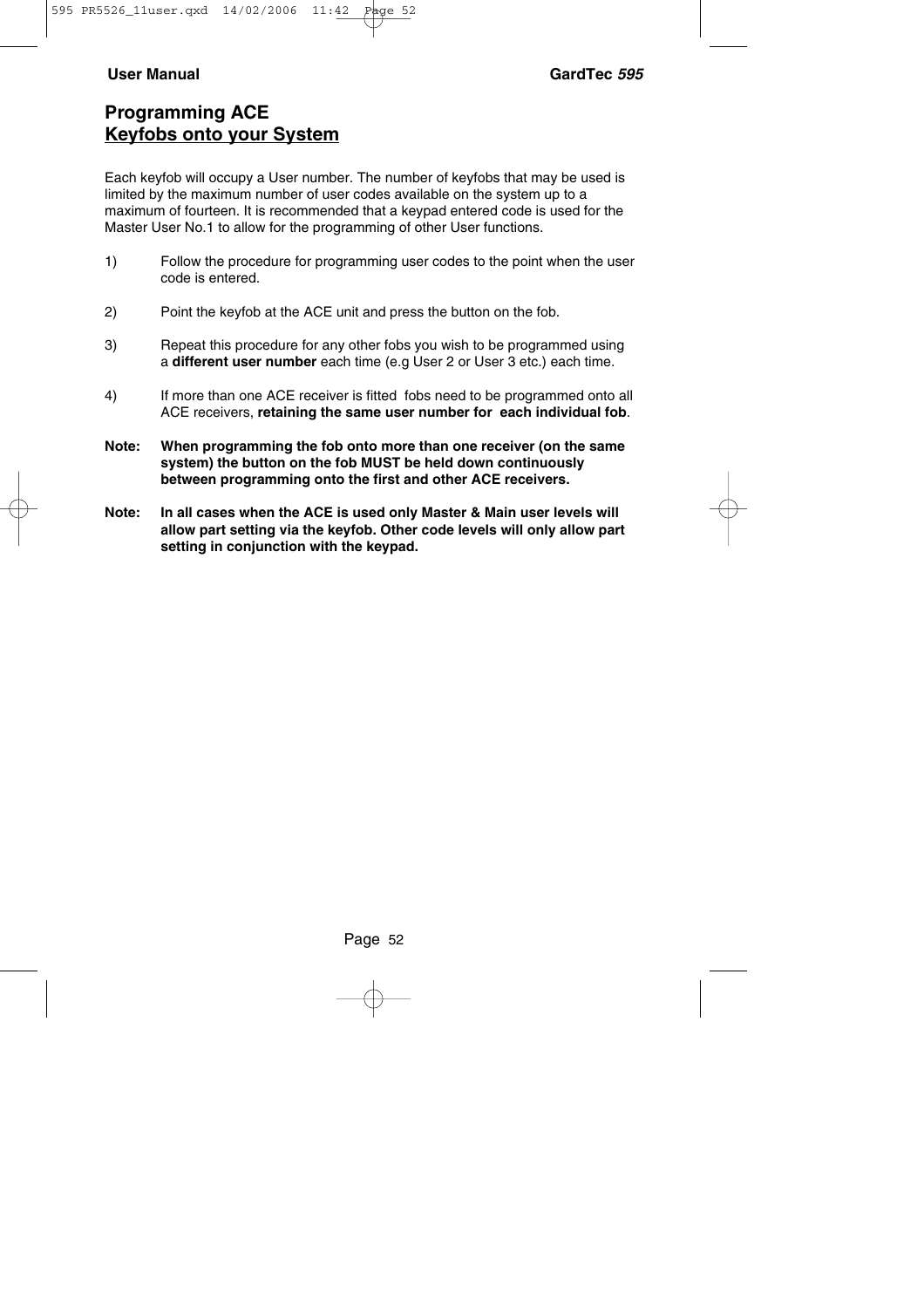## **User Chart**

Please use this chart to indicate what user names have been programmed onto your system and those that are in use.

|         | ∣In Use∣ | <b>Name</b> |         | ∣In Use∣ | <b>Name</b> |
|---------|----------|-------------|---------|----------|-------------|
| User 1  |          |             | User 25 |          |             |
| User 2  |          |             | User 26 |          |             |
| User 3  |          |             | User 27 |          |             |
| User 4  |          |             | User 28 |          |             |
| User 5  |          |             | User 29 |          |             |
| User 6  |          |             | User 30 |          |             |
| User 7  |          |             | User 31 |          |             |
| User 8  |          |             |         |          |             |
| User 9  |          |             |         |          |             |
| User 10 |          |             |         |          |             |
| User 11 |          |             |         |          |             |
| User 12 |          |             |         |          |             |
| User 13 |          |             |         |          |             |
| User 14 |          |             |         |          |             |
| User 15 |          |             |         |          |             |
| User 16 |          |             |         |          |             |
| User 17 |          |             |         |          |             |
| User 18 |          |             |         |          |             |
| User 19 |          |             |         |          |             |
| User 20 |          |             |         |          |             |
| User 21 |          |             |         |          |             |
| User 22 |          |             |         |          |             |
| User 23 |          |             |         |          |             |
| User 24 |          |             |         |          |             |